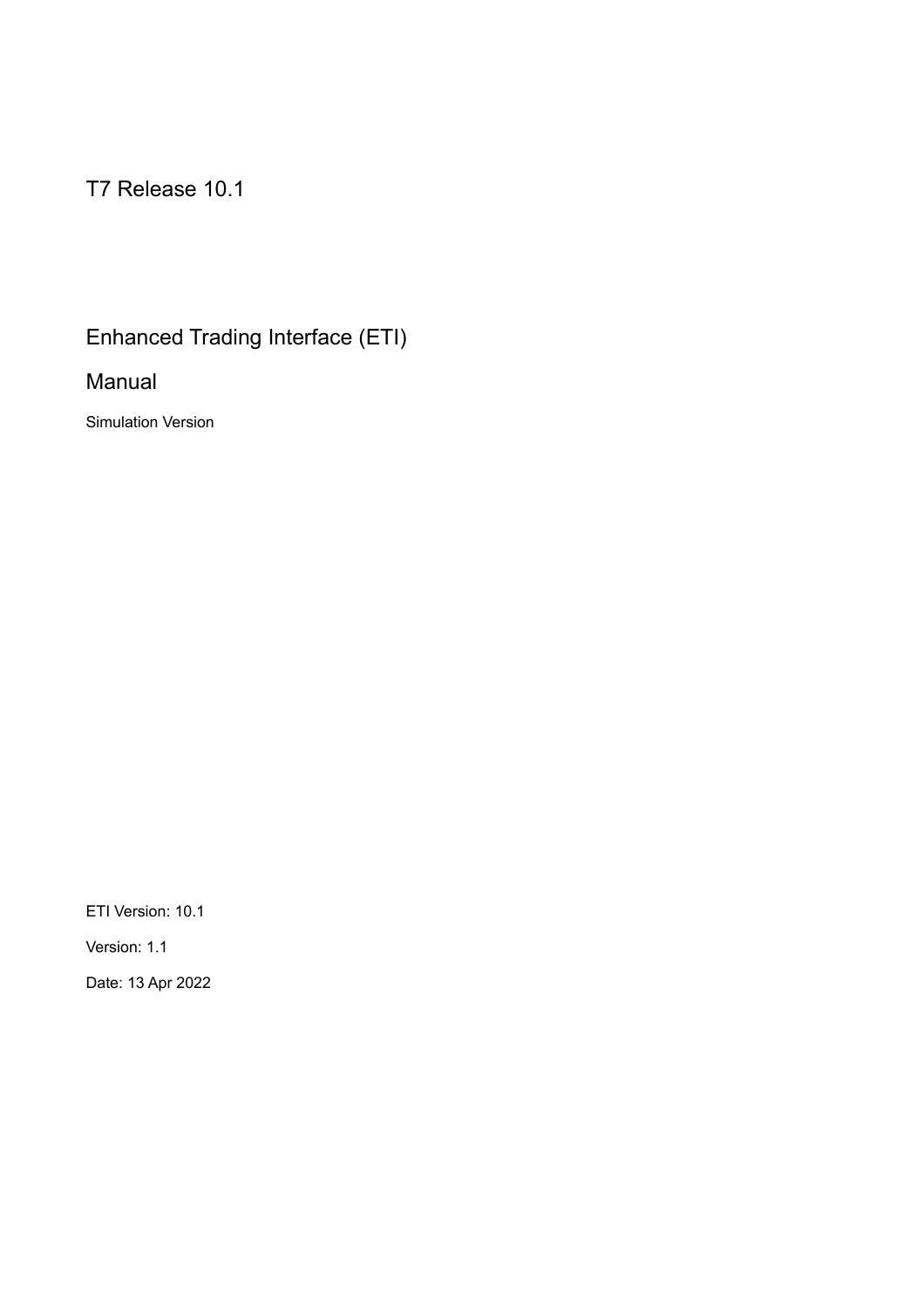| <b>T7 Release 10.1</b>                  | Version 1.1   |
|-----------------------------------------|---------------|
| <b>Enhanced Trading Interface (ETI)</b> |               |
| Manual - Simulation Version             | 13. Apr. 2022 |
| <b>ETI Version 10.1</b>                 | Page 2 of 73  |

© 2022 by Deutsche Börse AG ("DBAG"). All rights reserved.

All intellectual property, proprietary and other rights and interests in this publication and the subject matter of this publication are owned by DBAG, other entities of Deutsche Börse Group or used under license from their respective owner. This includes, but is not limited to, registered designs and copyrights as well as trademark and service mark rights. Methods and devices described in this publication may be subject to patents or patent applications by entities of Deutsche Börse Group.

Specifically, the following trademarks and service marks are owned by entities of Deutsche Börse Group: 1585®; A7®; Buxl®; C7®; CDAX®; CEF®; CEF alpha®; CEF ultra®; CFF®; Classic All Share®; Clearstream®; CX®; D7®; DAX®; DAXglobal®; DAXplus®; DB1 Ventures®; DBIX Deutsche Börse India Index®, Deutsche Börse®; Deutsche Börse Capital Markets Partner®, Deutsche Börse Commodities®; Deutsche Börse Venture Network®; Deutsches Eigenkapitalforum®; DivDAX®; eb.rexx®; eb.rexX Jumbo Pfandbriefe®; ERS®; eTriParty®; Eurex®; Eurex Bonds®; Eurex Clearing Prisma®; Eurex Improve®; Eurex Repo®; Euro GC®; ExServes®; EXTF®; F7®; FDAX®; FWB®; GC Pooling®; GCPI®; GEX®; Global Emission Markets Access – GEMA®; HDAX®; iNAV®; L-DAX®; L-MDAX®; L-SDAX®; L-TecDAX®; M7®; MDAX®; N7®; ODAX®; ÖkoDAX®;PROPRIS®; REX®; RX REIT Index®; Scale®; SCHATZ-FUTURE®; SDAX®; ShortDAX®; StatistiX®; Strategy Wizard®; T7®; TecDAX®; Technology All Share®; TRICE®; USD GC Pooling®; VDAX®; VDAX-NEW®; Vestima®; Xcreen®, Xemac®; Xentric®, Xetra®; Xetra-Gold®; Xpect®; Xpider®; XTF®; XTF Exchange Traded Funds®; We make markets work®. The following trademarks and service marks are used under license and are property of their respective owners:

- All MSCI indexes are service marks and the exclusive property of MSCI Barra.
- ATX®, CECE® and RDX® are registered trademarks of Vienna Stock Exchange AG.
- SLI®, SMI® and SMIM® are registered trademarks of SIX Swiss Exchange AG.
- The STOXX® indexes, the data included therein, and the trademarks used in the index names are the intellectual property of STOXX Limited and/or its licensors. Eurex derivatives based on the STOXX® indexes are in no way sponsored, endorsed, sold or promoted by STOXX and its licensors and neither STOXX nor its licensors shall have any liability with respect thereto.
- STOXX iSTUDIO® is a registered trademark of STOXX Ltd., Zug, Switzerland.
- "Bloomberg®" and the respective Bloomberg Commodity Indexes are service marks of Bloomberg Finance L.P. and its affiliates, including Bloomberg Index Services Limited ("BISL"), the administrator of the index (collectively, "Bloomberg") and have been licensed for use for certain purposes by Eurex.
- PCS® and Property Claim Services® are registered trademarks of ISO Services, Inc.
- Korea Exchange, KRX, KOSPI and KOSPI 200 are registered trademarks of Korea Exchange Inc.
- TRADEGATE® is a registered trademark of Tradegate AG Wertpapierhandelsbank.
- EEX® is a registered trademark of European Energy Exchange AG.
- Flexible is better.® is a registered trademark of Axioma, Inc.

The trademarks listed above do not represent a complete list. Information contained in this publication may be erroneous and/or untimely. All descriptions, examples and calculations contained in this publication are for illustrative purposes only and may be changed without further notice. Neither DBAG nor any entity of Deutsche Börse Group makes any express or implied representations or warranties regarding the information contained herein. This includes without limitation any implied warranty of the information's merchantability or fitness for any particular purpose and any warranty with respect to the accuracy, correctness, quality, completeness or timeliness of the information.

Neither DBAG nor any entity of Deutsche Börse Group shall be responsible or liable for any third party's use of any information contained in this publication under any circumstances. The information contained in this publication is not offered as and does not constitute investment advice, legal or tax advice, an offer or solicitation to sell or purchase any type of financial instrument.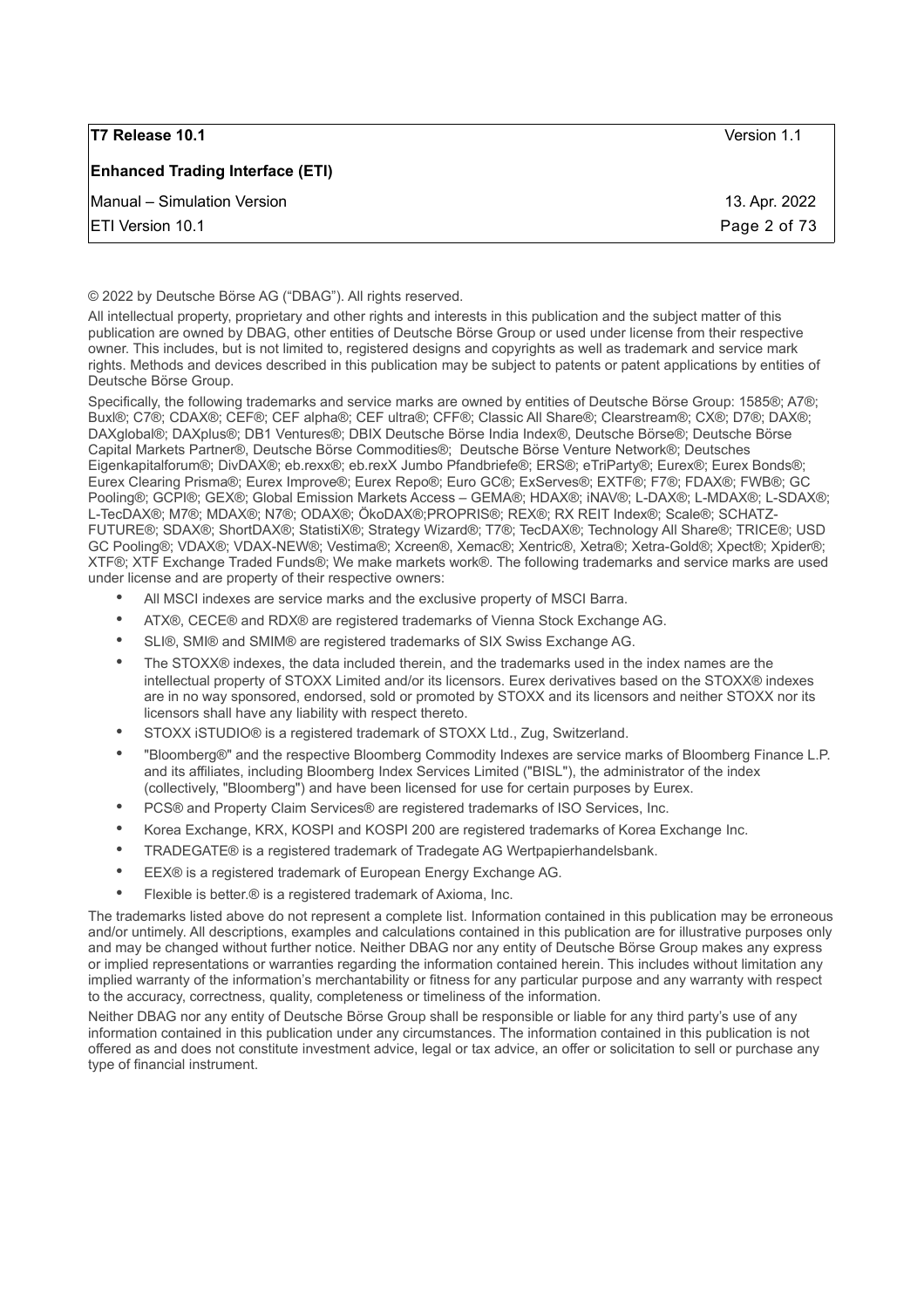| T7 Release 10.1                         | Version 1.1   |
|-----------------------------------------|---------------|
| <b>Enhanced Trading Interface (ETI)</b> |               |
| Manual - Simulation Version             | 13. Apr. 2022 |
| <b>ETI Version 10.1</b>                 | Page 3 of 73  |
|                                         |               |

# **Contents**

| 1. |       |          |                                                                             |     |
|----|-------|----------|-----------------------------------------------------------------------------|-----|
| 2. |       |          |                                                                             |     |
|    | 2.1   |          |                                                                             |     |
|    | 2.2   |          |                                                                             |     |
|    | 2.2.1 |          |                                                                             |     |
|    | 2.2.2 |          |                                                                             |     |
|    | 2.2.3 |          |                                                                             |     |
|    | 2.2.4 |          |                                                                             |     |
|    | 2.2.5 |          |                                                                             |     |
| 3. |       |          |                                                                             |     |
|    | 3.1   |          |                                                                             |     |
|    | 3.2   |          |                                                                             |     |
|    | 3.3   |          |                                                                             |     |
|    | 3.4   |          |                                                                             |     |
|    | 3.5   |          |                                                                             |     |
|    | 3.6   |          |                                                                             |     |
|    | 3.7   |          |                                                                             |     |
|    | 3.8   |          |                                                                             |     |
|    | 3.9   |          |                                                                             |     |
| 4. |       |          |                                                                             |     |
|    | 4.1   |          |                                                                             |     |
|    | 4.2   |          |                                                                             |     |
|    | 4.3   |          |                                                                             |     |
|    | 4.4   |          |                                                                             |     |
|    | 4.5   |          | Creation of a Flexible Simple Instrument (derivatives markets only)19       |     |
|    | 4.6   |          |                                                                             |     |
|    | 4.6.1 |          |                                                                             |     |
|    | 4.6.2 |          |                                                                             |     |
|    | 4.7   |          |                                                                             |     |
|    | 4.7.1 |          |                                                                             |     |
|    | 4.7.2 |          |                                                                             |     |
|    | 4.7.3 |          |                                                                             |     |
|    | 4.7.4 |          |                                                                             |     |
|    | 4.7.5 |          |                                                                             |     |
|    | 4.7.6 |          | Quote Deletion due to Passive Liquidity Protection and Pending Cancellation |     |
|    |       | Executed |                                                                             | .26 |
|    | 4.7.7 |          |                                                                             |     |
|    | 4.7.8 |          |                                                                             |     |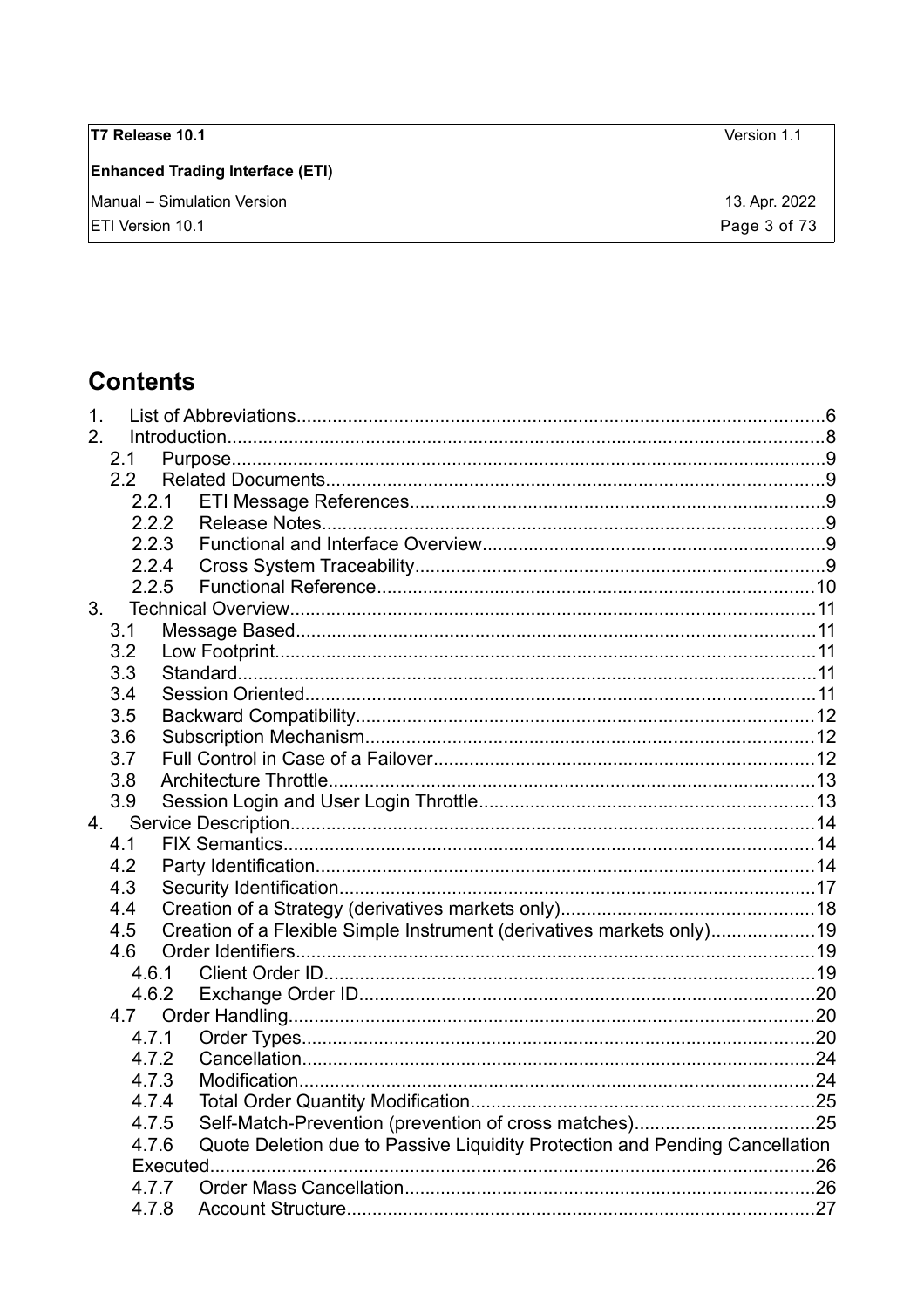| <b>T7 Release 10.1</b>                  | Version 1.1   |
|-----------------------------------------|---------------|
| <b>Enhanced Trading Interface (ETI)</b> |               |
| Manual - Simulation Version             | 13. Apr. 2022 |
| <b>ETI Version 10.1</b>                 | Page 4 of 73  |
|                                         |               |
|                                         |               |

|    | 4.7.9          |                                                                       |  |
|----|----------------|-----------------------------------------------------------------------|--|
|    | 4.7.10         |                                                                       |  |
|    | 4.7.11         |                                                                       |  |
|    | 4.8            |                                                                       |  |
|    | 4.8.1          |                                                                       |  |
|    | 4.8.2          |                                                                       |  |
|    | 4.8.3          |                                                                       |  |
|    | 4.8.4          |                                                                       |  |
|    |                |                                                                       |  |
|    | 4.10           | Eurex/Xetra EnLight, the Selective Request for Quote Service (SRQS)41 |  |
|    | 4.11           |                                                                       |  |
|    | 4.12           |                                                                       |  |
|    |                |                                                                       |  |
|    |                | 4.12.2                                                                |  |
|    |                |                                                                       |  |
|    | 4.13.1         |                                                                       |  |
|    |                | 4.13.2                                                                |  |
|    |                | 4.13.3                                                                |  |
|    | 4.14           |                                                                       |  |
|    | 4.15           |                                                                       |  |
|    | 4.16           |                                                                       |  |
|    | 4.17           |                                                                       |  |
|    | 4.18           |                                                                       |  |
|    | 4.19           |                                                                       |  |
|    | 4.20           |                                                                       |  |
|    | 4.21           |                                                                       |  |
|    | 4.22           |                                                                       |  |
|    | 4.23           |                                                                       |  |
|    | 4.24           |                                                                       |  |
| 5. |                |                                                                       |  |
|    | 5.1            |                                                                       |  |
|    |                |                                                                       |  |
|    | 5.1.2<br>5.1.3 |                                                                       |  |
|    | 5.2            |                                                                       |  |
|    | 5.2.1          |                                                                       |  |
|    | 5.2.2          |                                                                       |  |
|    | 5.3            |                                                                       |  |
|    | 5.4            |                                                                       |  |
|    | 5.4.1          |                                                                       |  |
|    | 5.4.2          |                                                                       |  |
|    | 5.5            |                                                                       |  |
|    | 5.6            |                                                                       |  |
|    |                |                                                                       |  |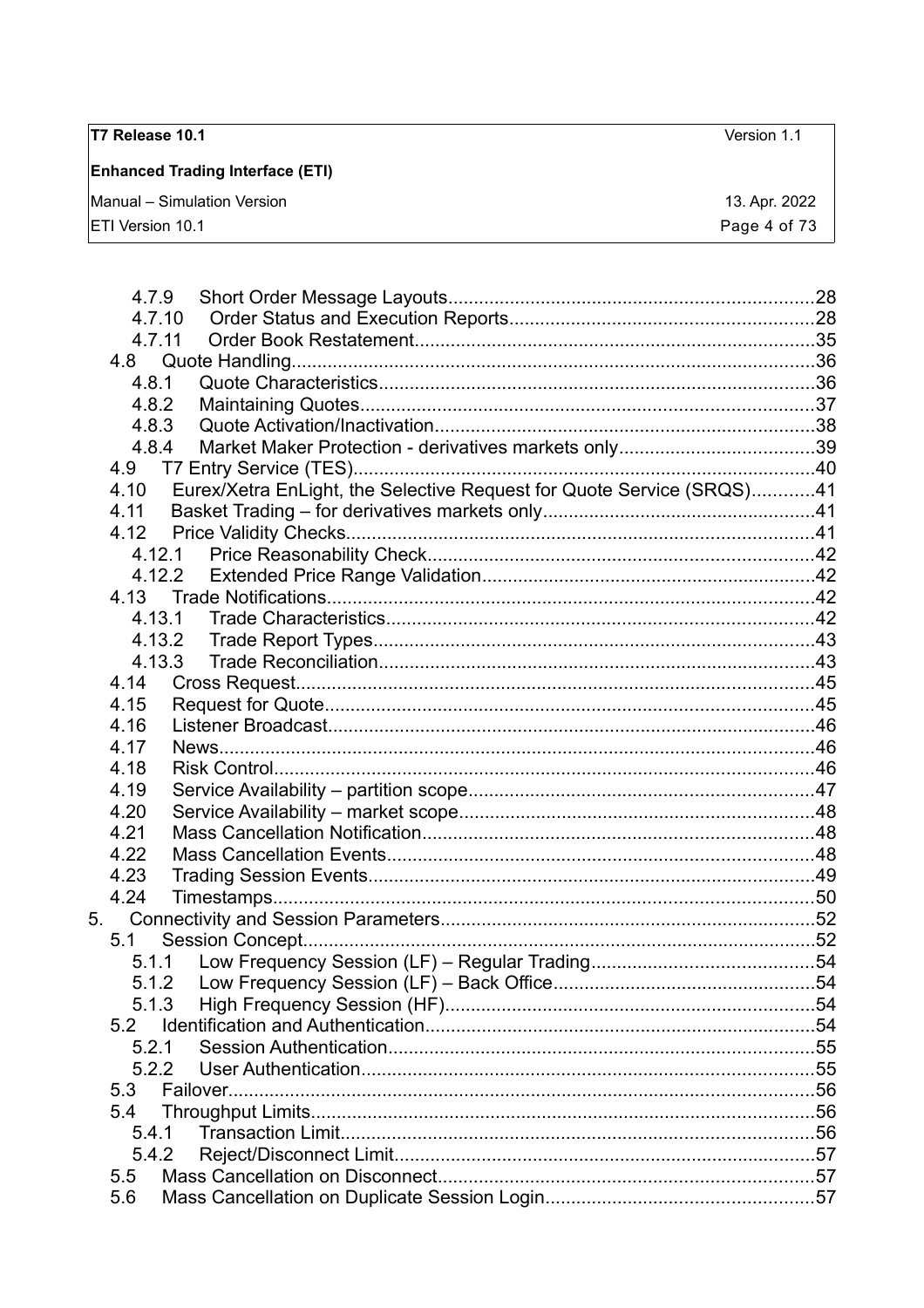| <b>T7 Release 10.1</b>                  | Version 1.1   |
|-----------------------------------------|---------------|
| <b>Enhanced Trading Interface (ETI)</b> |               |
| Manual – Simulation Version             | 13. Apr. 2022 |
| <b>IETI Version 10.1</b>                | Page 5 of 73  |

| 6.   |                                                                               |  |
|------|-------------------------------------------------------------------------------|--|
| 6.1  |                                                                               |  |
| 6.2  |                                                                               |  |
| 6.3  |                                                                               |  |
| 6.4  |                                                                               |  |
| 6.5  |                                                                               |  |
| 6.6  |                                                                               |  |
| 6.7  |                                                                               |  |
|      |                                                                               |  |
|      | 6.7.2                                                                         |  |
| 6.8  |                                                                               |  |
| 6.9  |                                                                               |  |
| 6.10 |                                                                               |  |
|      | 6.10.1                                                                        |  |
|      | 6.10.2 Preliminary Execution Report and Legally Binding Trade Notifications68 |  |
| 7.   | Appendix.                                                                     |  |
| 7.1  |                                                                               |  |
| 7.2  |                                                                               |  |
| 7.3  |                                                                               |  |
| 8.   | Change Log                                                                    |  |
|      |                                                                               |  |
| 8.2  |                                                                               |  |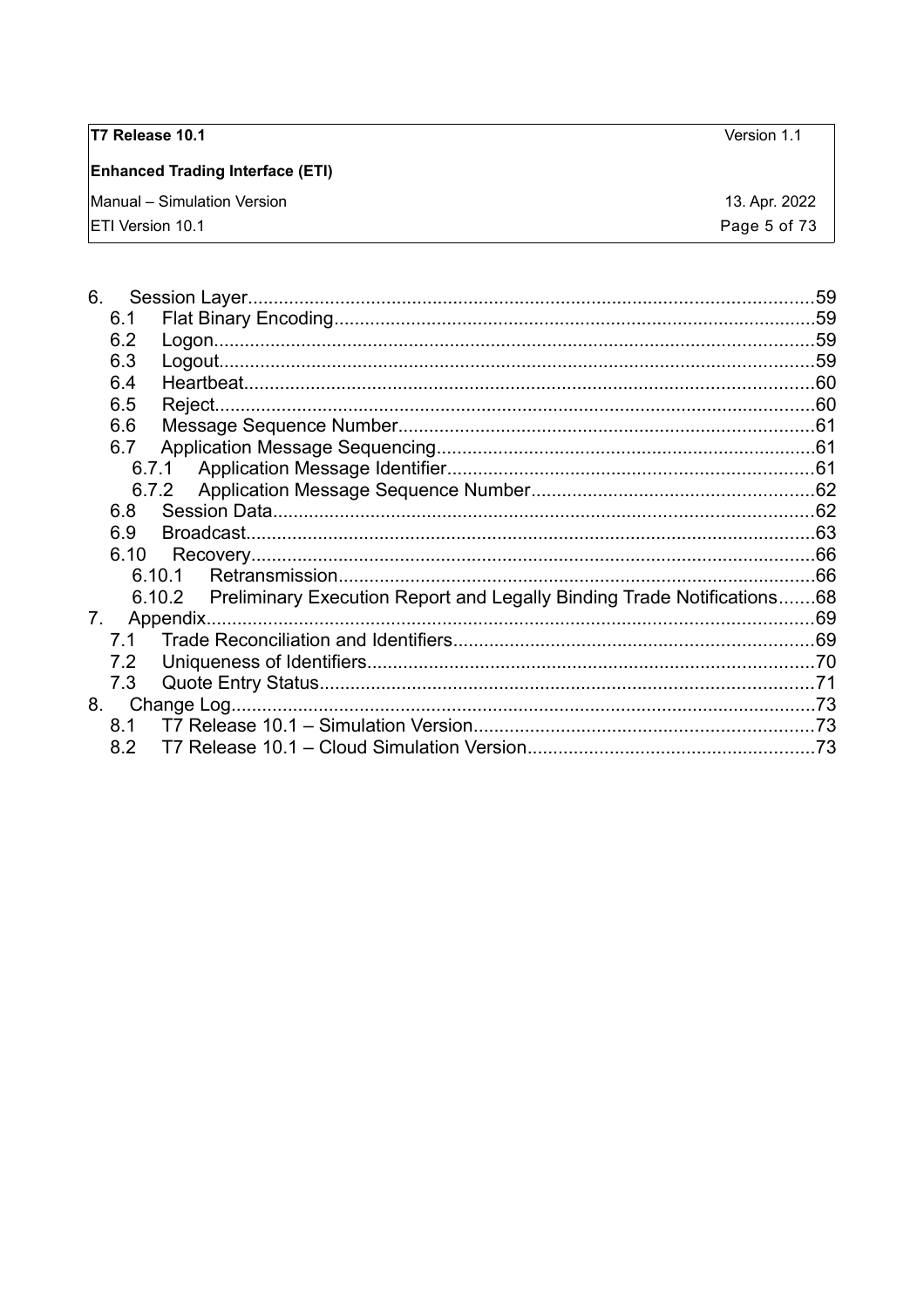| T7 Release 10.1                         | Version 1.1   |
|-----------------------------------------|---------------|
| <b>Enhanced Trading Interface (ETI)</b> |               |
| Manual - Simulation Version             | 13. Apr. 2022 |
| <b>IETI Version 10.1</b>                | Page 6 of 73  |

# <span id="page-5-0"></span>**1. List of Abbreviations**

Please find a list of all the abbreviations used in the document. The first time an abbreviation is introduced in the document it is written in brackets after the phrase.

| <b>AAO</b>                        | Any Auction Only (order)                                                                |
|-----------------------------------|-----------------------------------------------------------------------------------------|
| <b>Admin GUI</b>                  | Graphical User Interface for Administration functions, for<br>example, user maintenance |
| <b>BOC</b>                        | Book or Cancel (order/quote)                                                            |
| CAO                               | <b>Closing Auction Only (order)</b>                                                     |
| <b>CLIP - Eurex Improve</b>       | Client Liquidity Improvement Process (derivative markets<br>only)                       |
| <b>EMDI</b>                       | <b>Enhanced Market Data Interface</b>                                                   |
| <b>EOBI</b>                       | <b>Enhanced Order Book Interface</b>                                                    |
| <b>ETI</b>                        | <b>Enhanced Trading Interface</b>                                                       |
| <b>FOK</b>                        | Fill or Kill (order)                                                                    |
| <b>GTC</b>                        | Good Till Cancel                                                                        |
| <b>GTD</b>                        | Good Till Date                                                                          |
| HF                                | High-frequency (session)                                                                |
| <b>IAO</b>                        | Intraday Auction Only (order)                                                           |
| <b>IOC</b>                        | Immediate or Cancel (order)                                                             |
| LF                                | Low-frequency (session)                                                                 |
| <b>MDI</b>                        | Market Data Interface                                                                   |
| <b>OAO</b>                        | <b>Opening Auction Only (order)</b>                                                     |
| <b>OCO</b>                        | One Cancels the Other (order)                                                           |
| <b>PLP</b>                        | Passive Liquidity Provider Protection                                                   |
| PS (GW)                           | Partition Specific (Gateway)                                                            |
| <b>RDF</b>                        | Reference Data File                                                                     |
| <b>RDI</b>                        | Reference Data Interface                                                                |
| <b>SRQS - Eurex/Xetra EnLight</b> | Selective Request for Quote Service                                                     |
| <b>TES</b>                        | <b>T7 Entry Service</b>                                                                 |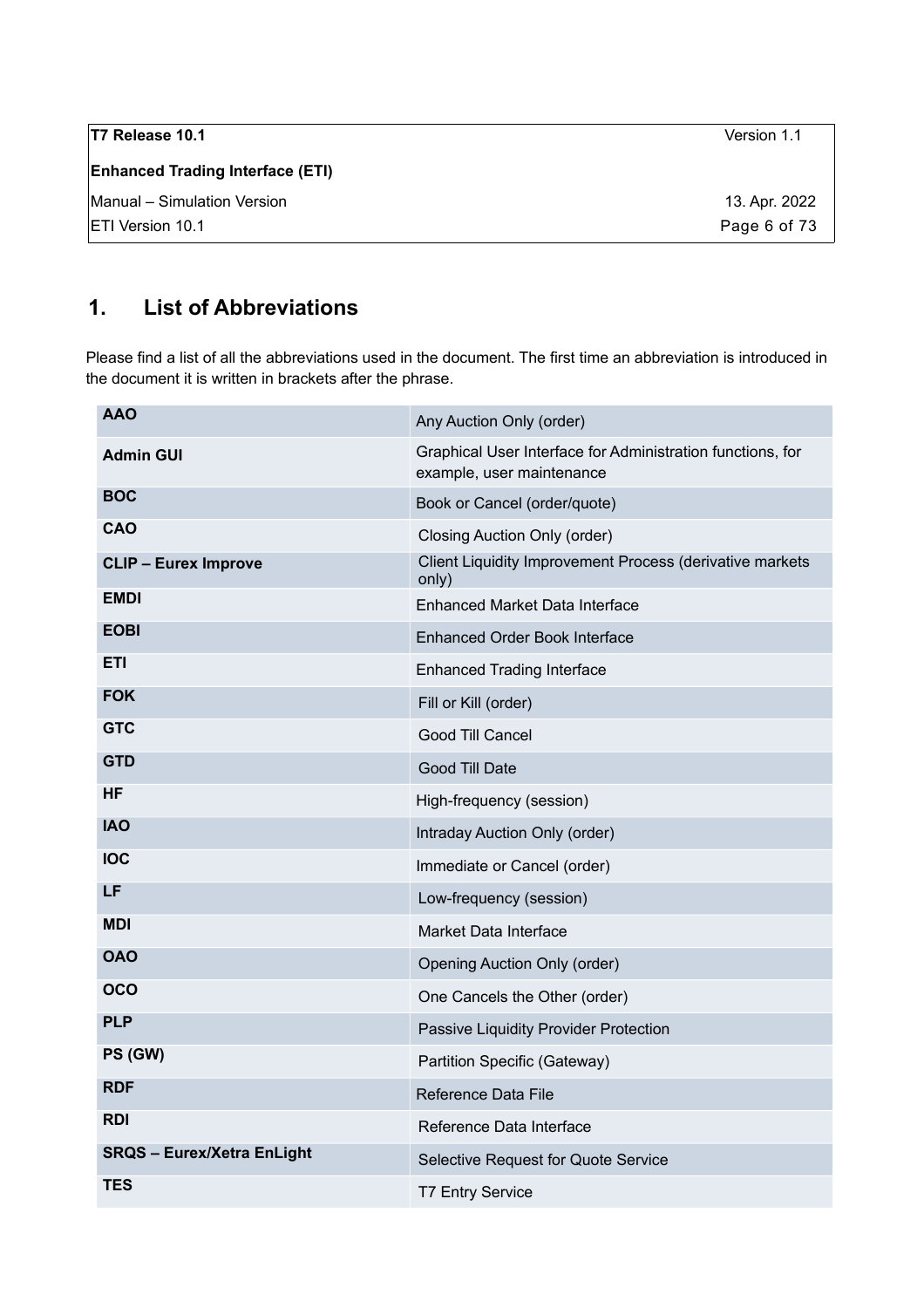| T7 Release 10.1                         | Version 1.1   |
|-----------------------------------------|---------------|
| <b>Enhanced Trading Interface (ETI)</b> |               |
| Manual - Simulation Version             | 13. Apr. 2022 |
| <b>ETI Version 10.1</b>                 | Page 7 of 73  |
|                                         |               |

| <b>UDF</b> | User-defined field that is not part of the official FIX<br>Specification |
|------------|--------------------------------------------------------------------------|
| <b>VDO</b> | Volume Discovery Order                                                   |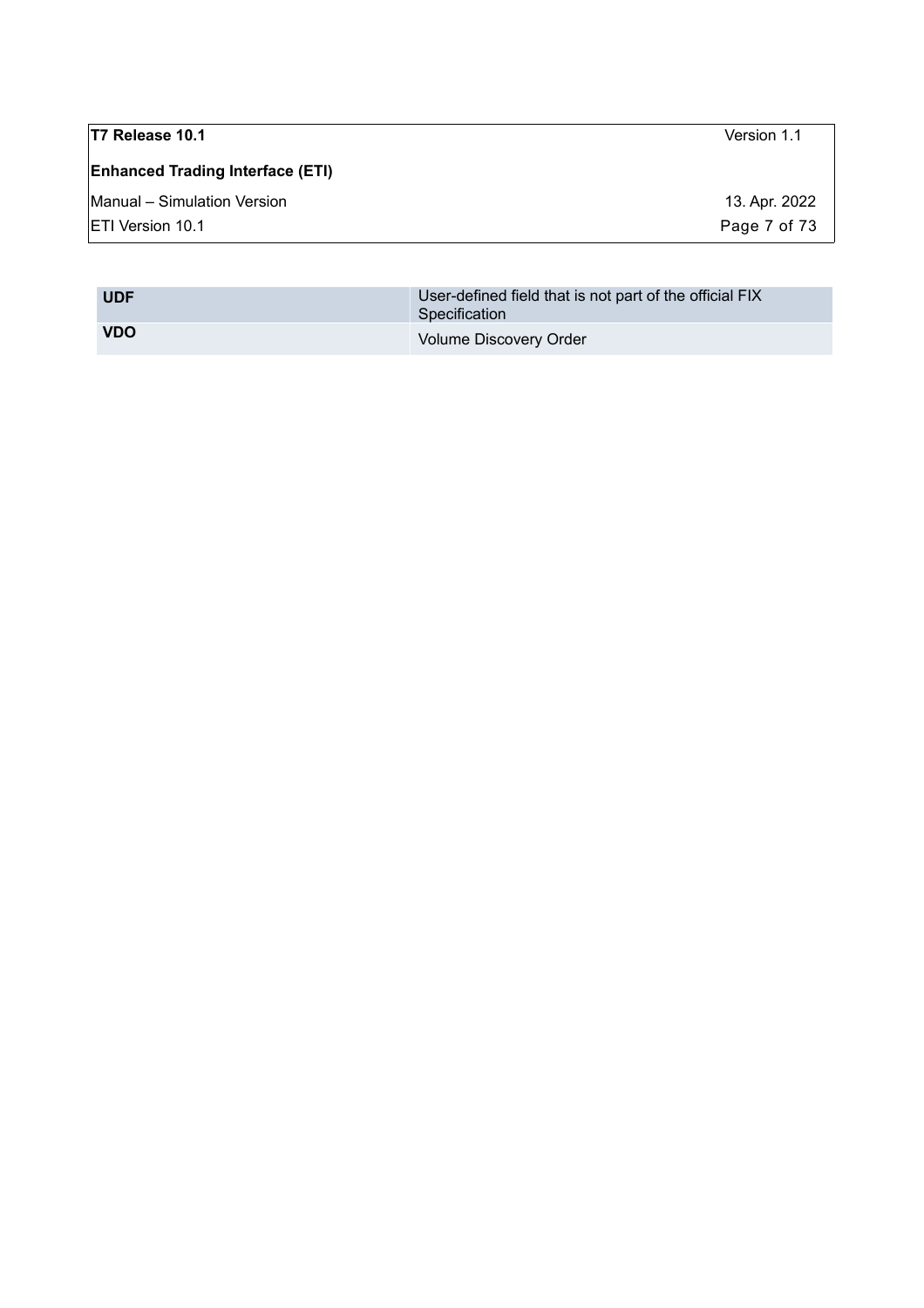| T7 Release 10.1                         | Version 1.1   |
|-----------------------------------------|---------------|
| <b>Enhanced Trading Interface (ETI)</b> |               |
| Manual - Simulation Version             | 13. Apr. 2022 |
| IETI Version 10.1                       | Page 8 of 73  |

# <span id="page-7-0"></span>**2. Introduction**

T7 is the industry-leading, multi-asset trading platform of the Deutsche Börse Group, its affiliates and partners.

The system has best-in-class performance and is scalable to support markets of any size. It can be customized to support different types of markets.

The Enhanced Trading Interface (ETI) is the high performance interface designed for participants who require the highest throughput and the lowest latency for their transactions.

All application messages between the client and the ETI follow FIX V5.0 SP2 semantics including all officially approved extension packs.

A proprietary session layer and flat binary encoding is used in order to provide the best performance.

The ETI provides all trading functions of T7:

- Order handling
- Quote handling including quote activation and inactivation
- Execution notifications
- Market maker protection mechanisms (derivatives markets only)
- Creation of a strategy (derivatives markets only)
- Request for quote
- Cross request
- T7 Entry Service
- Eurex/Xetra EnLight, the Selective Request for Quotes Service (SRQS)
- Eurex Improve, the Client Liquidity Improvement Process (CLIP, derivatives markets only)
- Basket Trading (derivatives markets only)
- Access to private reference data (e.g., list of own users/sessions, trade enrichment rules)
- specialist model: private quote request, locked stock functionality (cash markets only)

Additionally the ETI enables participants to subscribe to private trading data:

- Complete order history of all standard orders of any session belonging to the own business unit
- Trade, TES maintenance, TES trade and SRQS maintenance notifications for all sessions of the business unit
- specialist data: all required information for maintaining a specialist order book (cash markets only).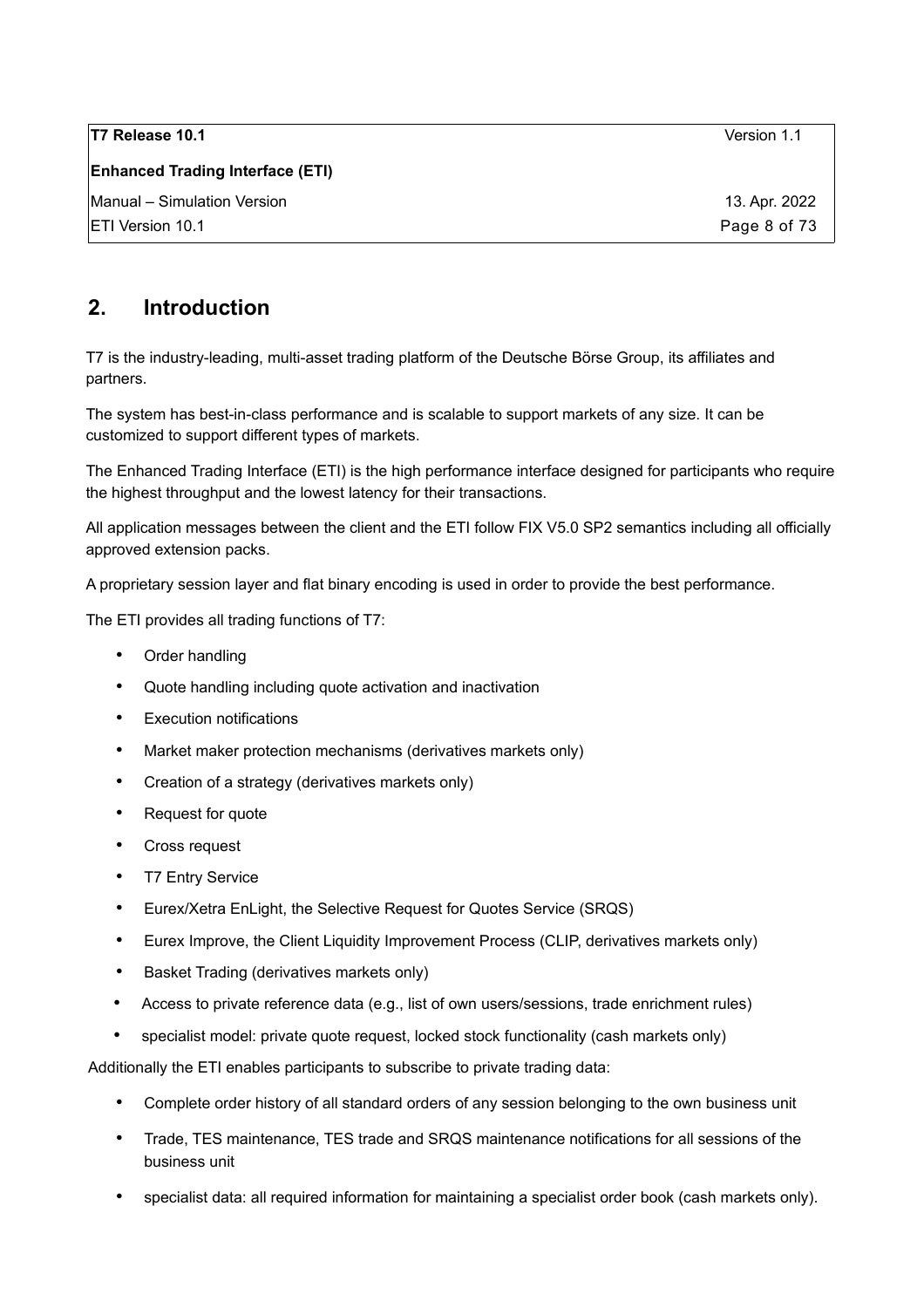| T7 Release 10.1                         | Version 1.1   |
|-----------------------------------------|---------------|
| <b>Enhanced Trading Interface (ETI)</b> |               |
| Manual - Simulation Version             | 13. Apr. 2022 |
| <b>IETI Version 10.1</b>                | Page 9 of 73  |

The following trading support information may be subscribed by each session:

• General messages from market supervision (news)

Private risk control messages are automatically sent to each session of the corresponding trading and clearing business unit.

The ETI does not provide any market data, or administrative functions.

### <span id="page-8-5"></span>**2.1 Purpose**

The purpose of this document is to provide the documentation of the current version of the ETI interface to participants. It describes the main concepts.

Please refer to the related documents listed below for details on message formats, release scope, system overview and functional reference.

### <span id="page-8-4"></span>**2.2 Related Documents**

#### <span id="page-8-3"></span>**2.2.1 ETI Message References**

There are two message reference manuals for the cash and derivatives markets, ETI Cash Message Reference and ETI Derivatives Message Reference, respectively. They provide all message formats available. Both documents are provided together with the ETI Manual.

#### <span id="page-8-2"></span>**2.2.2 Release Notes**

There are separate release note documents for the cash and derivatives markets, namely Release Notes Xetra and Release Notes Eurex. They give an overview of the functional and technical enhancements and changes to be introduced.

#### <span id="page-8-1"></span>**2.2.3 Functional and Interface Overview**

There is a single overview document which gives an overview of T7, irrespective of any cash markets or derivatives markets specifics. It describes the major functional and system features, and provides a high level description of the interface landscape.

#### <span id="page-8-0"></span>**2.2.4 Cross System Traceability**

There is a single overview document providing detailed information on order, quote and trade traceability across trading and clearing systems.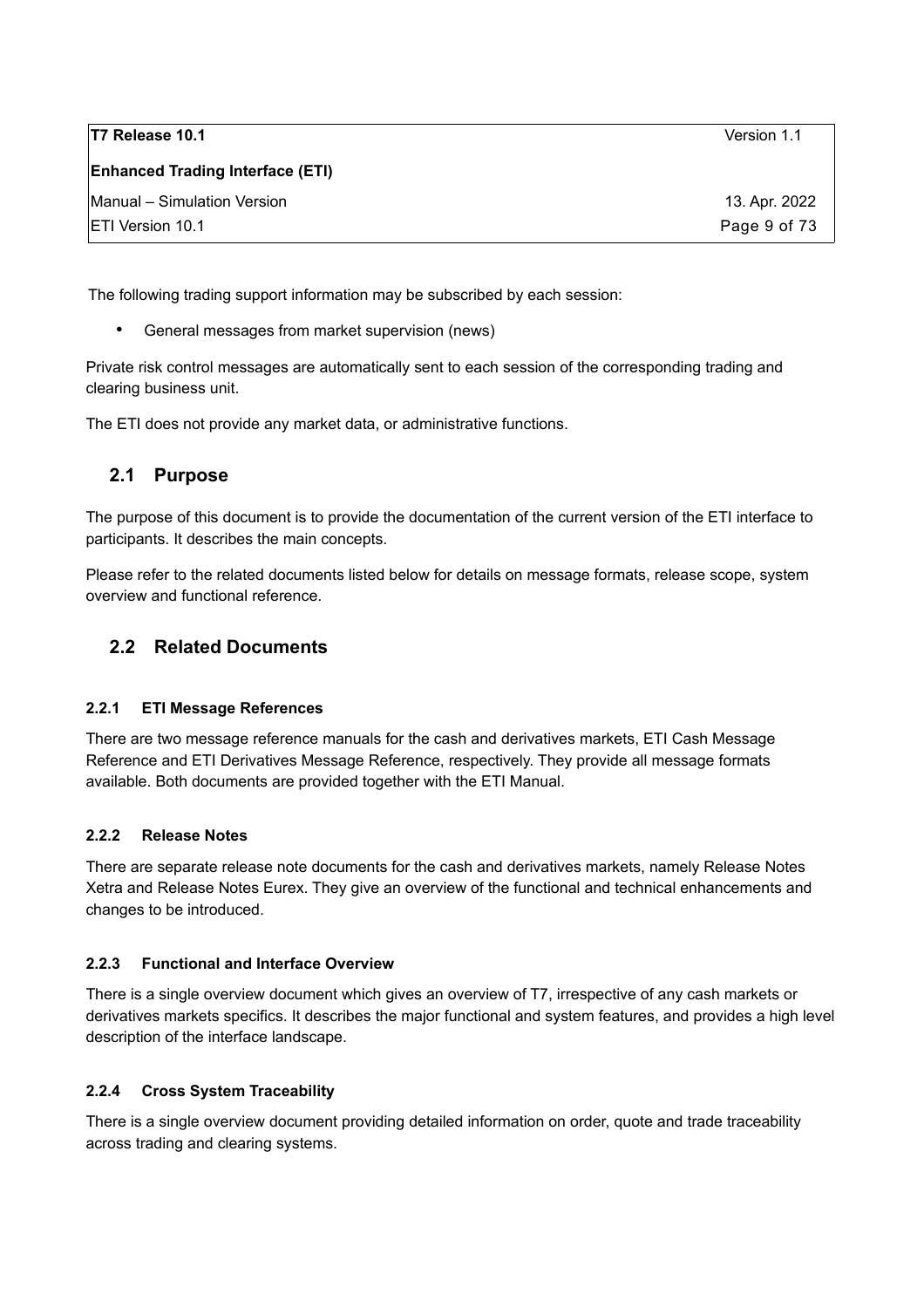| T7 Release 10.1                         | Version 1.1   |
|-----------------------------------------|---------------|
| <b>Enhanced Trading Interface (ETI)</b> |               |
| Manual - Simulation Version             | 13. Apr. 2022 |
| <b>IETI Version 10.1</b>                | Page 10 of 73 |

#### <span id="page-9-0"></span>**2.2.5 Functional Reference**

There is a single reference document which gives detailed insight into the functional concepts of T7, irrespective of any cash markets or derivatives markets specifics.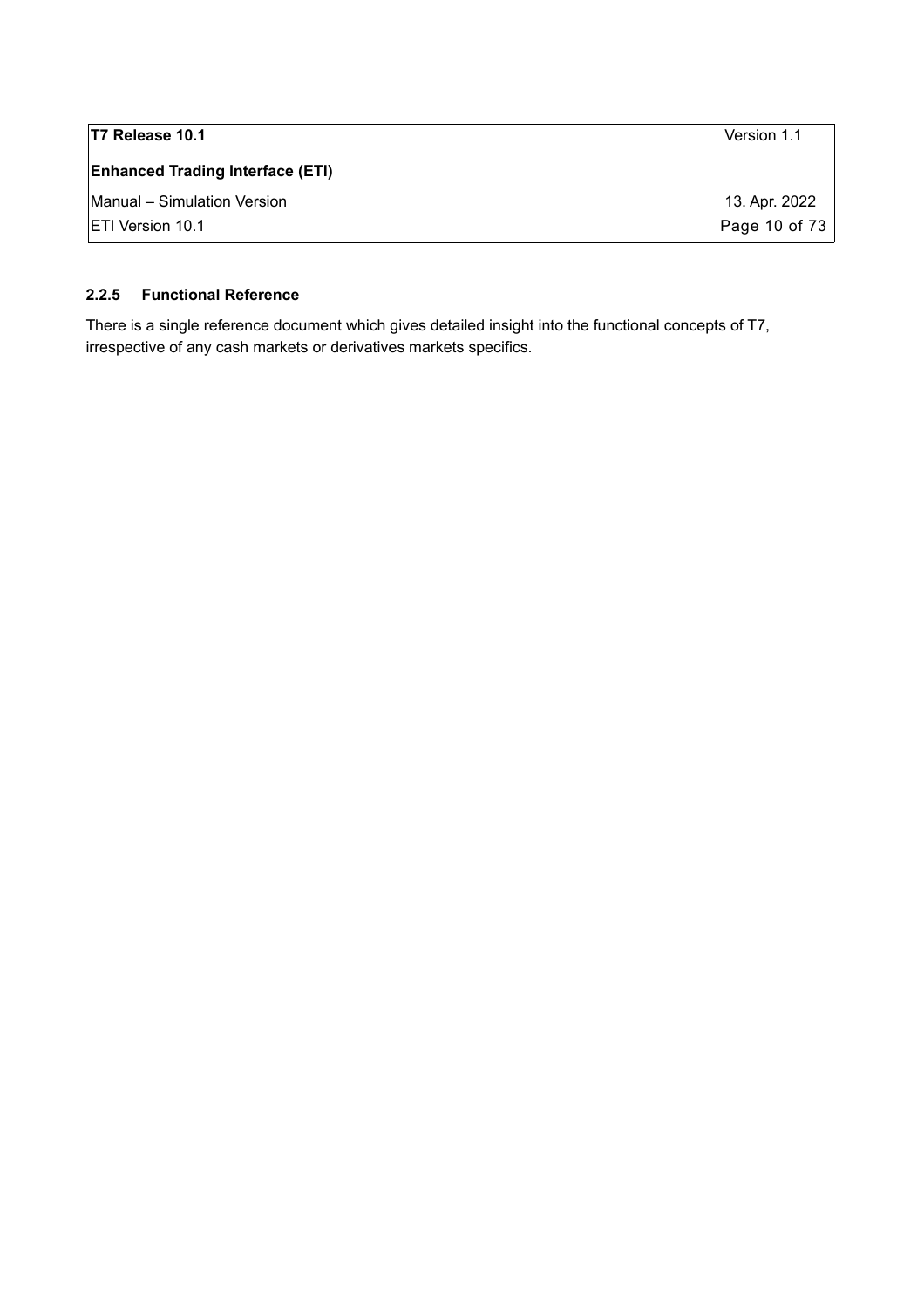| T7 Release 10.1                         | Version 1.1   |
|-----------------------------------------|---------------|
| <b>Enhanced Trading Interface (ETI)</b> |               |
| Manual - Simulation Version             | 13. Apr. 2022 |
| <b>ETI Version 10.1</b>                 | Page 11 of 73 |

# <span id="page-10-4"></span>**3. Technical Overview**

The Enhanced Trading Interface (ETI) is the high performance trading interface designed for participants who require the highest throughput and the lowest latency. This transactional interface is provided in parallel to the FIX Gateway whose target groups are FIX 4.2 and FIX 4.4 customers.

The ETI has the following main characteristics:

### <span id="page-10-3"></span>**3.1 Message Based**

The ETI is an asynchronous, message-based interface. The connection between the participant and T7 is established via a TCP/IP connection.

## <span id="page-10-2"></span>**3.2 Low Footprint**

Integration of the ETI interface into the participant's existing IT infrastructure is simplified due to the following:

- No special hardware is required.
- No exchange software has to be installed.
- Free choice of operating system, programming language and compiler versions**.**

### <span id="page-10-1"></span>**3.3 Standard**

In order to ease the implementation effort for participants, the ETI uses best practice methods taken from the financial industry, namely the use of the FIX Protocol standard.

### <span id="page-10-0"></span>**3.4 Session Oriented**

The ETI is a session oriented interface.

Participant applications connect to the trading system by Application Gateways that host the client sessions. A session is established by opening a TCP/IP session to the gateway.

The exchange provides a unique session identifier that is used when logging on. A Session ID can only establish one session at any time. Each participant application requires its own session.

ETI based applications receive information on orders and quotes which were entered in their own session. Several trading groups and traders of the same business unit may share a single session.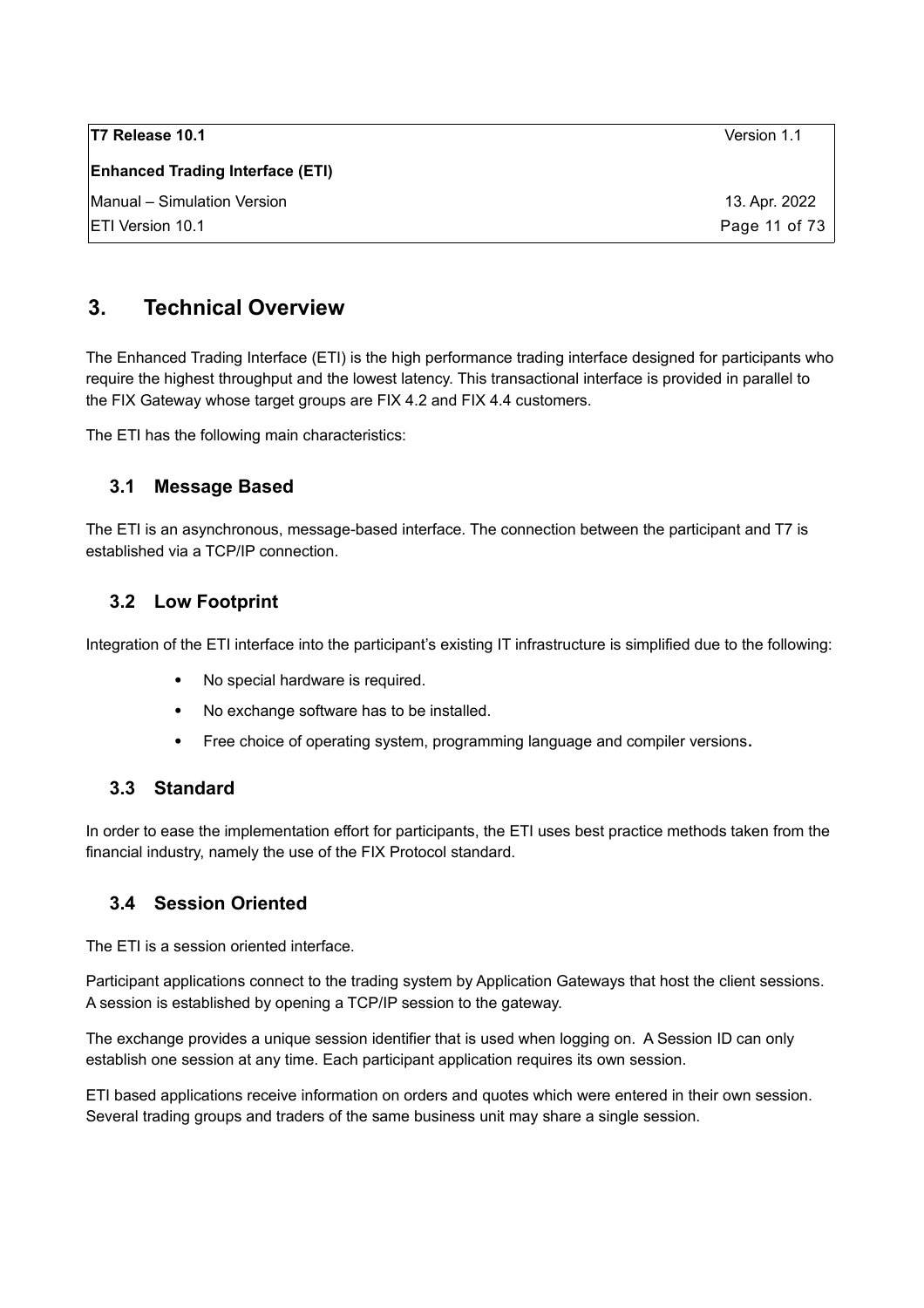| T7 Release 10.1                         | Version 1.1   |
|-----------------------------------------|---------------|
| <b>Enhanced Trading Interface (ETI)</b> |               |
| Manual - Simulation Version             | 13. Apr. 2022 |
| <b>IETI Version 10.1</b>                | Page 12 of 73 |

# <span id="page-11-2"></span>**3.5 Backward Compatibility**

ETI offers its enhancements with new XML and C-header files for each release. Use of these files can be deferred until the next releases under certain circumstances, because ETI supports the concept of layoutlevel backward compatibility. That means, in case of an application that was built for one of the previous releases, ETI expects and sends the old layouts.

New or modified field contents (valid values and/or usage), however, are not suppressed. In certain cases, even layout-level backward compatibility cannot be offered. Enhancements introduced within the new release cannot be used by applications that make use of the backward compatibility facility. Please note that XML and C-header files of the previous releases will not be re-distributed.

Therefore an application using the ETI interface should be able to deal with:

- new valid values as field content,
- usage changes of message fields,
- <span id="page-11-1"></span>new message layouts in a broadcast stream.

### **3.6 Subscription Mechanism**

The ETI provides information across sessions via a subscription mechanism. This includes trade notifications, TES maintenance notifications, TES trade notifications, SRQS maintenance notifications (all at a business unit level), the complete order history of standard orders of another session (listener broadcast), specialist data, and public news messages.

### <span id="page-11-0"></span>**3.7 Full Control in Case of a Failover**

A heartbeat mechanism between the participant's application and T7 supports the detection of malfunctions of the underlying trading session between the participant and the Exchange gateway.

ETI does not include any mechanism for automatic failover. Participant applications can implement a failover mechanism of their choice that supports their requirements. Please refer to chapter [Failover](#page-55-2) for more information.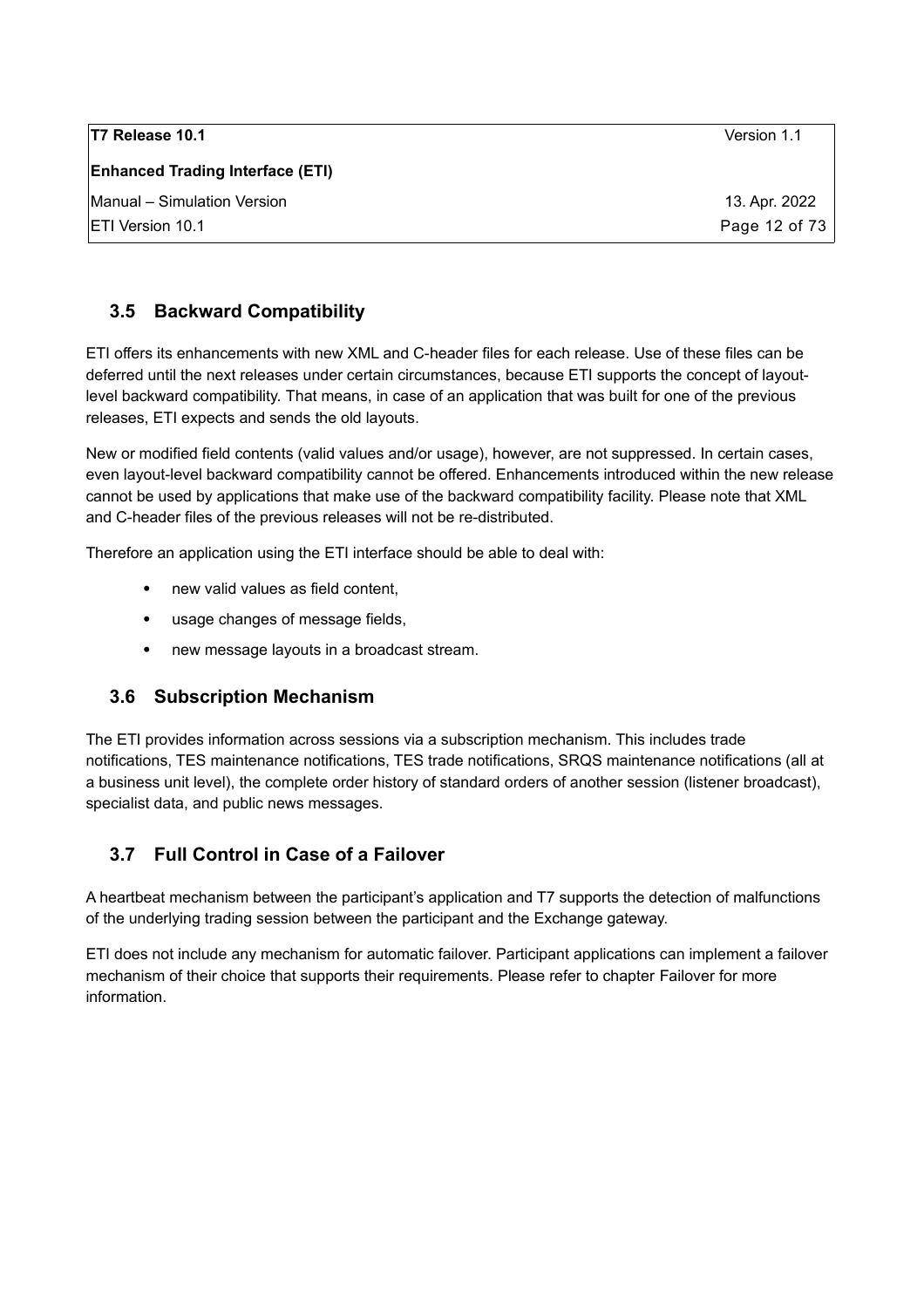| T7 Release 10.1                         | Version 1.1   |
|-----------------------------------------|---------------|
| <b>Enhanced Trading Interface (ETI)</b> |               |
| Manual - Simulation Version             | 13. Apr. 2022 |
| <b>IETI Version 10.1</b>                | Page 13 of 73 |

### <span id="page-12-1"></span>**3.8 Architecture Throttle**

The number of transaction requests transmitted to T7 per pre-defined time interval by each participant session is limited. This is to:

- prevent single participant sessions generating excessively high transaction rates, which might adversely affect exchange trading as a whole;
- guarantee fairness between participant sessions.

For more details, please refer to chapter [Throughput Limits.](#page-55-1)

### <span id="page-12-0"></span>**3.9 Session Login and User Login Throttle**

The number of allowed session and user login requests transmitted to T7 per pre-defined time interval is limited. T7 will check both, the number of logins for a certain session and the number of logins for a certain user (via all sessions belonging to its business unit). For both, T7 will count the number of logins (per time interval). If that counter hits the limit, T7 will reject that login request and all the following ones (for either a certain session - session login, or a certain user - user login) within a "cooling" time interval. Then, T7 will reset the related counter.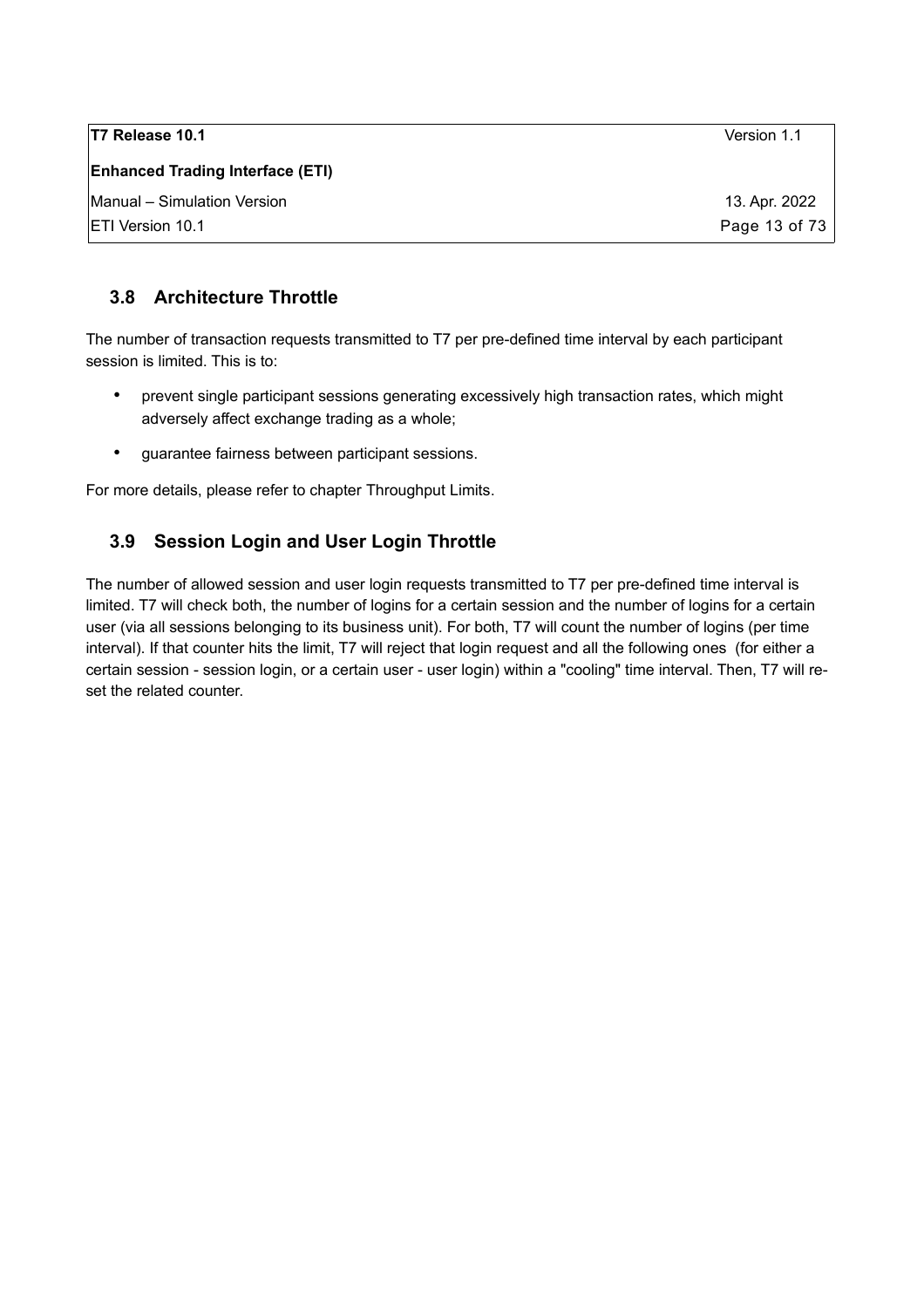**Enhanced Trading Interface (ETI)**

Manual – Simulation Version 13. Apr. 2022

# <span id="page-13-2"></span>**4. Service Description**

## <span id="page-13-1"></span>**4.1 FIX Semantics**

All application messages between the participant and the ETI follow FIX V5.0 SP2 semantics including all officially approved extension packs.

Additionally user defined fields (UDF) and messages have been added to cover functional gaps in the FIX standard or to increase performance.

The following changes have been made for performance reasons:

- All rejections and errors on an application and session level are communicated via the FIX standard Reject *(3)* message.
- All parties are identified by individual UDFs instead of repeating groups. UDF tags and names were chosen in a way that supports automated translation to standard FIX repeating groups for parties.

The FIX messages are denoted in the following way:

• Message name (Message Type)

The FIX fields are denoted in the following way:

• Field name (FIX Tag)

FIX repeating groups and components are denoted in the following way:

• <Group name>

### <span id="page-13-0"></span>**4.2 Party Identification**

The **participant** is an entity accessing T7. The Eurex/Xetra concept of a member remains in place, and will be represented by a "participant"' within the new system. When trades are sent to the clearing system, the participant will be replaced by its corresponding member-ID.

Currently T7 supports that a participant has exactly one **business unit** taking part in trading at the exchange and at most one clearing business unit (in case the participant is a clearing member or settlement institute). All business units are identified by a business unit ID. A business unit belongs to a participant. The Enhanced Trading Interface deals only with the concept of a business unit.

A **user** is a person, such as a trader or an exchange market supervisor that interacts with T7. Users are identified by a user ID. A user belongs to one business unit. A user is a trader or administrator that logs on to the system to enter commands on the trading system.

Users can be assigned to a specific **trader group**, along with the *head trader* and *supervisor roles*: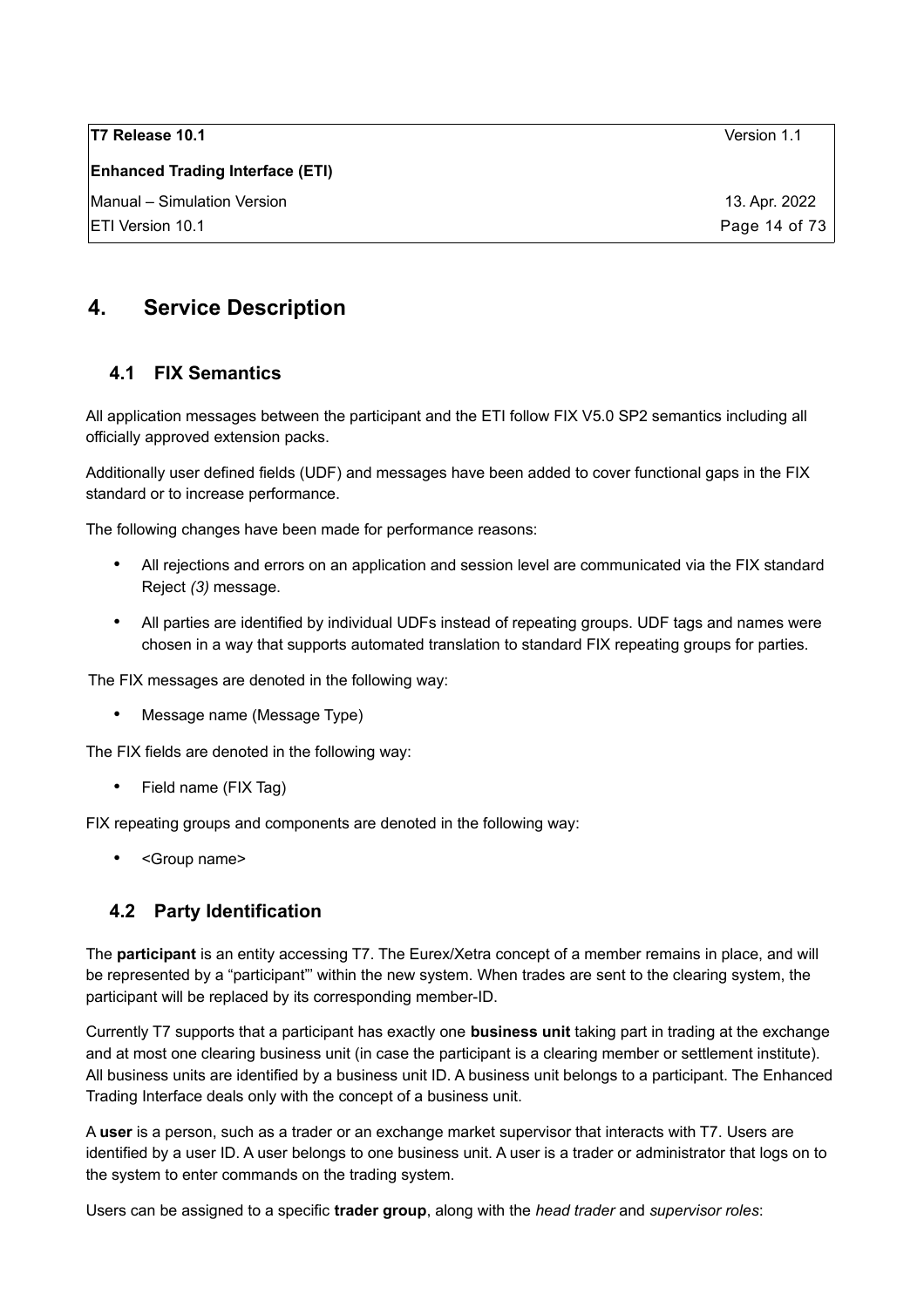| T7 Release 10.1                         | Version 1.1   |
|-----------------------------------------|---------------|
| <b>Enhanced Trading Interface (ETI)</b> |               |
| Manual - Simulation Version             | 13. Apr. 2022 |
| <b>ETI Version 10.1</b>                 | Page 15 of 73 |

- A user with a user level of **head trader** may modify or cancel orders of any user belonging to the same trader group.
- A user with a user level of **supervisor** may modify or cancel orders of any user belonging to the same business unit.

All requests that are received by the Enhanced Trading Interface (ETI), with the exception of session related requests, must carry the ID of a user that enters the request.

The user of the business unit needs to be provided by the request submitter in the *SenderSubID (50)* of the request header. All orders and quotes must carry the identification of a physical person that is legally responsible for the order or quote.

The following party roles and attributes are used in ETI:

| Party/<br><b>Party Attributes</b>             | D <sup>*</sup> | $\mathbf{C}^*$ | <b>Description</b>                                                                                                                    | <b>Relevant FIX Field</b>                                                                                                                                                                             |
|-----------------------------------------------|----------------|----------------|---------------------------------------------------------------------------------------------------------------------------------------|-------------------------------------------------------------------------------------------------------------------------------------------------------------------------------------------------------|
| Participant/<br><b>Participant Short Name</b> | X              | $\mathsf{X}$   | The participant is an entity<br>accessing T7.                                                                                         | RootPartyExecutingFirm (22401)                                                                                                                                                                        |
| Business Unit /<br><b>Business Unit ID</b>    | $\mathsf{X}$   | $\mathsf{X}$   | Indicates the company or a part of a<br>company that is set up as an<br>independent entity taking part in<br>trading at the exchange. | PartylDExecutingUnit (20059),<br>RootPartyIDExecutingUnit (20459),<br>PartyDetailIDExecutingUnit (20259)                                                                                              |
| User/<br>User ID                              | $\mathsf{X}$   | $\mathsf{X}$   | A business unit can have multiple<br>users. A user can be a trading user<br>and/or an administrator.                                  | Username (553),<br>SenderSubID (50)                                                                                                                                                                   |
| Owning User/<br>Owning User ID                | $\mathsf{X}$   | $\mathsf{x}$   | User who owns the transaction.                                                                                                        | PartyIDExecutingTrader (20012),<br>RootPartyIDExecutingTrader (20412),<br>TargetPartyIDExecutingTrader (20612)<br>RequestingPartyIDExecutingTrader<br>(20812)<br>PartyDetailIDExecutingTrader (20212) |
| Owning User/<br>Owning User Short<br>Name     | $\times$       | $\mathsf{X}$   | User who owns the transaction.                                                                                                        | RootPartyExecutingTrader (22412)<br>PartyDetailExecutingTrader (22212)                                                                                                                                |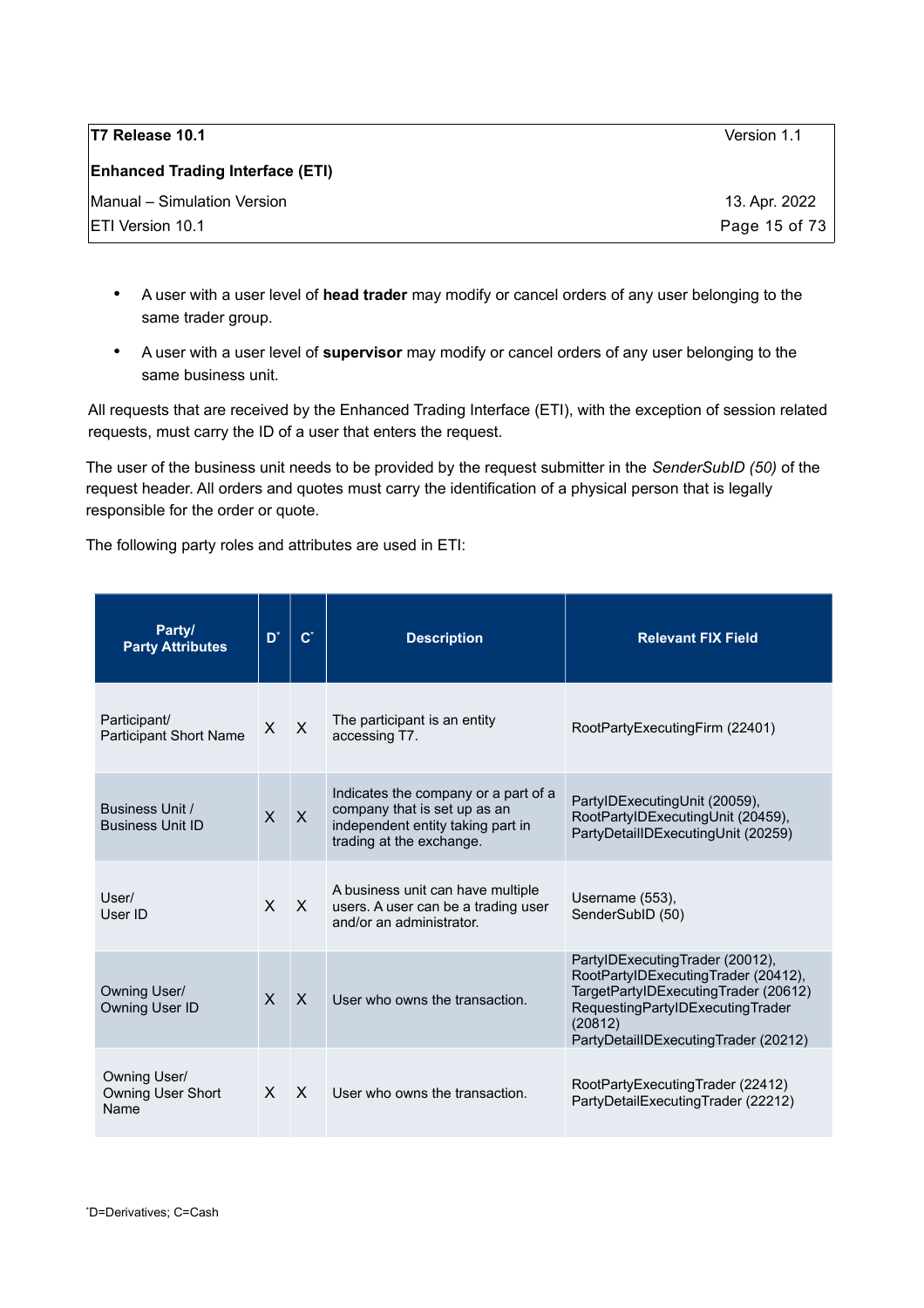# **Enhanced Trading Interface (ETI)**

Manual – Simulation Version 13. Apr. 2022

| Party/<br><b>Party Attributes</b>                                     | D                  | $\mathbf{C}^*$            | <b>Description</b>                                                                                                                    | <b>Relevant FIX Field</b>                                                                    |
|-----------------------------------------------------------------------|--------------------|---------------------------|---------------------------------------------------------------------------------------------------------------------------------------|----------------------------------------------------------------------------------------------|
| Entering User/<br>Entering User ID                                    | X                  | $\pmb{\times}$            | User who initiates/submits the<br>order/quote transaction; could be<br>the head trader or supervisor or a<br>market supervision user. | PartylDEnteringTrader (20036)                                                                |
| <b>Entering Entity/</b><br><b>Entering Entity ID</b>                  | $\pmb{\mathsf{X}}$ | X                         | Identifies the entity that entered the<br>transaction; might be market<br>supervision, the participant or the<br>clearing member.     | PartylDEnteringFirm (20007)<br>RequestingPartyIDEnteringFirm (20807)                         |
| Entering Entity/<br><b>Entering Entity Short</b><br>Name              | X                  | $\pmb{\times}$            | Identifies the entity that entered the<br>transaction; might be market<br>supervision, the participant or the<br>clearing member.     | RequestingPartyEnteringFirm (22807)                                                          |
| Trader Group/<br><b>Trader Group</b>                                  | $\sf X$            | $\boldsymbol{\mathsf{X}}$ | Users can be assigned to a specific<br>trader group.                                                                                  | TargetPartyIDDeskID (20676)<br>PartyDetailIDDeskID (22276)                                   |
| Session/<br>Session ID                                                | X                  | $\pmb{\times}$            | Identification of the session. A<br>session belongs to a business unit.                                                               | PartylDSessionID (20055),<br>TargetPartyIDSessionID (20655),<br>RootPartyIDSessionID (20455) |
| Clearing Member/<br><b>Clearing Member Short</b><br>Name              | X                  | $\boldsymbol{\mathsf{X}}$ | Clearing member identification.                                                                                                       | RootPartyClearingFirm (22404),<br>RequestingPartyClearingFirm (22804)                        |
| <b>Clearing Business Unit/</b><br><b>Clearing Business Unit</b><br>ID | X                  | X                         | Indicates the company or a part of a<br>company that is set up as an<br>independent entity taking part in<br>clearing.                | RootPartyIDClearingUnit (25026)                                                              |
| Counter Party /short<br>name                                          |                    | X                         | Counter party for trades.                                                                                                             | RootPartyContraFirm (22417)                                                                  |
| Counter Party / Counter<br>Party ID                                   |                    | X                         | Counter party for trades.                                                                                                             | RootPartyIDContraUnit (25114)                                                                |
| External Member /<br><b>External Member ID</b>                        | $\boldsymbol{X}$   |                           | Partner identification athe<br>cooperation exchange (KRX) is<br>required for orders in the<br>cooperation products.                   | PartylDOrderOriginationFirm (20013),<br>RootPartyIDOrderOriginationFirm<br>(20413)           |

 $\boxed{\text{ETI Version 10.1}}$  Page 16 of 73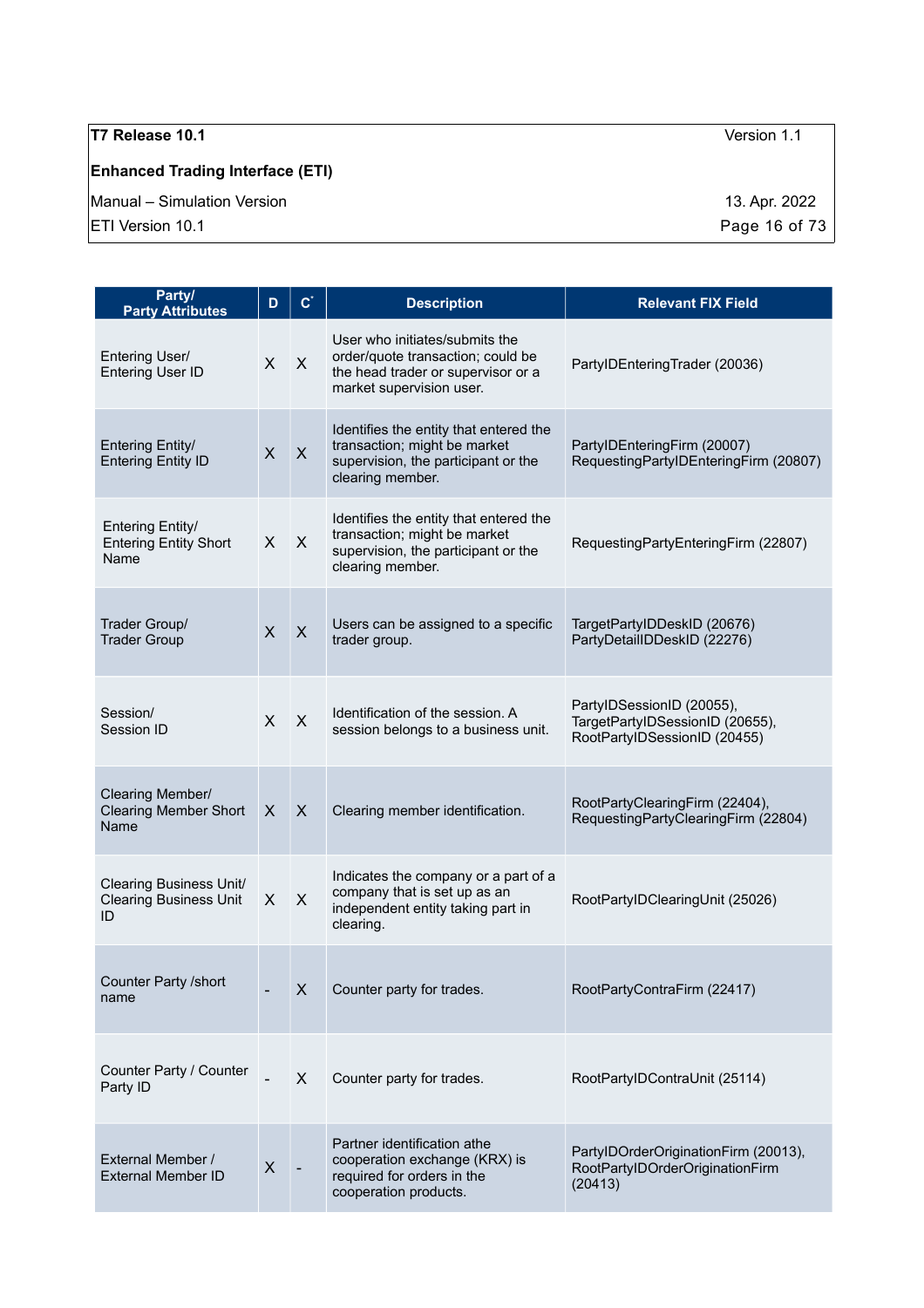**Enhanced Trading Interface (ETI)**

Manual – Simulation Version 13. Apr. 2022

ETI Version 10.1 Page 17 of 73

| Party/<br><b>Party Attributes</b>                            | D | C. | <b>Description</b>                                                                                                                    | <b>Relevant FIX Field</b>                                     |
|--------------------------------------------------------------|---|----|---------------------------------------------------------------------------------------------------------------------------------------|---------------------------------------------------------------|
| External Beneficary /<br><b>Final Beneficiary</b><br>Account |   |    | Mandatory final beneficiary<br>account at the cooperation<br>exchange (KRX) required<br>for orders in in the cooperation<br>products. | PartylDBeneficiary (20032),<br>RootPartylDBeneficiary (20432) |

UDF tags for ETI parties consist of an offset and the standard "enum" value of *PartyRole (452): e.g.,* 

- *PartyID (448)* has an offset of 20000
- *RootPartyID (1117)* has an offset of 20400
- *TargetPartyID (1462)* has an offset of 20600

UDF names for ETI parties consist of the standard FIX field name (*PartyID (448), RootPartyID (1117), TargetPartyID (1462)*) concatenated with the symbolic name of the standard "enum" value of *PartyRole (452)* as defined in the FIX Repository.

For example the ETI tag and field name for the user is *PartyIDExecutingTrader (20036).*

# <span id="page-16-0"></span>**4.3 Security Identification**

Each T7 product is processed on exactly one partition; a partition is a grouping of products. To optimize the routing to the corresponding partition, the product identifier needs to be provided in each order and quote transaction by the participant. The exceptions to this rule are Short Order Message Layouts, see chapter [Short Order Message Layouts.](#page-27-1)

Both single and multi leg instruments are uniquely identified by the unique instrument identifier.

Additionally for multi leg instruments it is mandatory to specify the instrument type in all order requests.

Multi leg instruments are supported for derivatives markets only.

| Identifier            | <b>Description</b>                                                                 | <b>Relevant FIX Tags</b>                                  |
|-----------------------|------------------------------------------------------------------------------------|-----------------------------------------------------------|
| Product Identifier    | The product identifier uniquely identifies a T7<br>product.                        | MarketSegmentID (1300)                                    |
| Instrument Identifier | The instrument identifier uniquely identifies an<br>instrument in the core system. | SecurityID (48),<br>SimpleSecurityID (30048) <sup>1</sup> |

<span id="page-16-1"></span><sup>1</sup> *SimpleSecurityID (30048):* Instrument identifier for simple instruments (derivatives markets only). Should be filled with the 4 least significant bytes of SecurityID (48) provided in Reference Data of **Eurex RDI** and **Eurex RDF**.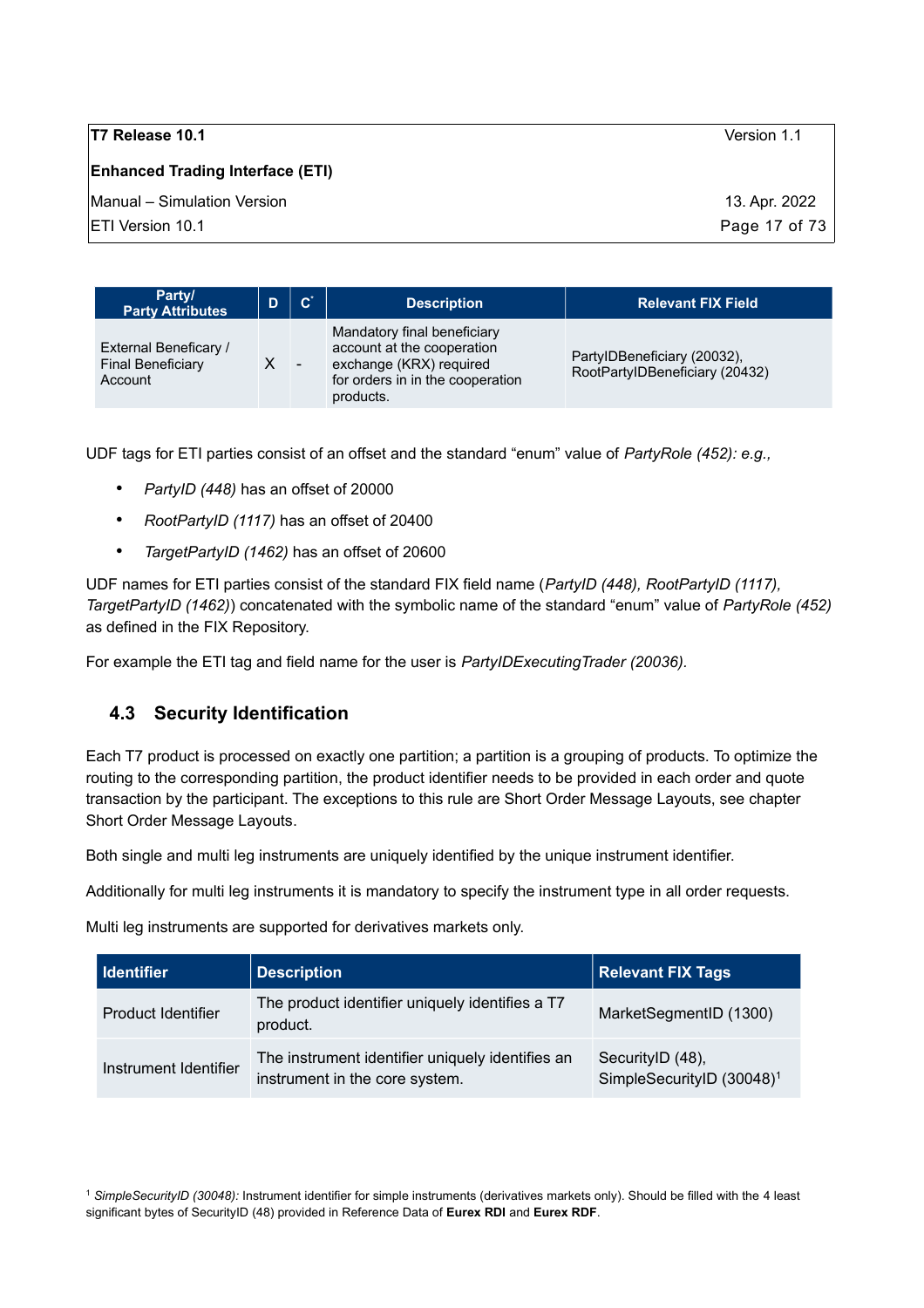| T7 Release 10.1                         | Version 1.1   |
|-----------------------------------------|---------------|
| <b>Enhanced Trading Interface (ETI)</b> |               |
| Manual - Simulation Version             | 13. Apr. 2022 |
| ETI Version 10.1                        | Page 18 of 73 |
|                                         |               |

| <b>Identifier</b>                                 | <b>Description</b>                                     | <b>Relevant FIX Tags</b> |  |
|---------------------------------------------------|--------------------------------------------------------|--------------------------|--|
|                                                   | Required for complex instruments, valid values<br>are: |                          |  |
|                                                   | $1 =$ Simple Instrument                                | ProductComplex (1227)    |  |
| Instrument Type<br>(derivatives markets)<br>only) | 2 = Standard Option Strategy                           |                          |  |
|                                                   | 3 = Non-Standard Option Strategy                       |                          |  |
|                                                   | 4 = Options Volatility Strategy                        |                          |  |
|                                                   | 5 = Futures Spread                                     |                          |  |
|                                                   | $6$ = Inter Product Spread                             |                          |  |
|                                                   | 7 = Standard Future Strategy                           |                          |  |
|                                                   | $8$ = Pack and Bundle                                  |                          |  |
|                                                   | $9 =$ Strip                                            |                          |  |
|                                                   | 10= Flexible Simple Instrument                         |                          |  |

# <span id="page-17-0"></span>**4.4 Creation of a Strategy (derivatives markets only)**

The Create Strategy message can be used to create a specified complex instrument on T7.

The T7 product identifier (*MarketSegmentID (1300)*), instrument type (*ProductComplex (1227)*) and the signature <*InstrmntLegGrp*> (description of the legs, their ratios and side) are mandatory attributes of the request.

Standard Options Strategies, Options Volatility Strategies, Standard Future Strategies, Pack and Bundle and Inter Product Spread require the entry of the strategy type (*SecuritySubtype (762)*). Please refer to functional product and instrument files on the Eurex website: www.eurexchange.com > Technology > Eurex Exchange's T7 > Documents.

If the complex instrument already exists or is created successfully, the Create Strategy Response message returns the complex instrument identifier (*SecurityID (48)*) and the signature of the complex instrument.

Note: The signature which is returned by the T7 architecture may differ from the signature which was sent in the Create Strategy message, e.g. in order to match a pre-defined strategy template. The same is true for instrument type (*ProductComplex (1227)*) and strategy type (*SecuritySubType (*762)).

Only after a specific complex instrument has been requested and created, is it possible to enter orders or quotes for this instrument.

Strategies which are created by users are always temporary and are cancelled during end of day processing if their order book is empty.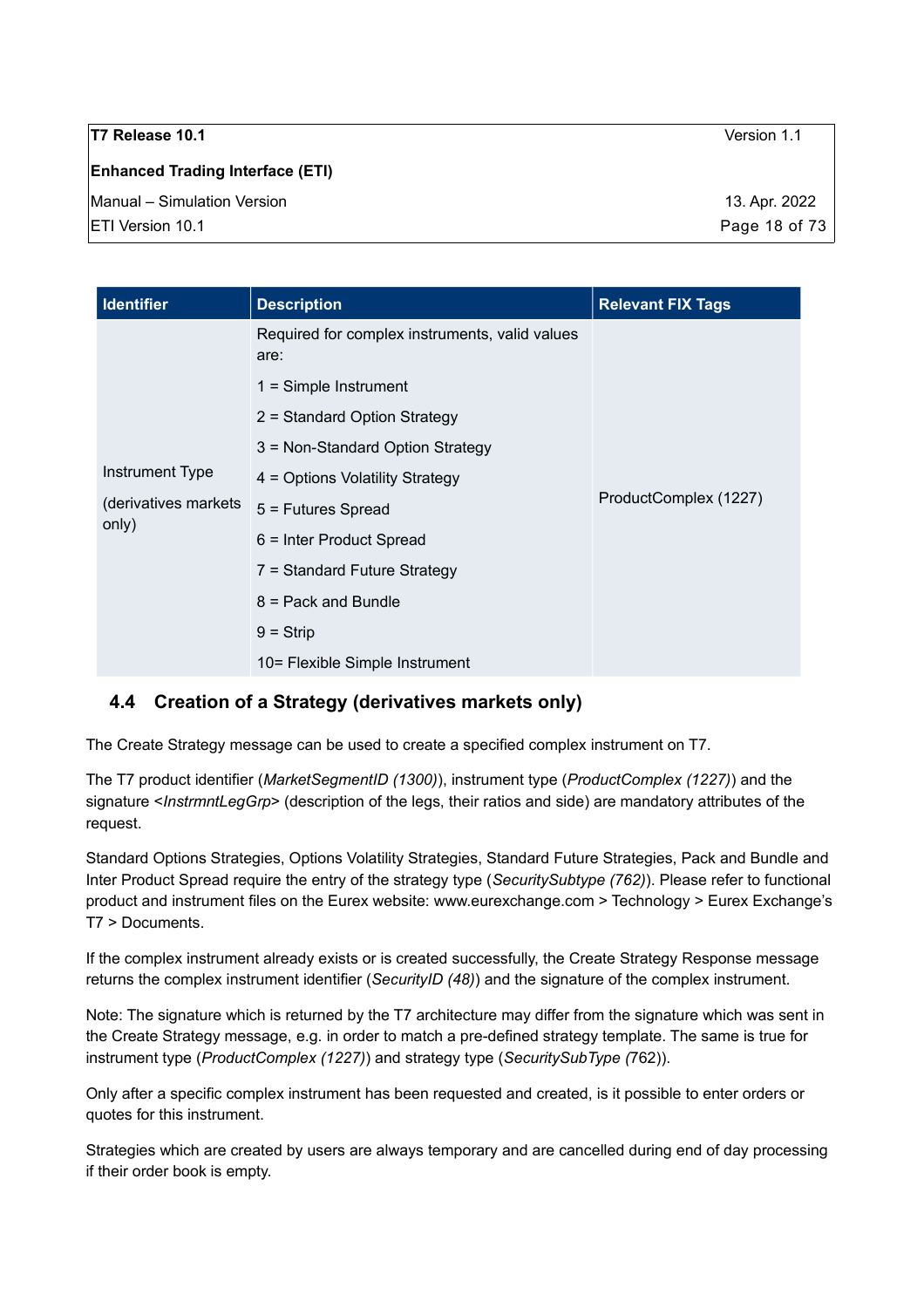| T7 Release 10.1                         | Version 1.1   |
|-----------------------------------------|---------------|
| <b>Enhanced Trading Interface (ETI)</b> |               |
| Manual - Simulation Version             | 13. Apr. 2022 |
| <b>ETI Version 10.1</b>                 | Page 19 of 73 |

### <span id="page-18-2"></span>**4.5 Creation of a Flexible Simple Instrument (derivatives markets only)**

The Create Flexible Instrument request can be used to create a user defined flexible instrument.

Supported Flexible Instruments are:

• Simple instruments (Options and Futures)

If the Flexible Instrument already exists or is created successfully, the Create Flexible Instrument response message returns the flexible instrument identifier (*SecurityID (48)*) with the instrument type *ProductComplex(1227) = 10 (Flexible simple instrument)* and the signature of the Flexible Instrument.

Flexible simple instruments can be used only for TES trading.

### <span id="page-18-1"></span>**4.6 Order Identifiers**

Market Participants may choose one of the following **options for order identification**:

- Use a constant client order ID over the complete lifetime of an order.
- Standard FIX policy of client order ID chaining: client order ID must change on every modification and cancellation request.
- Use the exchange order ID.

Market participants may use the client order ID for order and order related message identification. Modification and cancellation of an order is supported both via the client order ID and the exchange order ID.

Once an order has a client order ID, it must have a client order ID for the rest of its life cycle. Respectively an order without a client order ID cannot be modified to have a client order ID later on in its life cycle.

#### <span id="page-18-0"></span>**4.6.1 Client Order ID**

The FIX standard field *ClOrdID (11)* is used for the client order ID.

Note: T7 will not enforce market participants to use a new *ClOrdID (11)* for application messages related to a resting order; i.e. the *ClOrdID (11)* may stay the same during the life cycle of an order.

The standard FIX policy regarding usage of client order IDs is additionally supported by ETI:

- When modifying or cancelling an order, a new *ClOrdID (11)* must be provided.
- The order to be modified or cancelled is identified with the *OrigClOrdID (41)*. In this way the customer is able to find and track individual requests by their client order ID.

If a market participant changes the client order ID, the uniqueness of ClOrdID (11) is checked at entry time among currently live orders for the same instrument and session. Duplicate ClOrdID (11) values for the same session and instrument will be rejected with the exception of IOC or FOK Orders.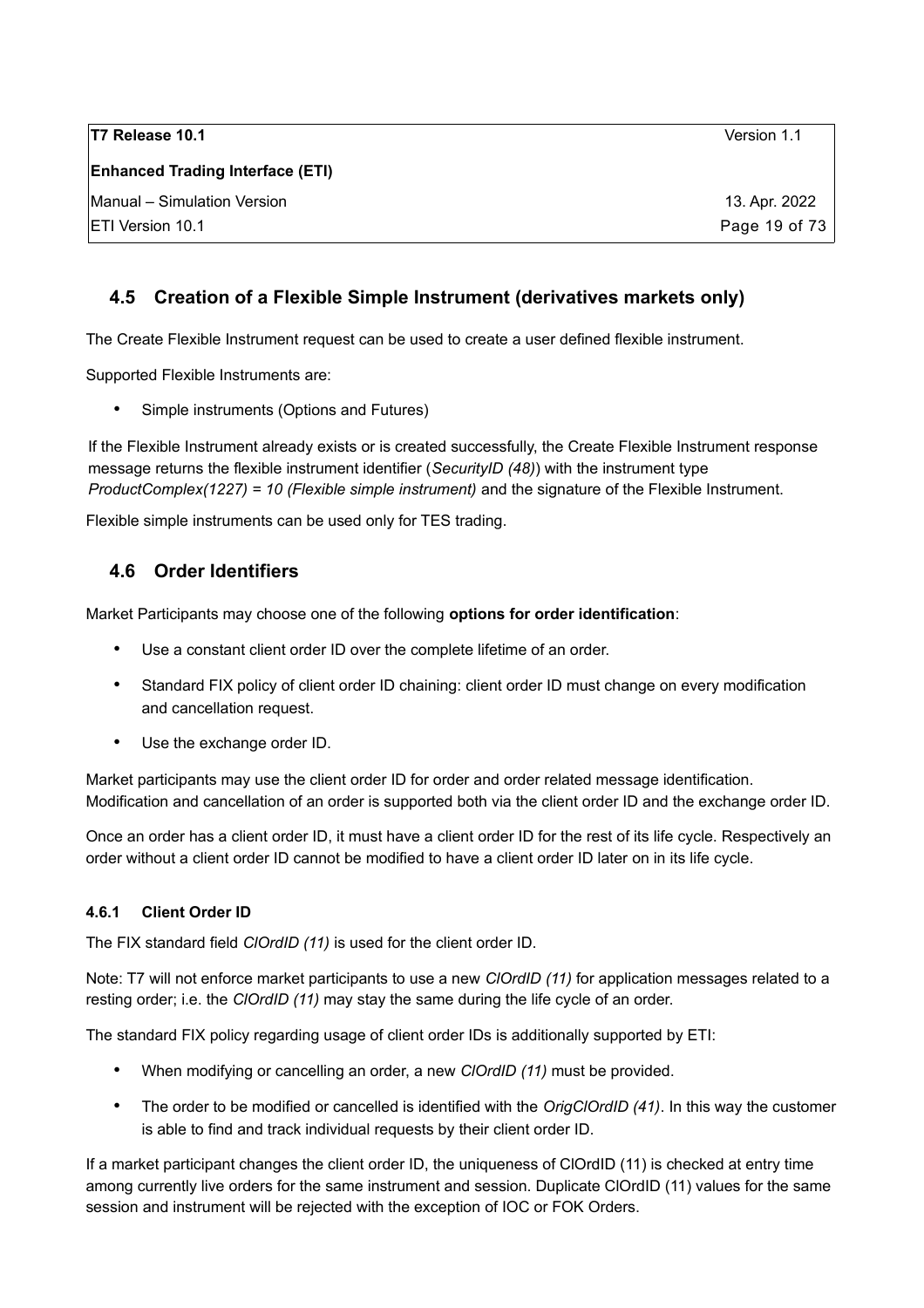| T7 Release 10.1                         | Version 1.1   |
|-----------------------------------------|---------------|
| <b>Enhanced Trading Interface (ETI)</b> |               |
| Manual - Simulation Version             | 13. Apr. 2022 |
| <b>IETI Version 10.1</b>                | Page 20 of 73 |

#### <span id="page-19-2"></span>**4.6.2 Exchange Order ID**

The exchange order ID is assigned by the matching engine on order entry and remains unchanged for the entire life time of the order, for example, an order modify does not result in a change of the exchange order ID.

An exchange order ID is guaranteed to be unique among all orders of the same product.

The FIX standard field *OrderID (37)* is used for exchange order ID.

### <span id="page-19-1"></span>**4.7 Order Handling**

#### <span id="page-19-0"></span>**4.7.1 Order Types**

The following order types are supported via the ETI interface:

<span id="page-19-3"></span>

| <b>Order Type</b> | D <sup>*</sup> | $\mathbf{C}^*$ | <b>Description</b>                                                                                                                                                                                      | <b>Relevant FIX Tags</b>                          |
|-------------------|----------------|----------------|---------------------------------------------------------------------------------------------------------------------------------------------------------------------------------------------------------|---------------------------------------------------|
| <b>Market</b>     | $\mathsf{x}$   | X              | Market orders have no specific<br>price limit. They will be matched<br>to the best price available.                                                                                                     | OrdType $(40) = 1$                                |
| Limit             | $\mathsf{x}$   | $\mathsf{x}$   | Limit orders include a specified<br>price limit, and may not be<br>executed at a price worse than<br>that limit.                                                                                        | OrdType $(40) = 2$<br>Price $(44)$                |
| Stop (market)     | $\mathsf{x}$   | $\mathsf{X}$   | Stop market orders create market<br>orders when the specified trigger<br>price is reached. Similar to<br>market orders, stop orders are<br>not visible in the order book for<br>any market participant. | OrdType $(40) = 3$<br>StopPx (99)                 |
| Stop (limit)      | $\times$       | $\mathsf{X}$   | Stop limit orders create limit<br>orders when the specified trigger<br>price is reached. Similar to<br>market orders, stop orders are<br>not visible in the order book for<br>any market participant.   | OrdType $(40) = 4$<br>Price $(44)$<br>StopPx (99) |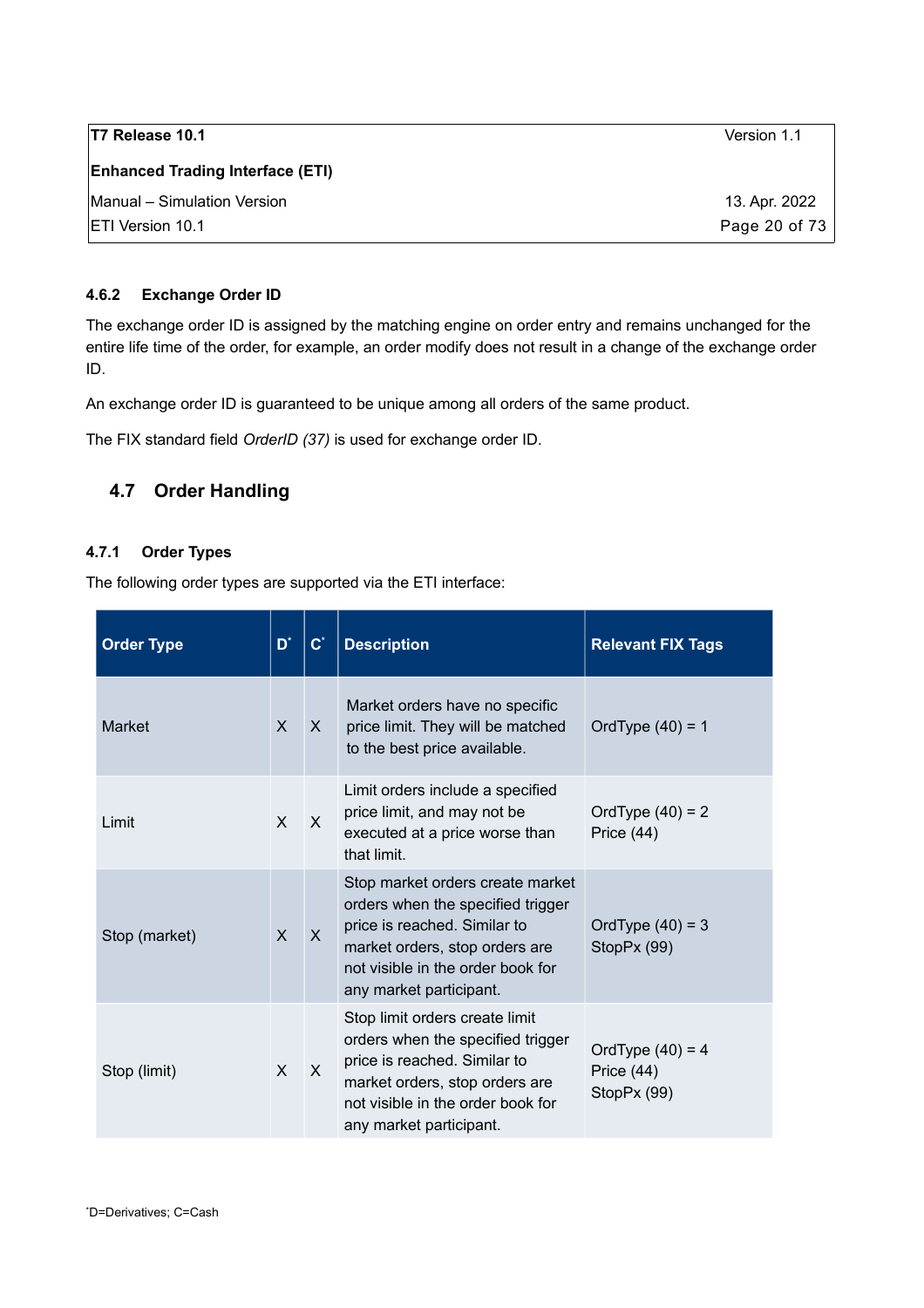# **Enhanced Trading Interface (ETI)**

Manual – Simulation Version 13. Apr. 2022

| <b>Order Type</b>              | D | $\mathbf{C}^*$ | <b>Description</b>                                                                                                                                                                                                                                                                                                                | <b>Relevant FIX Tags</b>                                           |
|--------------------------------|---|----------------|-----------------------------------------------------------------------------------------------------------------------------------------------------------------------------------------------------------------------------------------------------------------------------------------------------------------------------------|--------------------------------------------------------------------|
| One-cancels-the-other<br>(OCO) | X | X              | An order that combines the<br>functionality of a limit order and a<br>stop (market) order, expressed as<br>a single order. Traders will<br>specify a limit price and a trigger<br>price as part of one order.                                                                                                                     | OrdType $(40) = 2$<br>Price (44)<br>StopPx (99)                    |
| Closing auction only<br>(CAO)  | X | X              | Closing auction only orders may<br>be entered during the entire<br>trading day, but are only active<br>during the closing auction phase.                                                                                                                                                                                          | TradingSessionSubID<br>$(625) = 4$                                 |
| Fill-or-kill (FOK)             |   | X              | A market or limit order, which is<br>executed immediately and fully or<br>not at all. If immediate and full<br>execution is not possible, the<br>order is cancelled without entry in<br>the order book.                                                                                                                           | TimeInForce $(59) = 4$                                             |
| Iceberg                        |   | X              | Limit order that contains a peak<br>quantity and an overall quantity.<br>The peak quantity can be<br>determined absolutely or<br>randomly. Once the displayed<br>quantity has been completely<br>executed, a new peak is entered<br>into the book. In auction trading,<br>iceberg orders contribute with<br>their overall volume. | DisplayQty (1138)<br>DisplayLowQty (1085)<br>DisplayHighQty (1086) |
| <b>Trailing stop</b>           |   | X              | A Trailing Stop order is a Stop<br>order whose stop limit is adjusted<br>in accordance with the<br>development of the reference<br>price.                                                                                                                                                                                         | PegOffsetValueAbs<br>(25109)<br>PegOffsetValuePct<br>(25110)       |
| Any auction only<br>(AAO)      |   | X              | Any auction only orders may be<br>entered during the entire trading<br>day, but are only active during<br>any auction phase.                                                                                                                                                                                                      | TradingSessionSubID<br>$(625) = 8$                                 |

 $\boxed{\text{ETI Version 10.1}}$  Page 21 of 73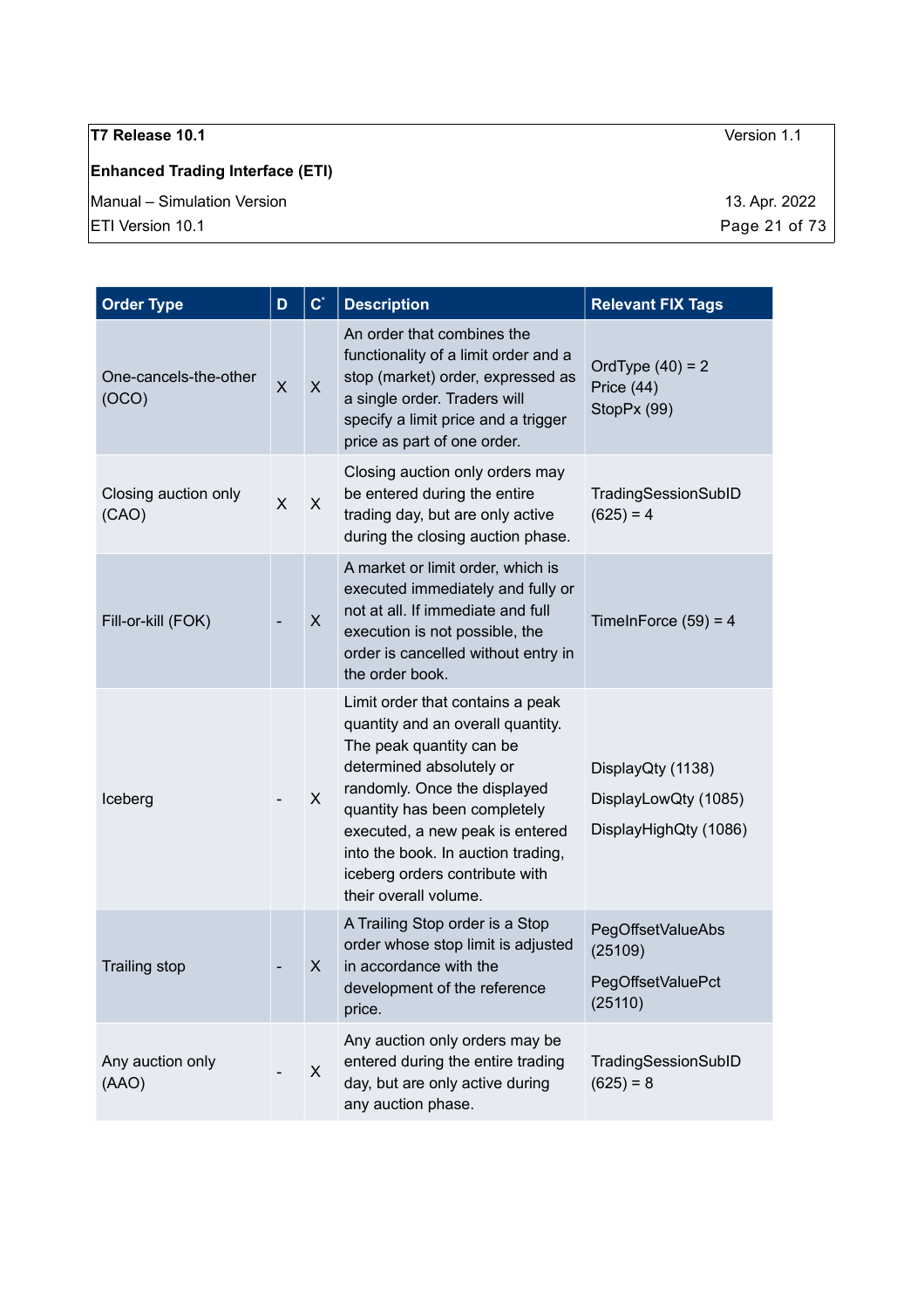# **Enhanced Trading Interface (ETI)**

Manual – Simulation Version 13. Apr. 2022

| <b>Order Type</b>              | D                       | $\mathbf{C}^*$ | <b>Description</b>                                                                                                                                                                                                                  | <b>Relevant FIX Tags</b>                                                |
|--------------------------------|-------------------------|----------------|-------------------------------------------------------------------------------------------------------------------------------------------------------------------------------------------------------------------------------------|-------------------------------------------------------------------------|
| Intraday auction only<br>(IAO) |                         | $\mathsf{X}$   | Intraday auction only orders may<br>be entered during the entire<br>trading day, but are only active<br>during intraday auctions.                                                                                                   | TradingSessionSubID<br>$(625) = 6$                                      |
| Opening auction only<br>(OAO)  |                         | X              | Opening auction only orders may<br>be entered during the entire<br>trading day, but are only active<br>during the opening auction<br>phase.                                                                                         | TradingSessionSubID<br>$(625) = 2$                                      |
| Good-for-day (Day)             | X                       | $\mathsf{X}$   | Day orders are deleted<br>automatically in the next end-of-<br>day processing.                                                                                                                                                      | TimeInForce $(59) = 0$                                                  |
| Good-till-date (GTD)           | X                       | $\mathsf{X}$   | Order carries a specified date on<br>which the order is automatically<br>cancelled. Only supported for<br>persistent (standard) orders.                                                                                             | TimeInForce $(59) = 6$<br>ExpireDate (432)                              |
| Good-till-cancelled<br>(GTC)   | $\overline{\mathsf{X}}$ | $\mathsf{X}$   | Order remains valid until it is<br>executed, or cancelled. Only<br>supported for persistent<br>(standard) orders.                                                                                                                   | TimeInForce $(59) = 1$                                                  |
| Immediate or Cancel<br>(IOC)   | X                       | X              | An IOC order is to be filled<br>immediately, either completely or<br>to the extent possible; the portion<br>that cannot be filled immediately<br>is cancelled.                                                                      | TimeInForce $(59) = 3$                                                  |
| Book or Cancel (BOC)           | X                       | X              | An order, which is placed as<br>resting liquidity in the order book<br>to ensure passive execution. If<br>immediate (and hence<br>aggressive) execution is possible,<br>the order is rejected without entry<br>into the order book. | Execlnst $(18) = 6$<br>(encoded as bit map with<br>third bit being set) |

 $\boxed{\text{ETI Version 10.1}}$  Page 22 of 73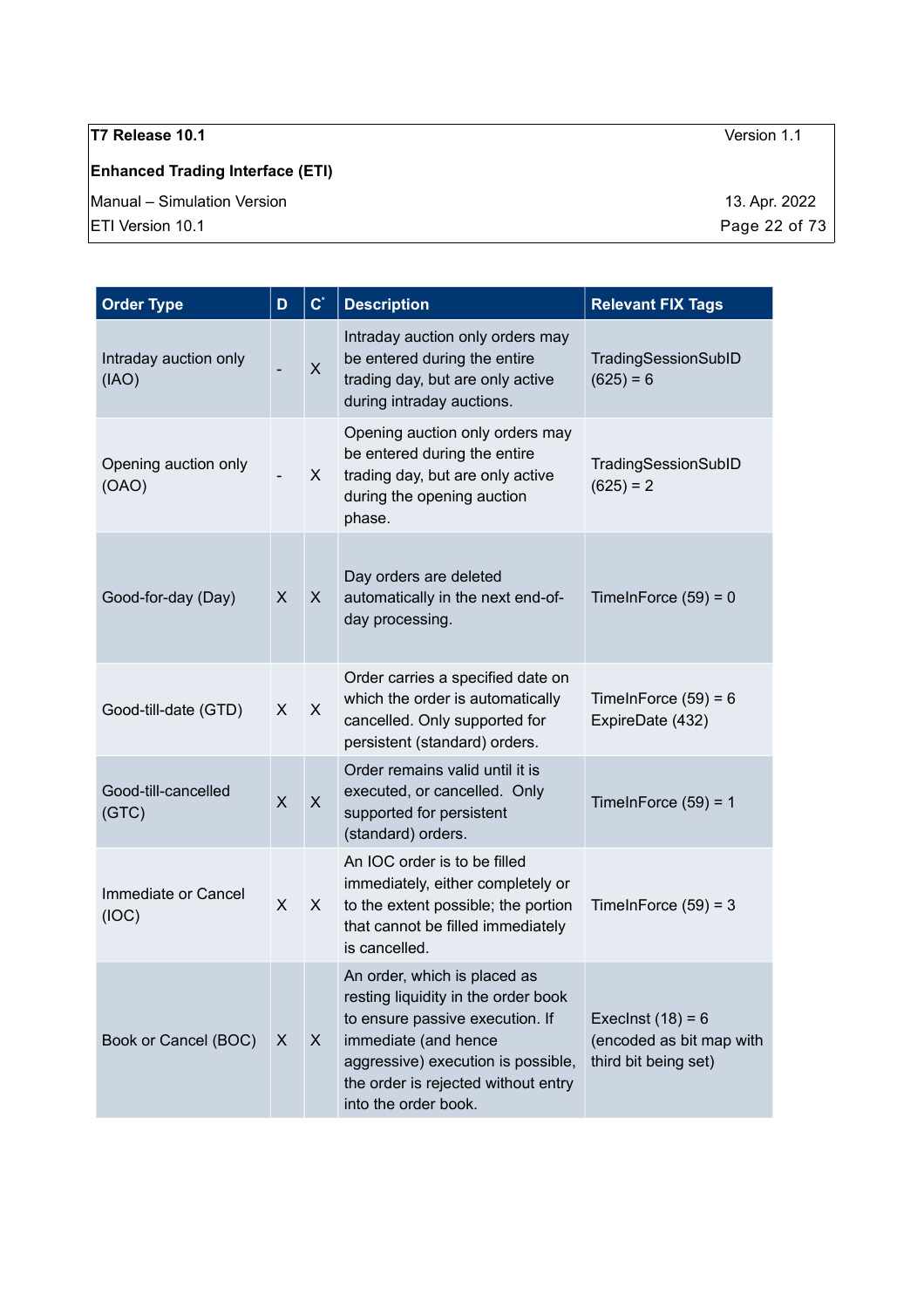# **Enhanced Trading Interface (ETI)**

Manual – Simulation Version 13. Apr. 2022

| <b>Order Type</b>                      | D | $\mathbf{C}^*$ | <b>Description</b>                                                                                                                                                                                                                                                                     | <b>Relevant FIX Tags</b>                                                    |
|----------------------------------------|---|----------------|----------------------------------------------------------------------------------------------------------------------------------------------------------------------------------------------------------------------------------------------------------------------------------------|-----------------------------------------------------------------------------|
| <b>Volume Discovery</b><br>Order (VDO) |   | X.             | Volume Discovery Order is an<br>enhancement of the Iceberg<br>Order which offers the possibility<br>to execute the hidden part of the<br>order alternatively against other<br>orders of this kind at the current<br>midpoint of the order book.                                        | OrdType $(40) = 2$<br>Price (44)<br>VolumeDiscoveryPrice<br>(25125)         |
| Persistent                             | X | X.             | A persistent order is an order that<br>is reinstated at the beginning of<br>the Business Day (if valid for that<br>Business Day) or after a Market<br>Reset.                                                                                                                           | Execlnst $(18) = H$<br>(encoded as bit map with<br>first bit being set)     |
| Non-persistent                         | X | X.             | Non-persistent orders are<br>automatically cancelled at the<br>end of the Business Day or after<br>a Market reset. They are also<br>cancelled in case of some system<br>events (see Mass Cancellation<br>Notification) and session<br>connection problems or normal<br>session logout. | Execlnst $(18) = Q$<br>(encoded as bit map with<br>second bit being set)    |
| Standard                               | X | X.             | The complete order history can<br>be recovered via retransmission<br>requests. The order data is<br>visible to all low-frequency<br>sessions belonging to the same<br>business unit.<br>Standard orders can be<br>persistent or non-persistent                                         | ApplSeqIndicator<br>$(28703) = 1$<br>(Recovery_Required)                    |
| Lean                                   | X | $\mathsf{X}$   | For lean orders, the execution<br>notifications can be recovered<br>(via retransmission requests on<br>the session data channel). All<br>data on lean orders are visible<br>only to the session that submitted<br>the order.<br>Lean orders are always non-<br>persistent.             | ApplSeqIndicator<br>$(28703) = 0$<br>(No_Recovery_Required<br>$\mathcal{C}$ |

 $\boxed{\text{ETI Version 10.1}}$  Page 23 of 73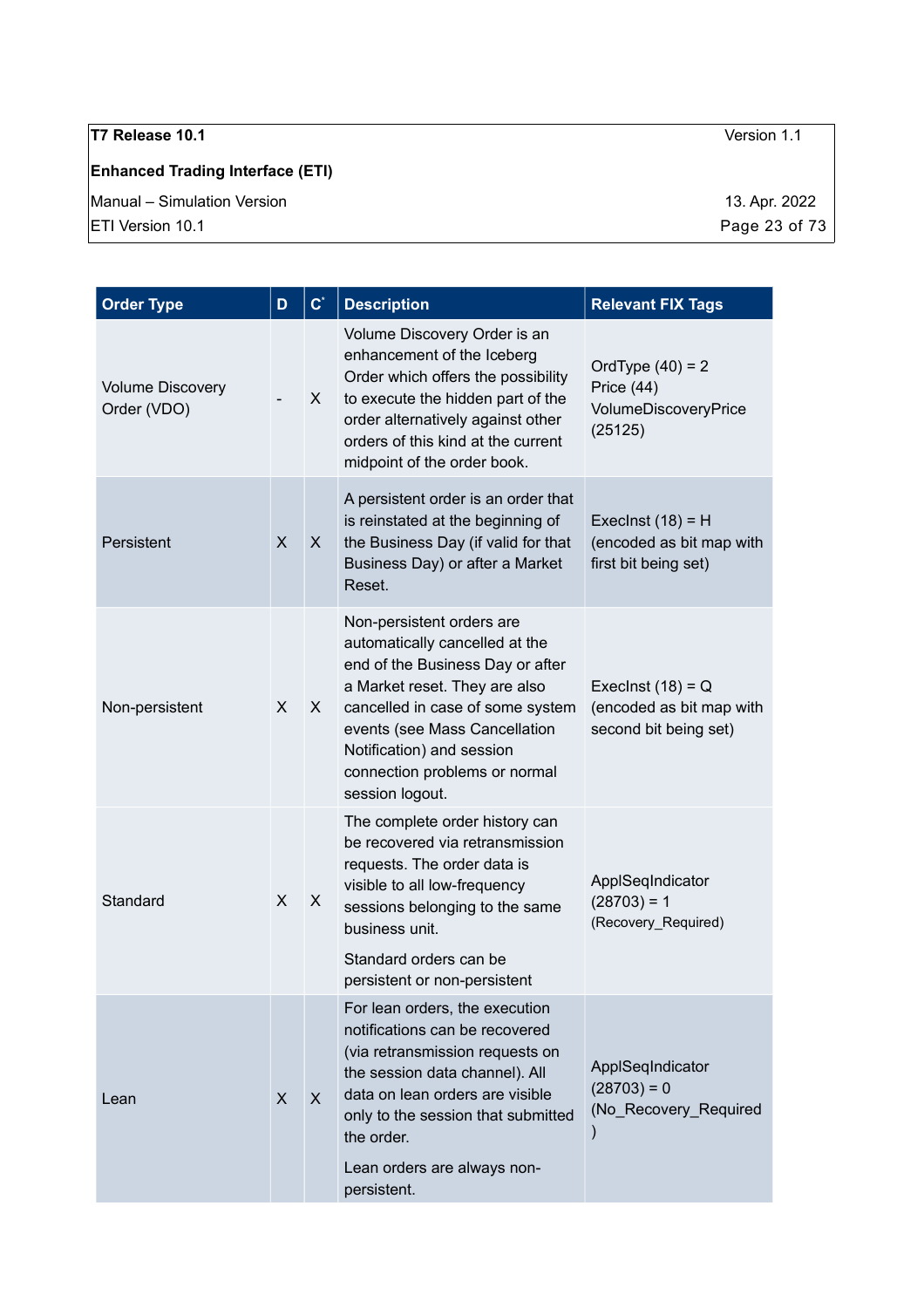| T7 Release 10.1                         | Version 1.1   |
|-----------------------------------------|---------------|
| <b>Enhanced Trading Interface (ETI)</b> |               |
| Manual - Simulation Version             | 13. Apr. 2022 |
| <b>IETI Version 10.1</b>                | Page 24 of 73 |

#### <span id="page-23-1"></span>**4.7.2 Cancellation**

The owner of an order is the entering business unit, session and user. On behalf cancellation via a different session of the same business unit is supported. Head traders of the same trader group and the supervisor of the business unit may cancel on behalf of the owning user.

Cancelling an order will remove the remainder of a live order from the T7 architecture's order book.

The participant may either use the *OrigClOrdID (41),* unique per instrument and the *TargetPartyIDSessionID(20655)* or the OrderID (37), unique per product to identify the corresponding order to cancel. The ETI interface will respond with an Execu*tion Report (8)* or Reject *(3)* message for confirmation or rejection respectively.

#### <span id="page-23-0"></span>**4.7.3 Modification**

An order may only be modified if the request comes from the same user, or a supervisor, or a head trader from the same trader group. Modification by another session of the same business unit is only supported for standard orders.

The participant may either use the *OrigClOrdID (41)* or the OrderID (37) to identify the corresponding order to modify. The ETI interface will respond with an Execution Report (8) or *Rejec*t *(3)* message for confirmation or rejection respectively.

The ownership of the modified order can be modified by the *OwnershipIndicator (28743)*. The Short Order Message Layout does not support the change ownership functionality.

| <b>Ownership</b><br>Indicator (28743) | <b>Description</b>                                  | <b>Relevant FIX Tags</b> |
|---------------------------------------|-----------------------------------------------------|--------------------------|
| No change of                          | No change of the order's ownership. The executing   | OwnershipIndicator       |
| ownership                             | user is not changed                                 | $(28743) = 0$            |
| Change ownership                      | The entering trader becomes the owner of the order, | OwnershipIndicator       |
| to execution trader                   | i.e. is now the executing trader                    | $(28743) = 1$            |

Orders that have been completely filled cannot be modified.

The following order attributes cannot be modified:

- Security identification: *MarketSegmentID (1300), SimpleSecurityID (30048), SecurityID (48), ProductComplex (1227)*
- *Side (54)*
- *TradingSessionSubID (625)*
- *ExecInst (18): persistent to non-persistent and vice-versa*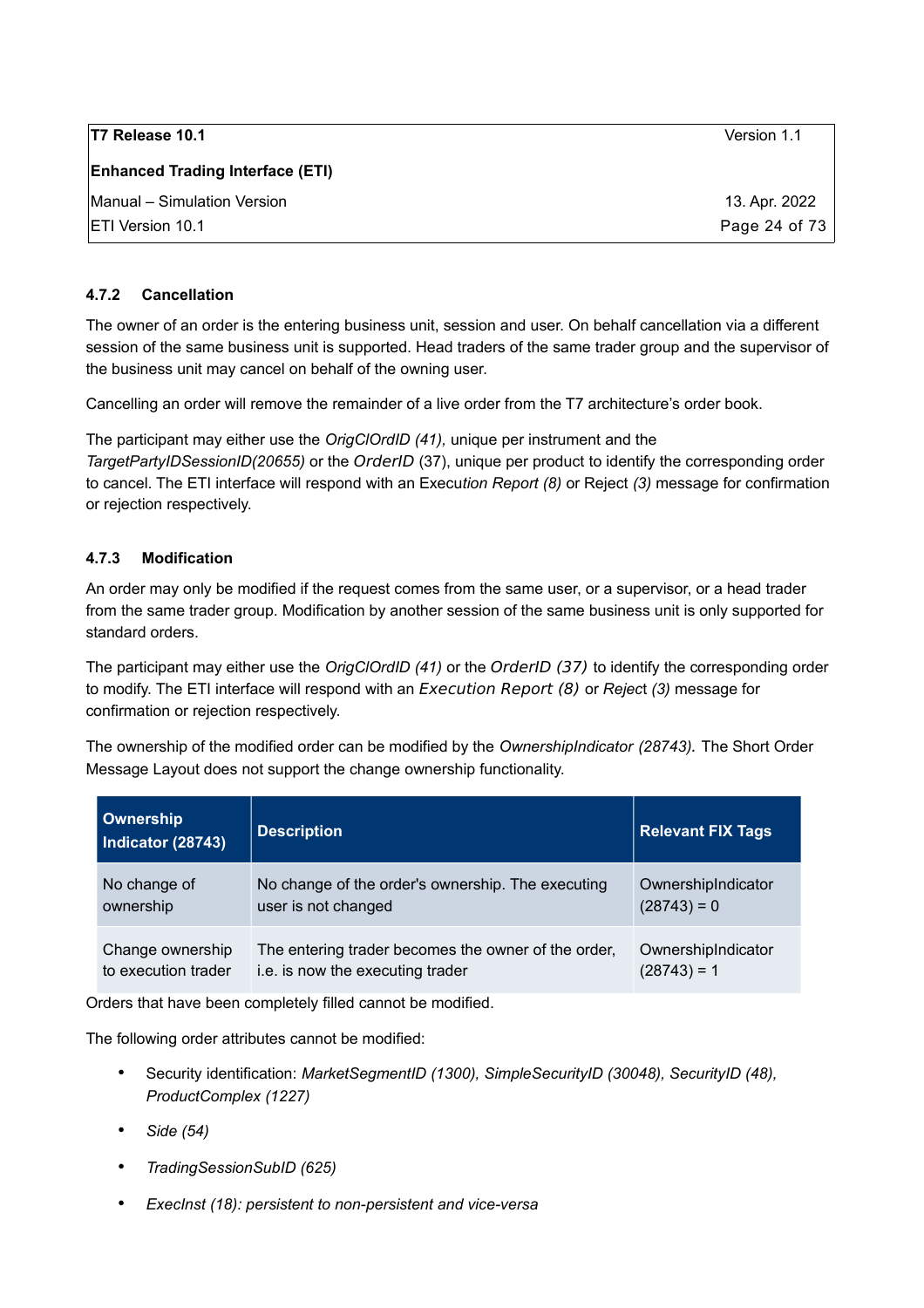| Version 1.1   |
|---------------|
|               |
| 13. Apr. 2022 |
| Page 25 of 73 |
|               |

• *ApplSeqIndicator (28703).*

An order that is modified will lose its time priority, i.e. it will get a new priority timestamp, if

- *Price (44)* is modified in any way, or
- *OrderQty (38)* is increased, or
- *OrdType (40)* is changed, or
- *ExecType (150)* is "L = Triggered by system", or
- for cash markets only: *ExecRestatementReason (378)* is " 155 = Order refreshed.

#### <span id="page-24-1"></span>**4.7.4 Total Order Quantity Modification**

Participants need to specify the new total order quantity when modifying the field *OrderQty (38)*. This approach leads, from a participant's point of view, to a clear and deterministic behaviour by specifying a total execution limit. The previously executed quantity of an order is maintained and is used to calculate the new open quantity. If this is zero or less then the order will be cancelled.

During the lifetime of an order, the total quantity of the order is always equal to the sum of the open order quantity and the accumulated traded quantity:

*OrderQty (38)* = *CumQty (14)* + *LeavesQty (151)*

After an order has been cancelled (*OrdStatus (39*) is *"*4 = Cancelled*")*, the total quantity of the order is equal to the sum of the cancelled order quantity and the accumulated traded quantity, while the open order quantity is zero.

*OrderQty (38)* = *CumQty (14)* + *CxlQty (84)*

#### <span id="page-24-0"></span>**4.7.5 Self-Match-Prevention (prevention of cross matches)**

The T7 system offers a Self-Match-Prevention mechanism to avoid matching (crossing) of orders and/or quotes of one business unit having the same value in the field *MatchInstCrossID (28744).*

For orders, any Self-Match-Prevention event involved in a transaction is reported in the order response and/or notification by the field *CrossedIndicator (2523)* set to "1 = Cross rejected". In the case the order has not been deleted completely (*OrderStatus (39)* is not "4 = Cancelled"), the total order quantity of the order is reduced by the system and must be recalculated by the formulas given in chapter before. Please note that in case the order has deleted completely due to a certain SMP event the quantity of the order is not reduced to reflect the last SMP event.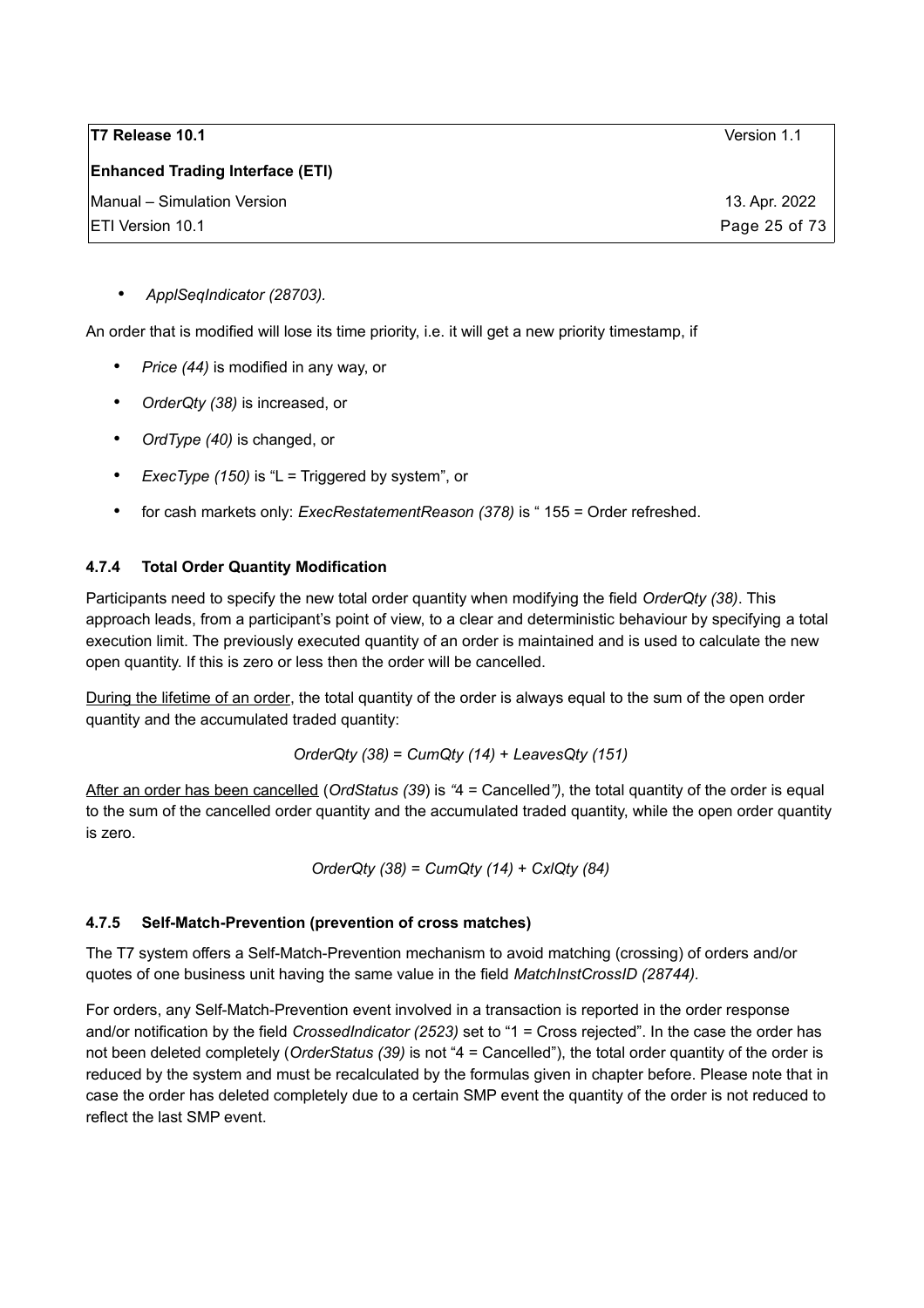| <b>T7 Release 10.1</b>                  | Version 1.1   |
|-----------------------------------------|---------------|
| <b>Enhanced Trading Interface (ETI)</b> |               |
| Manual - Simulation Version             | 13. Apr. 2022 |
| <b>IETI Version 10.1</b>                | Page 26 of 73 |

For quotes, a Self-Match-Prevention event is reported in the Quote Execution Notification (10407) by the *QuoteEventReason (28733)* field set to "16 = Cross rejected". If the Self-Match-Prevention event leads to a partial deletion or full of the quote (*QuoteEventType (28539)* set to "6 = Quantity removed") the deleted quote quantity is given in *QuoteEventQty (28542)*.

#### <span id="page-25-1"></span>**4.7.6 Quote Deletion due to Passive Liquidity Protection and Pending Cancellation Executed**

The following combinations of fields in the Quote Execution Notification (10407) indicate that the relevant quote side has been removed:

- *QuoteEventType (28539)* is set to 6 (Quantity removed) and *QuoteEventReason (28733)* is set to 14 (Pending Cancellation Executed)
- • *QuoteEventType (28539)* is set to 6 (Quantity removed) and *QuoteEventReason (28733)* is set to 18 (Quote deleted due to passive liquidity protection).

#### <span id="page-25-0"></span>**4.7.7 Order Mass Cancellation**

Using the Order Mass Cancellation Request, a user can cancel all orders within a specified instrument, user or session scope. The instrument scope can be extended to an entire product. The session scope can be extended to all sessions of the submitting user or may reference a single but different session.

Additionally, users are able to delete multiple orders on the buy or sell side of an order book up or down to a particular price level. When using side and price as filter criteria, cancellation will be for a single instrument, and market orders would not get removed.

If the Order Mass Cancellation Request is rejected by the trading system, no orders have been deleted.

The following filter criteria can be specified:

| <b>Filter Criteria: Target Parties</b>  | <b>Description</b>                                                                                                                        |
|-----------------------------------------|-------------------------------------------------------------------------------------------------------------------------------------------|
| TargetPartyIDExecutingTrader<br>(20612) | Cancel all orders owned by a user ID.                                                                                                     |
| TargetPartyIDSessionID<br>(20655)       | Cancel all orders of a session depending on the authorization of<br>the user role.                                                        |
| Price(44)                               | Price to which limit orders are deleted (only in connection with the<br>Side filter attribute) – supported for a single instrument only.  |
| Side(54)                                | Side for which limit orders are deleted (only in connection with the<br>Price filter attribute) – supported for a single instrument only. |

The user may filter on a specific owning session or the session scope can be extended to all sessions of the business unit.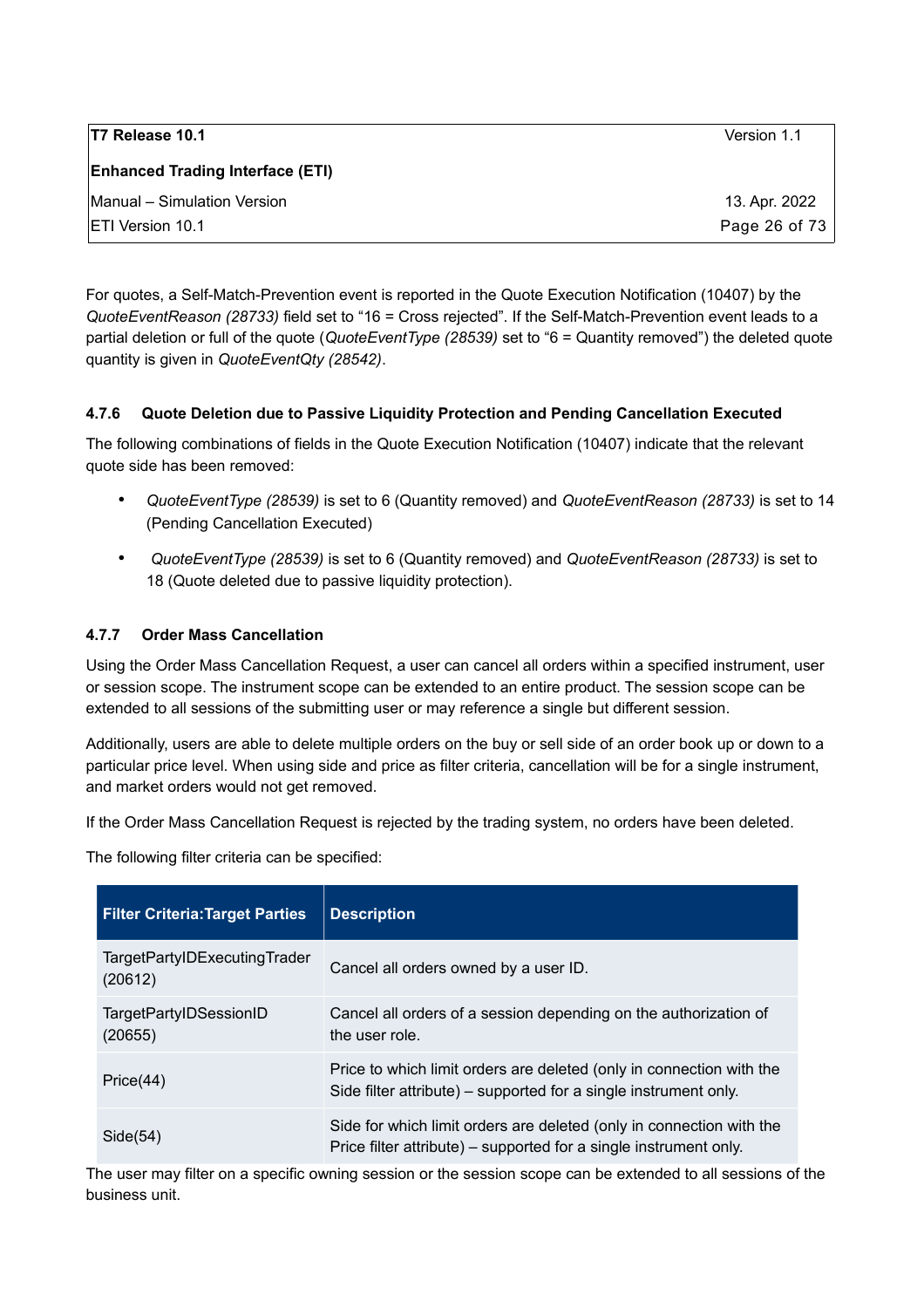| <b>T7 Release 10.1</b>                  | Version 1.1   |
|-----------------------------------------|---------------|
| <b>Enhanced Trading Interface (ETI)</b> |               |
| Manual – Simulation Version             | 13. Apr. 2022 |
| <b>IETI Version 10.1</b>                | Page 27 of 73 |

A **head trader** may cancel all orders of any user belonging to the same trader group. Additionally the session may be used as filter criteria.

A **supervisor** may opt for the cancellation of all orders of any user, and any session of the business unit.

The omission of the filter criteria results in a mass cancellation request for all orders of the business unit in a product or instrument respectively.

Note: Mass cancellation confirmation is not provided on a single order or quote level. Using the filter *'Price'(44)* and *'Side'(54)*, affects only limit orders (Stop or Market orders are not affected). The owning session will be informed about the scope of the cancellation by a summary record with an exception list. Please find more information regarding unsolicited mass order cancellation in chapter [Mass Cancellation](#page-47-1)  [Notification.](#page-47-1)

#### <span id="page-26-0"></span>**4.7.8 Account Structure**

The field *TradingCapacity (1815)* must be provided for orders. It designates if the trader is acting in the capacity of an Agent, trading for its own account or acting as a market maker.

For quotes, the trader is implicitly always acting as a market maker.

| <b>Business Type</b>             | $D^*$        | $\mathbf{C}^*$ | <b>Description</b>                                                            | <b>Relevant FIX Tags</b>      |
|----------------------------------|--------------|----------------|-------------------------------------------------------------------------------|-------------------------------|
| Agency                           | $\mathsf{x}$ | $\mathsf{X}$   | Market Participant is trading on<br>behalf of clients.                        | Trading Capacity $(1815) = 1$ |
| <b>Issuer/Liquidity Provider</b> |              | $\times$       | Specialist is trading on behalf of<br>issuer/liquidity provider.              | Trading Capacity $(1815) = 3$ |
| Proprietary                      | $\mathsf{X}$ | $\mathsf{X}$   | Market Participant is trading for<br>its own account.                         | Trading Capacity $(1815) = 5$ |
| Market Making                    | $\mathsf{X}$ | $\mathsf{X}$   | Market Participant is acting as a<br>Market Maker.                            | Trading Capacity $(1815) = 6$ |
| Riskless Principal               |              |                | Market Participant is acting on<br>$X$ his own name for a foreign<br>account. | Trading Capacity $(1815) = 9$ |

#### **For derivatives markets**:

The entry of a T7 account type and number is supported via the *Account (1)* field. It designates the account type and number to be used for the execution of that order when submitted to clearing. The field *Account (1)*  needs to be provided only for orders.

Note, T7 will not evaluate the consistency between *TradingCapacity (1815)* and *Account (1)* for an order.

<span id="page-26-1"></span>\*D=Derivatives; C=Cash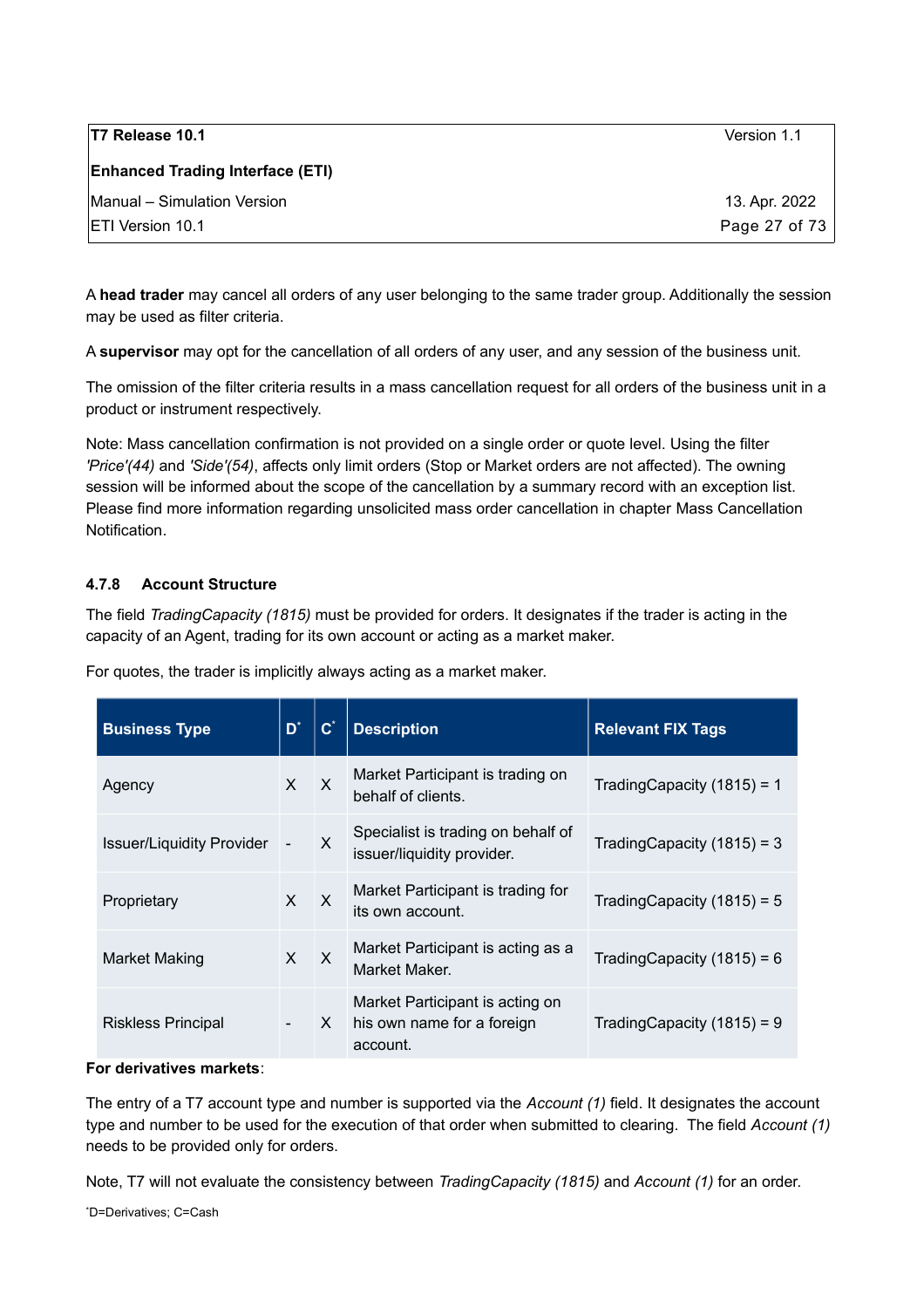| T7 Release 10.1                         | Version 1.1   |
|-----------------------------------------|---------------|
| <b>Enhanced Trading Interface (ETI)</b> |               |
| Manual - Simulation Version             | 13. Apr. 2022 |
| <b>IETI Version 10.1</b>                | Page 28 of 73 |

#### <span id="page-27-1"></span>**4.7.9 Short Order Message Layouts**

ETI supports order message layouts with reduced message content for simple and complex instruments: New Order Single/Complex (Short Layout) and Replace Order Single/Complex (Short Layout).

The reduced payload of these messages, which is similar to quote messages, provides improved latency.

For short order message layouts the following order attributes are implicitly set:

- Limit order
- Product Identifier (not for complex instruments)

The usage of *TimeInForce (59)* in short order message layouts is limited to the following options:

- Good for Day
- Immediate or Cancel (IOC)
- Fill or Kill (FOK) for cash markets only
- Good till Cancel

Note: Orders entered via New Order Single/Complex (Short Layout) may only be modified via Replace Order Single/Complex (Short Layout).

#### <span id="page-27-0"></span>**4.7.10 Order Status and Execution Reports**

The *Execution Report (8)* message is used to communicate many different events. The type of event is specified in the *ExecType (150)* field and the *OrdStatus (39*) field is used to convey the current status of an order.

The T7 ETI will always send only one response message per request. Unsolicited events are communicated via notifications.

The following table shows different order scenarios and their usage of *OrdStatus (39), ExecType (150)* and *ExecRestatementReason (378)* in the *Execution Report (8)* sent by the ETI Interface:

| <b>Scenario</b>                               | $D^*$ | $\mathbf{C}^*$ | OrdStatus(39)      | <b>ExecType</b><br>(150) | <b>ExecRestatement-</b><br>Reason(378) |
|-----------------------------------------------|-------|----------------|--------------------|--------------------------|----------------------------------------|
| <b>NEW ORDER</b>                              |       |                |                    |                          |                                        |
| Non-IOC/FOK order added without<br>execution  |       | $\times$       | $0 =$ New          | $0 =$ New                | 101=Order added                        |
| Non-IOC order added with partial<br>execution | X     | $\times$       | 1=Partially filled | $F = Trade$              | 101=Order added                        |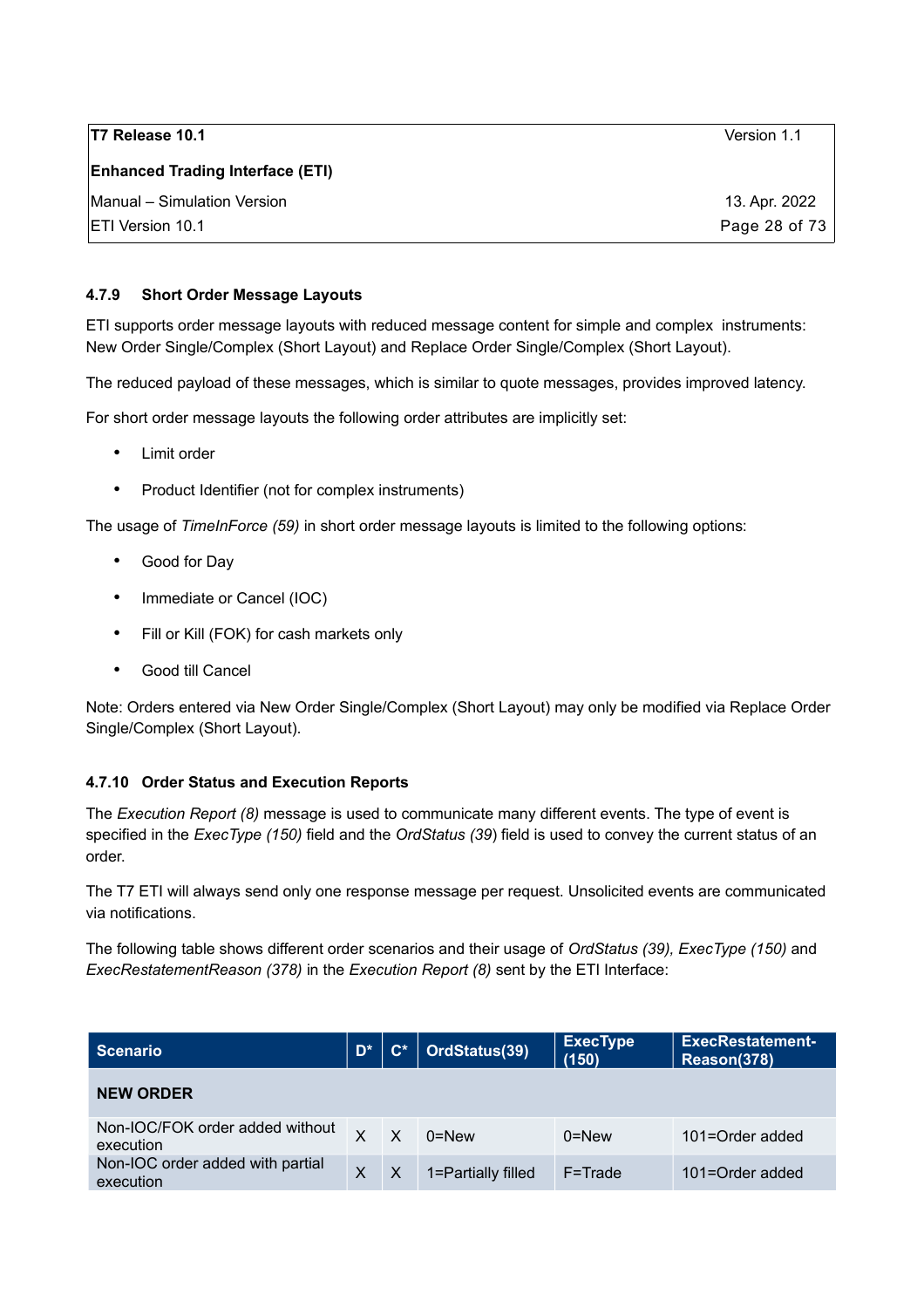### **Enhanced Trading Interface (ETI)**

Manual – Simulation Version 13. Apr. 2022

| <b>Scenario</b>                                                                                                                              | D <sup>*</sup> | $\mathbf{C}^*$ | OrdStatus(39)      | <b>ExecType</b><br>(150) | <b>ExecRestatement-</b><br>Reason(378) |
|----------------------------------------------------------------------------------------------------------------------------------------------|----------------|----------------|--------------------|--------------------------|----------------------------------------|
| Order (IOC/FOK or non-IOC)<br>added with full execution                                                                                      | X              | X              | 2=Filled           | F=Trade                  | 101=Order added                        |
| IOC order added without execution                                                                                                            | X              | X              | 4=Cancelled        | 4=Cancelled              | 105=IOC order<br>cancelled             |
| IOC order added with SMP<br>reduction of total quantity to a<br>value greater than zero and<br>without execution of the remaiing<br>quantity | X              | X              | 4=Cancelled        | 4=Cancelled              | 105=IOC order<br>cancelled             |
| FOK order added without<br>execution                                                                                                         | $\blacksquare$ | $\mathsf{X}$   | 4=Cancelled        | 4=Cancelled              | 107=FOK order<br>cancelled             |
| IOC order added with partial<br>execution                                                                                                    | X              | X              | 4=Cancelled        | F=Trade                  | 105=IOC order<br>cancelled             |
| IOC order added with SMP<br>reduction of total quantity and<br>partial execution of the remaining<br>quantity                                | $\times$       | $\pmb{\times}$ | 4=Cancelled        | F=Trade                  | 105=IOC order<br>cancelled             |
| Attempt to add executable BOC<br>order                                                                                                       | X              | X              | 4=Cancelled        | 4=Cancelled              | 212=BOC order<br>cancelled             |
| Stop order added and triggered<br>without execution                                                                                          | $\pmb{\times}$ | $\blacksquare$ | $0 = New$          | L=Triggered              | 101=Order added                        |
| Stop order added and triggered<br>with partial execution                                                                                     | X              | $\blacksquare$ | 1=Partially filled | F=Trade                  | 101=Order added                        |
| Stop order added and triggered<br>with full execution                                                                                        | $\pmb{\times}$ | $\blacksquare$ | 2=Filled           | F=Trade                  | 101=Order added                        |
| Closing/opening/any auction only<br>order added outside of the<br>respective auction                                                         | $\mathsf{X}$   | X              | 9=Suspended        | $0 = New$                | 101=Order added                        |
| Order added with SMP reducing<br>total quantity to zero                                                                                      | X              | X              | 4=Cancelled        | 4=Cancelled              | 101=Order added                        |
| Non-IOC order added with SMP<br>reducing total quantity to a value<br>greater than zero                                                      | X              | X              | 0=New              | 0=New                    | 101=Order added                        |
| Non-IOC Order added with SMP<br>quantity reduction and partial<br>execution of the remaining quantity                                        | $\mathsf{X}$   | $\mathsf{X}$   | 1=Partially filled | F=Trade                  | 101=Order added                        |
| Order (IOC and non-IOC) added<br>with SMP quantity reduction and<br>full execution of the remaining<br>quantity                              | X              | X              | 2=Filled           | F=Trade                  | 101=Order added                        |
| Stop order added and triggered<br>with SMP reducing total quantity to<br>zero                                                                | X              |                | 4=Cancelled        | 4=Cancelled              | 101=Order added                        |
| Stop order added and triggered<br>with SMP quantity reduction and<br>without execution of the remaining<br>quantity                          | X              |                | $0 = New$          | L=Triggered              | 101=Order added                        |

 $\boxed{\text{ETI Version 10.1}}$  Page 29 of 73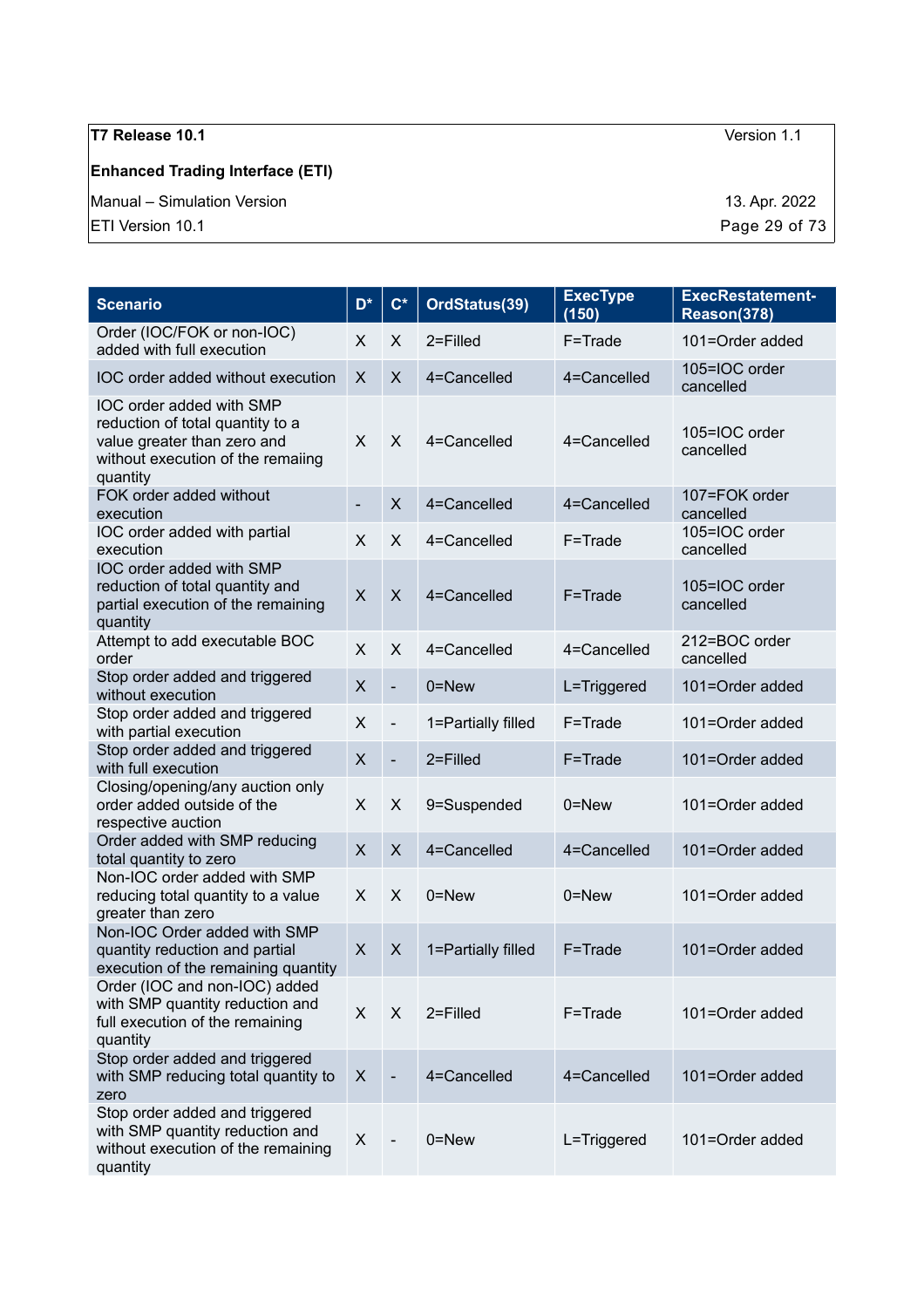### **Enhanced Trading Interface (ETI)**

Manual – Simulation Version 13. Apr. 2022

| <b>Scenario</b>                                                                                                                        | D <sup>*</sup>          | $\mathsf{C}^*$           | OrdStatus(39)      | <b>ExecType</b><br>(150) | <b>ExecRestatement-</b><br>Reason(378)         |
|----------------------------------------------------------------------------------------------------------------------------------------|-------------------------|--------------------------|--------------------|--------------------------|------------------------------------------------|
| Stop order added and triggered<br>with SMP quantity reduction and<br>partial execution of the remaining<br>quantity                    | X                       |                          | 1=Partially filled | F=Trade                  | 101=Order added                                |
| Stop order added and triggered<br>with SMP quantity reduction and<br>full execution of the remaining<br>quantity                       | $\mathsf{X}$            | $\overline{\phantom{a}}$ | 2=Filled           | F=Trade                  | 101=Order added                                |
| Locked Stock - Add order in<br>Freeze                                                                                                  |                         | X                        | A=Pending New      | A=Pending<br><b>New</b>  | 138=Pending New                                |
| Locked Stock - Pending New<br>Order applied                                                                                            |                         | X                        | $0 =$ New          | $0 = New$                | 141=Pending New<br>Applied                     |
| <b>REPLACE ORDER</b>                                                                                                                   |                         |                          |                    |                          |                                                |
| Unfilled order modified (remaining<br>non-IOC) without execution                                                                       | $\mathsf{X}$            | $\mathsf{X}$             | $0 =$ New          | 5=Replaced               | 102=Order replaced<br>181=Ownership<br>changed |
| Unfilled order modified (remaining<br>non-IOC) with partial execution                                                                  | $\overline{X}$          | X                        | 1=Partially filled | F=Trade                  | 102=Order replaced<br>181=Ownership<br>changed |
| Partially filled order modified<br>without execution                                                                                   | $\mathsf{X}$            | X                        | 1=Partially filled | 5=Replaced               | 102=Order replaced<br>181=Ownership<br>changed |
| Partially filled order modified<br>(remaining non-IOC) with SMP<br>quantity reduction and without<br>execution of the remaing quantity | $\mathsf{X}$            | X                        | 1=Partially filled | 5=Replaced               | 102=Order replaced<br>181=Ownership<br>changed |
| Order quantity modified at or below<br>executed quantity                                                                               | $\overline{\mathsf{X}}$ | $\mathsf{X}$             | 2=Filled           | 5=Replaced               | 102=Order replaced<br>181=Ownership<br>changed |
| Partially filled order modified<br>(remaining non-IOC) with partial<br>execution                                                       | X                       | $\boldsymbol{X}$         | 1=Partially filled | F=Trade                  | 102=Order replaced<br>181=Ownership<br>changed |
| Partially filled order modified<br>(remaining non-IOC) with SMP<br>quantity reduction and partial<br>execution of the remaing quantity | X                       | X                        | 1=Partially filled | F=Trade                  | 102=Order replaced<br>181=Ownership<br>changed |
| Order modified (to IOC, FOK or<br>non-IOC) with full execution                                                                         | $\mathsf{X}$            | X                        | 2=Filled           | F=Trade                  | 102=Order replaced<br>181=Ownership<br>changed |

 $\boxed{\text{ETI Version 10.1}}$  Page 30 of 73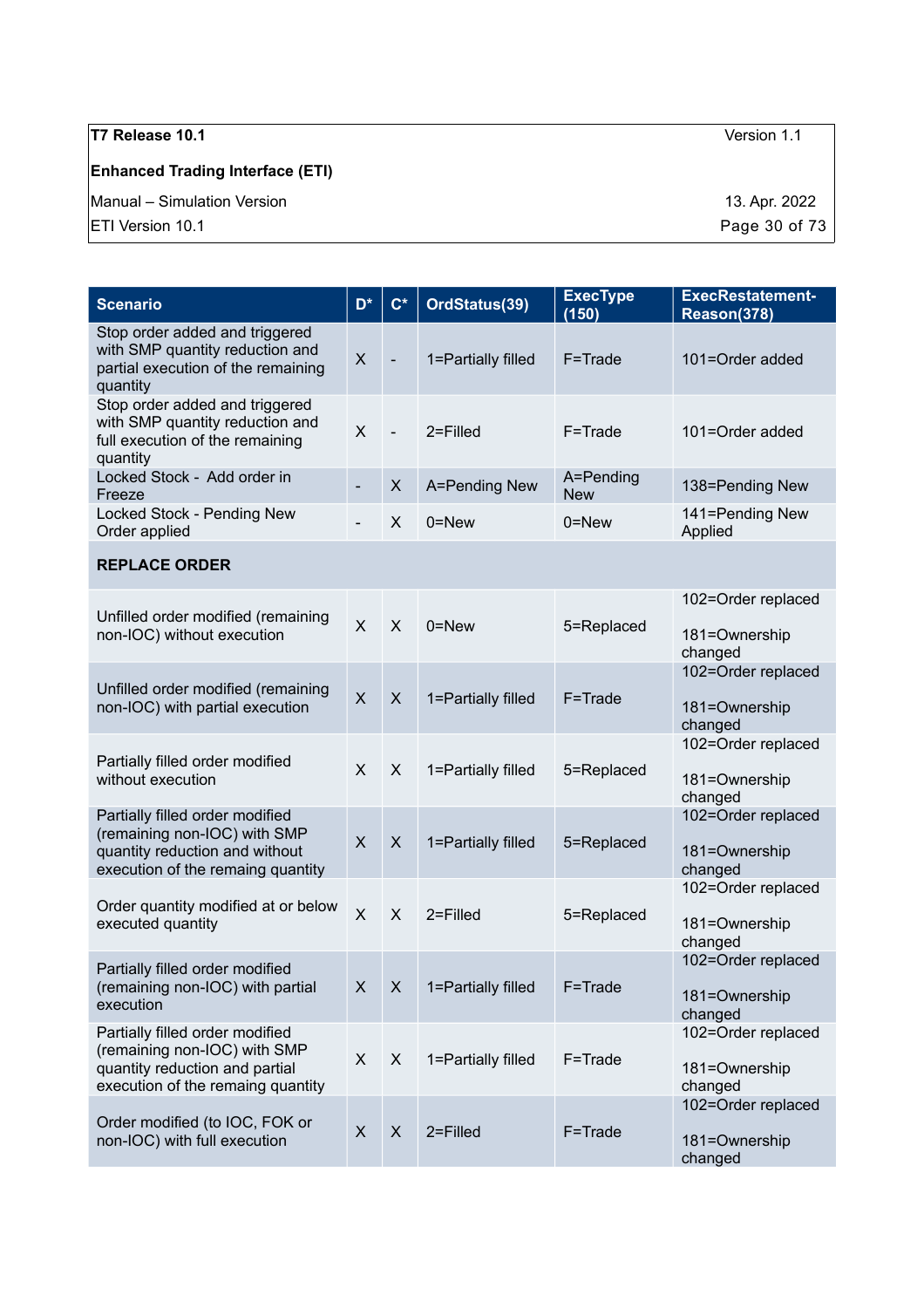# **Enhanced Trading Interface (ETI)**

Manual – Simulation Version 13. Apr. 2022

| <b>Scenario</b>                                                                                                                                | D <sup>*</sup>          | $C^*$                     | OrdStatus(39)      | <b>ExecType</b><br>(150) | <b>ExecRestatement-</b><br>Reason(378)                 |
|------------------------------------------------------------------------------------------------------------------------------------------------|-------------------------|---------------------------|--------------------|--------------------------|--------------------------------------------------------|
| Order modified to IOC without<br>execution                                                                                                     | X                       | $\mathsf{X}$              | 4=Cancelled        | 4=Cancelled              | 105=IOC order<br>cancelled<br>181=Ownership<br>changed |
| Order modified to IOC with partial<br>execution                                                                                                | $\overline{\mathsf{X}}$ | $\mathsf{X}$              | 4=Cancelled        | F=Trade                  | 105=IOC order<br>cancelled<br>181=Ownership<br>changed |
| Order modified to FOK without<br>execution or partial execution                                                                                |                         | $\times$                  | 4=Cancelled        | 4=Cancelled              | 105=FOK order<br>cancelled<br>181=Ownership<br>changed |
| Stop order modified and triggered<br>without execution                                                                                         | $\sf X$                 | $\blacksquare$            | $0 =$ New          | L=Triggered              | 102=Order replaced<br>181=Ownership<br>changed         |
| Stop order modified and triggered<br>with partial execution                                                                                    | $\mathsf{X}$            | $\blacksquare$            | 1=Partially filled | F=Trade                  | 102=Order replaced<br>181=Ownership<br>changed         |
| Stop order modified and triggered<br>with full execution                                                                                       | $\overline{\mathsf{X}}$ | $\blacksquare$            | 2=Filled           | F=Trade                  | 102=Order replaced<br>181=Ownership<br>changed         |
| Closing/Opening/Any auction only<br>order modified outside of the<br>respective auction                                                        | X                       | X                         | 9=Suspended        | 5=Replaced               | 102=Order replaced<br>181=Ownership<br>changed         |
| Unfilled order modified with SMP<br>reducing total quantity to a value<br>greater than zero and without<br>execution of the remaining quantity | $\mathsf{X}$            | $\mathsf{X}$              | $0 = New$          | 5=Replaced               | 102=Order replaced<br>181=Ownership<br>changed         |
| Order modified becoming<br>executable and SMP reducing total X X<br>quantity to zero                                                           |                         |                           | 4=Cancelled        | 4=Cancelled              | 102=Order replaced<br>181=Ownership<br>changed         |
| Unfilled order modified (remaining<br>non-IOC) with SMP quantity<br>reduction and partial execution of<br>the remaining quantity               | X                       | $\boldsymbol{\mathsf{X}}$ | 1=Partially filled | F=Trade                  | 102=Order replaced<br>181=Ownership<br>changed         |
| Unfilled order modified with SMP<br>quantity reduction and full<br>execution of the remaining quantity                                         | X                       | X                         | 2=Filled           | F=Trade                  | 102=Order replaced<br>181=Ownership<br>changed         |

 $\boxed{\text{ETI Version 10.1}}$  Page 31 of 73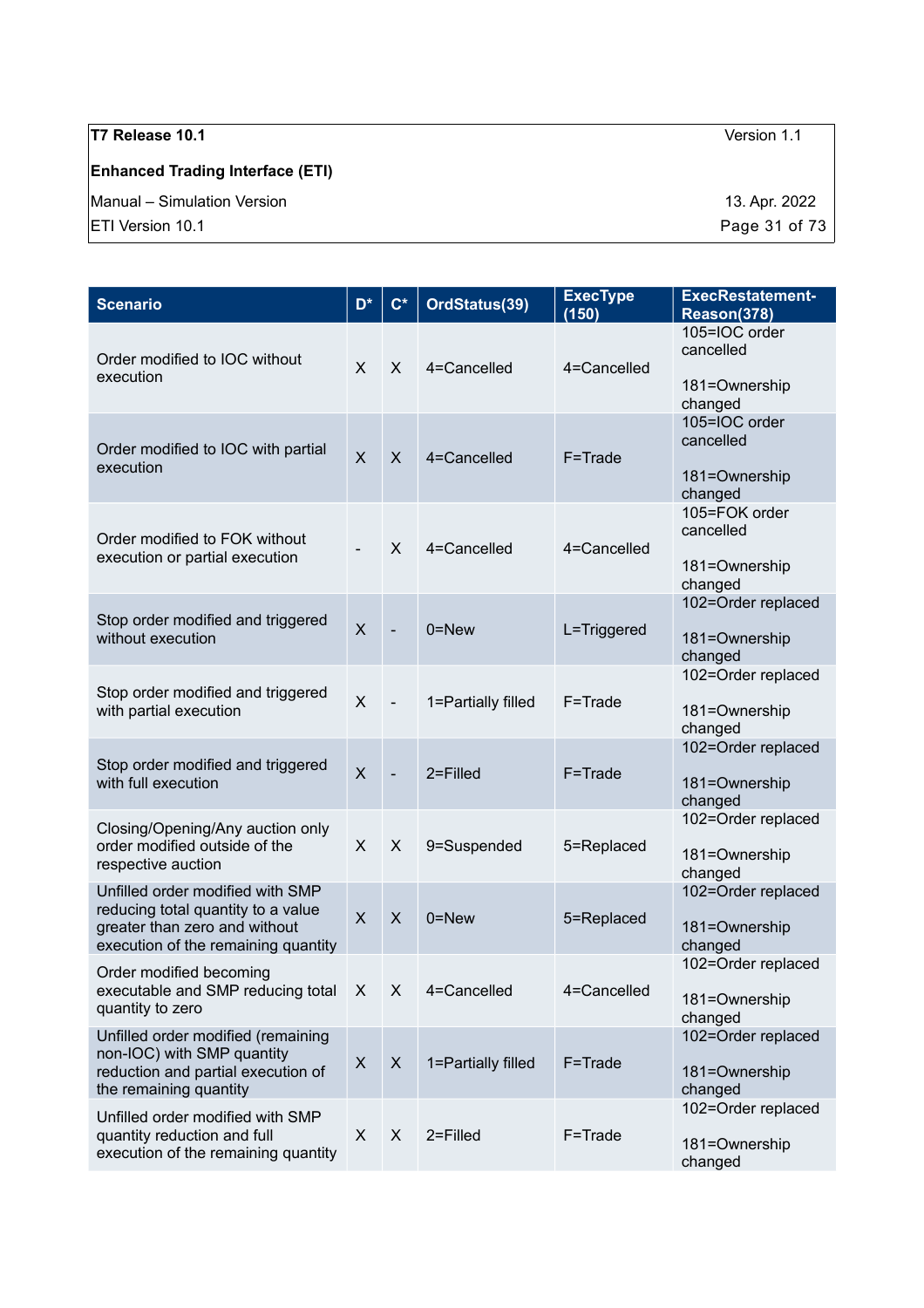### **Enhanced Trading Interface (ETI)**

Manual – Simulation Version 13. Apr. 2022

 $\boxed{\text{ETI Version 10.1}}$  Page 32 of 73

| <b>Scenario</b>                                                                                                           | D <sup>*</sup>          | $\mathbf{C}^*$           | OrdStatus(39)        | <b>ExecType</b><br>(150) | <b>ExecRestatement-</b><br>Reason(378)                 |
|---------------------------------------------------------------------------------------------------------------------------|-------------------------|--------------------------|----------------------|--------------------------|--------------------------------------------------------|
| Stop order modified and triggered<br>and SMP reducing total quantity to<br>zero                                           | $\times$                |                          | 4=Cancelled          | 4=Cancelled              | 102=Order replaced<br>181=Ownership<br>changed         |
| Stop order modified and triggered<br>without execution and SMP<br>reducing total quantity to a value<br>greater than zero | X                       |                          | $0 = New$            | L=Triggered              | 102=Order replaced<br>181=Ownership<br>changed         |
| Stop order modified and triggered<br>with SMP quatity reduction and full<br>execution of the remaining quantity           | $\times$                | $\overline{\phantom{0}}$ | $2 =$ Filled         | F=Trade                  | 102=Order replaced<br>181=Ownership<br>changed         |
| Stop order modified and triggered<br>with SMP quatity reduction and<br>partial execution of the remaining<br>quantity     | $\times$                |                          | 1=Partially filled   | F=Trade                  | 102=Order replaced<br>181=Ownership<br>changed         |
| Attempt to modify an order to BOC<br>and becoming executable                                                              | $\overline{\mathsf{x}}$ | $\mathsf{x}$             | 4=Cancelled          | 4=Cancelled              | 212=BOC order<br>cancelled<br>181=Ownership<br>changed |
| Locked Stock - Modify order in<br>Freeze                                                                                  |                         | X                        | E=Pending<br>Replace | E=Pending<br>Replace     | 139=Pending<br>Replace                                 |
| Locked Stock - Pending Modify<br>Order applied                                                                            |                         | $\sf X$                  | $0 = New$            | 5=Replaced               | 142=Pending<br><b>Replace Applied</b>                  |
| Locked Stock - Pending Modify<br>Order applied on a partially filled<br>order                                             |                         | X                        | 1=Partially filled   | 5=Replaced               | 142=Pending<br>Replace Applied                         |
| Locked Stock - Pending Quantity<br>Modification applied (Total <<br>Traded).                                              |                         | $\mathsf{X}$             | $2 =$ Filled         | 5=Replaced               | 142=Pending<br><b>Replace Applied</b>                  |
| AANAFI ADDER                                                                                                              |                         |                          |                      |                          |                                                        |

#### **CANCEL ORDER**

| Order deleted                                                                       | X            | $\times$ | 4=Cancelled     | 4=Cancelled     | 103=Order cancelled                   |
|-------------------------------------------------------------------------------------|--------------|----------|-----------------|-----------------|---------------------------------------|
| Order deletion deferred due to<br>instrument freeze                                 | X            | $\times$ | 6=Pending       | 6=Pending       | 197=Order<br>cancellation pending     |
| Actual order deletion without<br>execution after being initially<br>deferred        | X            | $\times$ | 4=Cancelled     | $4 =$ Cancelled | 199=Pending cancel<br>executed        |
| Closing/Opening/Any auction only<br>order deleted outside the<br>respective auction | X            | $\times$ | 9=Suspended     | 4=Cancelled     | 103=Order cancelled                   |
| Actual order deletion with partial<br>execution after being initially<br>deferred   | $\mathsf{x}$ | $\times$ | $4 =$ Cancelled | $F = Trade$     | 199=Pending cancel<br>executed        |
| Order cancelled because of<br>instrument state change to auction                    |              | X        | 4=Cancelled     | 4=Cancelled     | 122=Instrument<br><b>State Change</b> |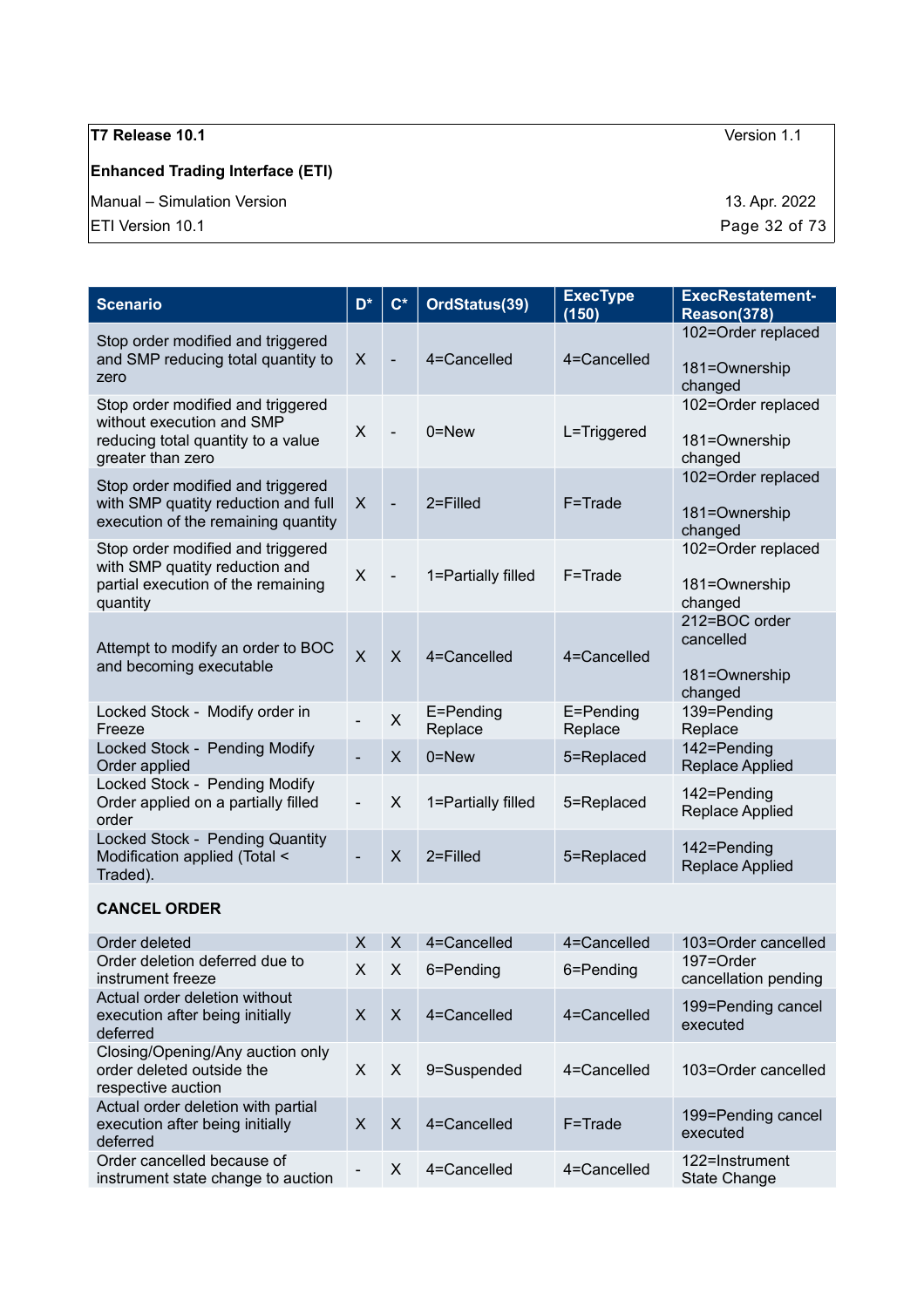### **Enhanced Trading Interface (ETI)**

Manual – Simulation Version 13. Apr. 2022

 $\boxed{\text{ETI Version 10.1}}$  Page 33 of 73

| D*                       | $\mathbf{C}^*$ | OrdStatus(39)   | <b>ExecType</b><br>(150) | <b>ExecRestatement-</b><br>Reason(378) |
|--------------------------|----------------|-----------------|--------------------------|----------------------------------------|
| $\times$                 | $\times$       | 9=Suspended     | 4=Cancelled              | 199=Pending cancel<br>executed         |
|                          | X              | $4 =$ Cancelled | 4=Cancelled              | 148=Order expiration                   |
|                          | $\mathsf{X}$   | $4 =$ Cancelled | $F = Trade$              | 148=Order expiration                   |
| $\overline{\phantom{a}}$ | X              | 4=Cancelled     | 4=Cancelled              | 316=QRS Expiry                         |
|                          | X              | 4=Cancelled     | 4=Cancelled              | 302=Market Order<br>uncrossing         |
|                          |                |                 |                          |                                        |

### **UNSOLICITED EVENT**

| Partial execution of order resting<br>on book                                                                  | $\mathsf{X}$            | $\mathsf{X}$ | 1=Partially filled | F=Trade     | 108=Book order<br>executed    |
|----------------------------------------------------------------------------------------------------------------|-------------------------|--------------|--------------------|-------------|-------------------------------|
| Full execution of order resting on<br>book                                                                     | $\mathsf{X}$            | X            | $2 =$ Filled       | F=Trade     | 108=Book order<br>executed    |
| Market order triggered and partially<br>executed                                                               | $\overline{\mathsf{X}}$ | $\sf X$      | 1=Partially filled | F=Trade     | 135=Market order<br>triggered |
| Market order triggered and fully<br>executed                                                                   | $\mathsf{X}$            | X            | $2 =$ Filled       | F=Trade     | 135=Market order<br>triggered |
| Resting stop order triggered with<br>partial execution                                                         | $\overline{\mathsf{X}}$ | $\times$     | 1=Partially filled | F=Trade     | 172=Stop order<br>triggered   |
| Resting stop order triggered with<br>full execution                                                            | $\mathsf{X}$            | $\mathsf{X}$ | 2=Filled           | F=Trade     | 172=Stop order<br>triggered   |
| Resting OCO order triggered with<br>partial execution                                                          | $\mathsf{X}$            | $\mathsf{X}$ | 1=Partially filled | $F = Trade$ | 164=OCO order<br>triggered    |
| Resting OCO order triggered with<br>full execution                                                             | $\mathsf{X}$            | $\mathsf{X}$ | 2=Filled           | F=Trade     | 164=OCO order<br>triggered    |
| Closing auction only order<br>executed with partial execution                                                  | $\mathsf{X}$            | $\mathsf{X}$ | 9=Suspended        | F=Trade     | 150=CAO order<br>inactivated  |
| Market order triggered with SMP<br>quantity reduction and full<br>execution of the remaining quantity          | $\times$                | X            | $2 =$ Filled       | F=Trade     | 135=Market order<br>triggered |
| Market order triggered with SMP<br>quantity reduction and partial<br>execution of the remaining quantity       | X                       | $\times$     | 1=Partially filled | F=Trade     | 135=Market order<br>triggered |
| Resting stop order triggered with<br>SMP quantity reduction and full<br>execution of the remaining quantity    | X                       | $\times$     | $2 =$ Filled       | F=Trade     | 172=Stop order<br>triggered   |
| Resting stop order triggered with<br>SMP quantity reduction and partial<br>execution of the remaining quantity | $\sf X$                 | $\mathsf{X}$ | 1=Partially filled | F=Trade     | 172=Stop order<br>triggered   |
| Resting OCO order triggered with<br>SMP quantity reduction and full<br>execution of the remaining quantity     | X                       | X            | $2 =$ Filled       | F=Trade     | 164=OCO order<br>triggered    |
|                                                                                                                |                         |              |                    |             |                               |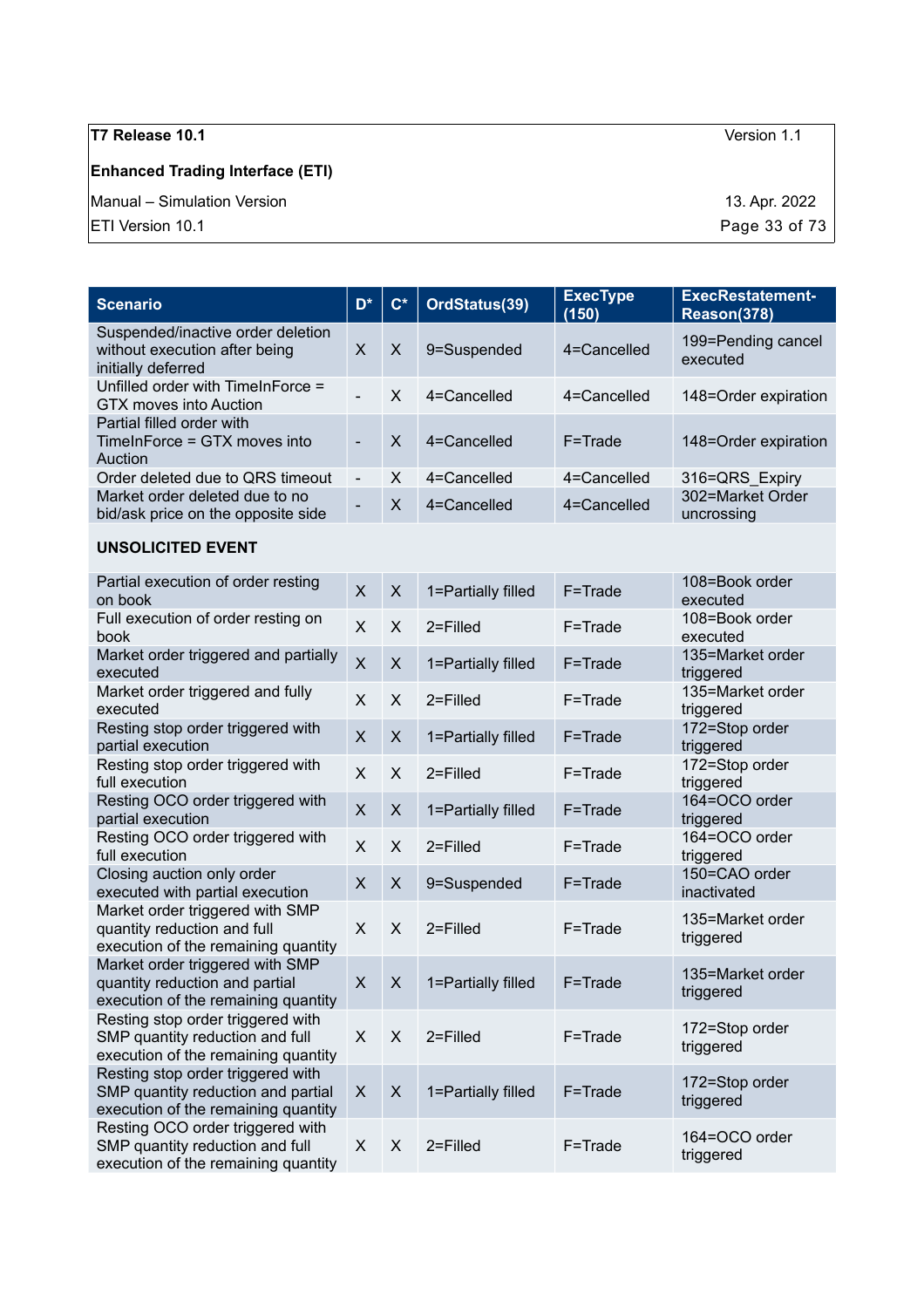### **Enhanced Trading Interface (ETI)**

Manual – Simulation Version 13. Apr. 2022

 $\boxed{\text{ETI Version 10.1}}$  Page 34 of 73

| <b>Scenario</b>                                                                                               | $D^*$                    | $C^*$                    | OrdStatus(39)      | <b>ExecType</b><br>(150) | <b>ExecRestatement-</b><br>Reason(378) |
|---------------------------------------------------------------------------------------------------------------|--------------------------|--------------------------|--------------------|--------------------------|----------------------------------------|
| Resting OCO order triggered with<br>SMP quantity reduction and partial<br>execution of the remaining quantity | X                        | $\mathsf X$              | 1=Partially filled | F=Trade                  | 164=OCO order<br>triggered             |
| Resting Iceberg Order partial<br>executed with refill                                                         | $\blacksquare$           | X                        | 1=Partially filled | F=Trade                  | 155=Order refreshed                    |
| Resting Iceberg Order fully<br>executed                                                                       | $\overline{\phantom{0}}$ | X                        | 2=Filled           | F=Trade                  | 155=Order refreshed                    |
| Full execution of order resting on<br>book after SMP partial delete                                           |                          | X                        | 2=Filled           | F=Trade                  | 108=Book order<br>executed             |
| Full Match of CLIP request                                                                                    | X                        | $\qquad \qquad -$        | 2=Filled           | F=Trade                  | 340=CLIP Execution                     |
| Partial Match of CLIP<br>Request(PropBroker only)                                                             | X                        | $\overline{\phantom{0}}$ | 4=Cancelled        | F=Trade                  | 340=CLIP Execution                     |
| Open auction only order executed<br>with partial execution                                                    | X                        | X                        | 9=Suspended        | F=Trade                  | 152=OAO order<br>inactivated           |
| Any auction only order executed<br>with partial execution                                                     | X                        | $\times$                 | 9=Suspended        | F=Trade                  | 154=AAO order<br>inactivated           |
| Intraday auction only order<br>executed with partial execution                                                | X                        | X                        | 9=Suspended        | F=Trade                  | 160=IAO order<br>inactivated           |
| Restatement of unfilled order                                                                                 | X                        | X                        | 0=New              | D=Restated               | 1=Order book<br>restatement            |
| Restatement of partially filled order                                                                         | X                        | X                        | 1=Partially filled | D=Restated               | 1=Order book<br>restatement            |
| Restatement of<br>closing/opening/any auction only<br>order (unfilled or partially filled)                    | X                        | X                        | 9=Suspended        | D=Restated               | 1=Order book<br>restatement            |
| Complete deletion of order due to<br>SMP without execution                                                    | X                        | $\mathsf{X}$             | 4=Cancelled        | 4=Cancelled              | 103=Order cancelled                    |
| Partial deletion of unfilled order<br>due to SMP without execution                                            | X                        | X                        | $0 =$ New          | D=Restated               | 1=Order book<br>restatement            |
| Partial deletion of partially filled<br>order due to SMP without<br>execution                                 | X                        | X                        | 1=Partially filled | D=Restated               | 1=Order book<br>restatement            |
| Trailing Stop Order - Update Stop<br>Price                                                                    | $\overline{\phantom{0}}$ | X                        | 0=New              | D=Restated               | 213=Trailing Stop<br>Update            |
| Unfilled Order modified because of<br>instrument state change (VDO<br>moved into or out of auction)           | $\overline{\phantom{0}}$ | X                        | 0=New              | D=Restated               | 122=Instrument<br><b>State Change</b>  |
| Partial filled Order modified<br>because of instrument state<br>change (VDO moved into or out of<br>auction)  |                          | X                        | 1=Partially filled | D=Restated               | 122=Instrument<br><b>State Change</b>  |
| Clip Request cancelled because of<br>arrangement timeout                                                      | $\times$                 |                          | 4=Cancelled        | 4=Cancelled              | 343=CLIP<br>arrangement time<br>out    |
| Deletion of CLIP request after<br>exposure timer expired<br>(PropBroker only)                                 | X                        |                          | 4=Cancelled        | 4=Cancelled              | 340=CLIP Execution                     |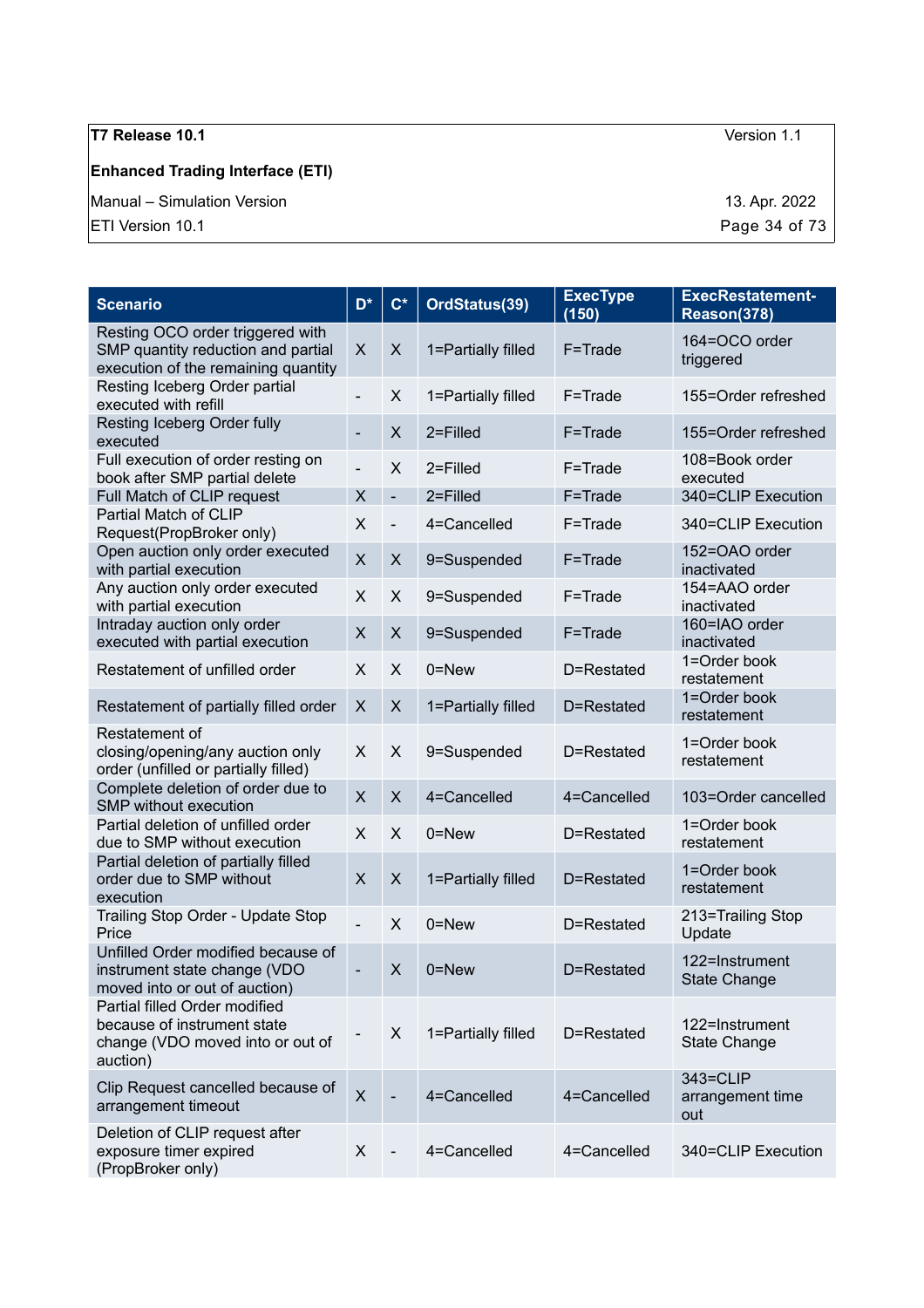#### **Enhanced Trading Interface (ETI)**

Manual – Simulation Version 13. Apr. 2022

ETI Version 10.1 **Page 35 of 73** 

| <b>Scenario</b>                                                                                                        | $\overline{\mathsf{D}^*}$ | $C^*$             | OrdStatus(39)      | <b>ExecType</b><br>(150) | <b>ExecRestatement-</b><br>Reason(378) |
|------------------------------------------------------------------------------------------------------------------------|---------------------------|-------------------|--------------------|--------------------------|----------------------------------------|
| PLP - After Mass Deletion -<br>Aggressive order cancelled after<br>deferred re-entry                                   | X                         | X                 | 4=Cancelled        | 4=Cancelled              | 114=Changed to IOC                     |
| PLP - After Mass Deletion -<br>Aggressive order full match after<br>deferred re-entry                                  | X                         | X                 | 2=Filled           | F=Trade                  | 114=Changed to IOC                     |
| PLP - After Mass Deletion -<br>Aggressive order patial match after<br>deferred re-entry                                | X                         | X                 | 4=Cancelled        | F=Trade                  | 114=Changed to IOC                     |
| Clip Request cancelled because of<br>arrangement validation                                                            | $\mathsf{x}$              | $\qquad \qquad -$ | 4=Cancelled        | 4=Cancelled              | 344=CLIP<br>arrangement<br>validation  |
| Resting stop order triggered<br>without execution                                                                      | X                         | X                 | $0 =$ New          | L=Triggered              | 172=Stop order<br>triggered            |
| Resting OCO order triggered<br>without execution                                                                       | X                         | X                 | $0 =$ New          | L=Triggered              | 164=OCO order<br>triggered             |
| Resting market order triggered<br>without execution and SMP<br>reducing total quantity to zero                         | $\mathsf{X}$              | $\mathsf{X}$      | 4=Cancelled        | 4=Cancelled              | 135=Market order<br>triggered          |
| Resting market order triggered<br>without execution and SMP<br>reducing total quantity to a value<br>greater than zero | X                         | X                 | $0 = New$          | D=Restated               | 135=Market order<br>triggered          |
| Resting stop order triggered<br>without execution and SMP<br>reducing total quantity to zero                           | $\mathsf{X}$              | $\mathsf{X}$      | 4=Cancelled        | 4=Cancelled              | 172=Stop order<br>triggered            |
| Resting stop order triggered<br>without execution and SMP<br>reducing total quantity to a value<br>greater than zero   | X                         | X                 | 0=New              | L=Triggered              | 172=Stop order<br>triggered            |
| Resting OCO order triggered<br>without execution and SMP<br>reducing total quantity to zero                            | $\mathsf{X}$              | $\mathsf{X}$      | 4=Cancelled        | 4=Cancelled              | 164=OCO order<br>triggered             |
| Resting OCO order triggered<br>without execution and SMP<br>reducing total quantity to a value<br>greater than zero    | X                         | X                 | 0=New              | L=Triggered              | 164=OCO order<br>triggered             |
| Partial filled OCO order triggered<br>without execution                                                                | X                         | X                 | 1=Partially filled | L=Triggered              | 164=OCO order<br>triggered             |

Note: For performance reasons ETI will use the standard FIX Reject *(3)* message for all rejections on application and session level.

#### <span id="page-34-0"></span>**4.7.11 Order Book Restatement**

Order status inquiries are not supported by the ETI. Participants must maintain the state of orders based on the *Execution Report (8)* messages.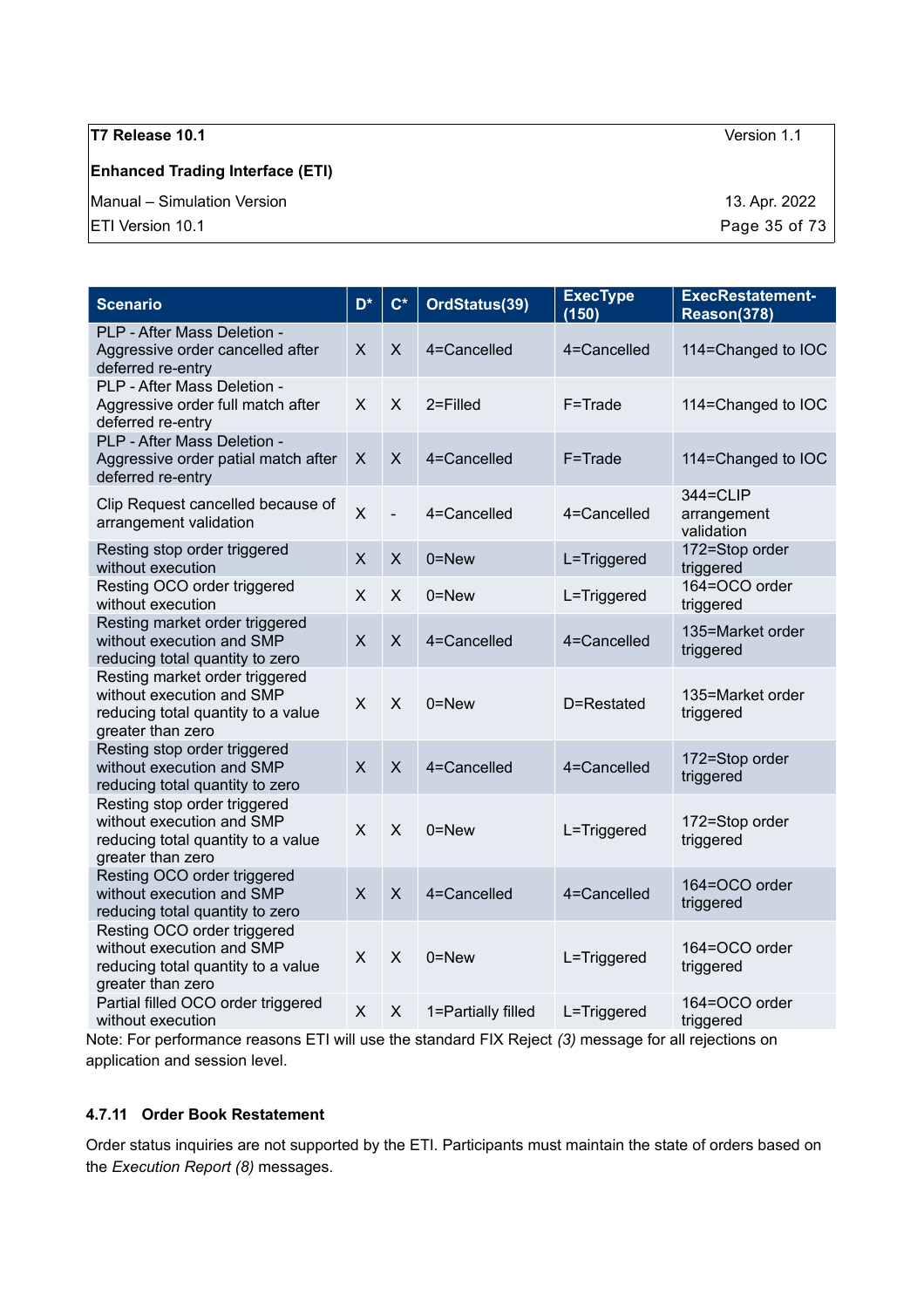| <b>T7 Release 10.1</b>                  | Version 1.1   |
|-----------------------------------------|---------------|
| <b>Enhanced Trading Interface (ETI)</b> |               |
| Manual – Simulation Version             | 13. Apr. 2022 |
| <b>IETI Version 10.1</b>                | Page 36 of 73 |

During the start-of-day phase and after a market reset event, all active orders of a session will be transmitted to the market participant via the respective session.

At first a Trading Session Event message is sent informing the participant about start-of-day or a market reset event per partition respectively, optionally followed by Extended Order Information messages for each restated order of the corresponding session and finally a Trading Session Event message is sent indicating the end of the restatement per product.

In case a session is cancelled by the member (disconnected from the ETI gateway) all open non-persistent orders and quotes which were entered via this session will be deleted and will not be restated.

Note: Order book restatement messages (and the Trading Session Event messages mentioned above) are recoverable. The owning session can request a retransmission in the event it was not logged on at the time. Order book restatement messages (including the Trading Session Event messages mentioned above) are also sent on the listener broadcast. The retransmission basically replay's the messages requested in the scope. For example, if an application requests for all messages sent, it gets a replay of the recoverable messages beginning with the replay of the restatement messages that were sent out during the start of day and after a market reset event followed by any other recoverable messages that followed for the scope.

For cash markets only: during the order book restatement (as described above) there are *ExtendedDeletionReport* (10128) messages reporting "over night" deletion of orders. Please refer the Functional Reference documentation for the details.

### <span id="page-35-1"></span>**4.8 Quote Handling**

#### <span id="page-35-0"></span>**4.8.1 Quote Characteristics**

A (double sided) quote establishes both a limit to buy and to sell within a single transaction. Quantities to buy and to sell are independent of one another. The T7 architecture supports single-sided as well as double-sided quotes.

A quote is owned by the session. A session may have only one quote per instrument. Sessions belonging to the same business unit may have different quotes in the same instrument, but only one quote per session. Quotes of the same business unit might be executed against each other.

Please note: for the market model continuous auction with specialist (cash markets only) there is only one quote per instrument. Therefore, any new quote (even from another session) will update the existing one.

A user may overwrite, modify or cancel any quote of another user that is owned by the same session.

One session cannot enter or modify individual quotes of another session.

Sessions may cancel all quotes or inactivate and reactivate the quotes of another session belonging to the same business unit.

Quotes are non-persistent; they are automatically cancelled in case of: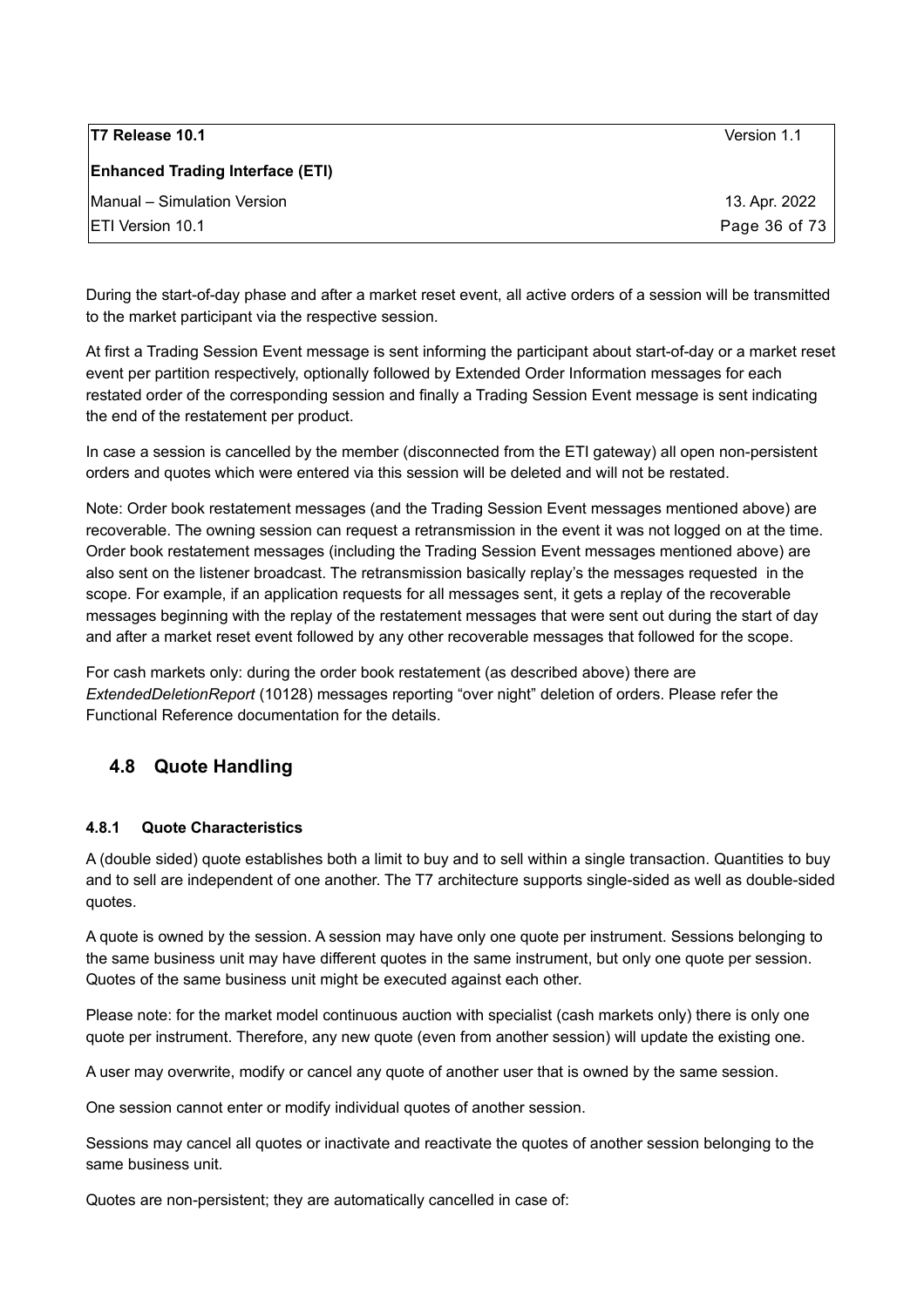| T7 Release 10.1 | Version 1.1 |
|-----------------|-------------|
|-----------------|-------------|

**Enhanced Trading Interface (ETI)**

- Exchange system failure (i.e. market reset)
- Session logs out
- Session looses the connection to the trading gateway
- Session logs in twice via a different connection
- Mass Cancellation events
- At the end of the business day.

Please note that the statements above are not valid for SRQS quotes.

#### **4.8.2 Maintaining Quotes**

Quotes are entered using the Mass Quote message*.* A Mass Quote request may contain several single-sided or double-sided quotes for different instruments of the same product.

There can only be one quote for an instrument in a Mass Quote message. Actions can be different for each side of a single instrument, for example in a double-sided quote; a trader can cancel one side and replace the other side.

The Client Order ID is not supported for quotes; instead the participant defines a mass quote identifier (*QuoteID (117)*) for each Mass Quote message. The mass quote identifier is provided in each Quote Execution Notification (QuoteMsgID (1166)) and Trade Notification (*ClOrdID (11))*.

T7 has two methods for updating quotes:

- Quote Entry
- Quote Modification

Note: Quote Entry and Quote Modification cannot both be used within the same Mass Quote message*.*

The two types of quoting models are distinguished by the usage of different values in field QuoteSizeType (28723):

| <b>Quoting Model</b>      | QuoteSizeType (28723) |
|---------------------------|-----------------------|
| <b>Quote Entry</b>        | $2 =$ Open Size       |
| <b>Quote Modification</b> | $1 = Total Size$      |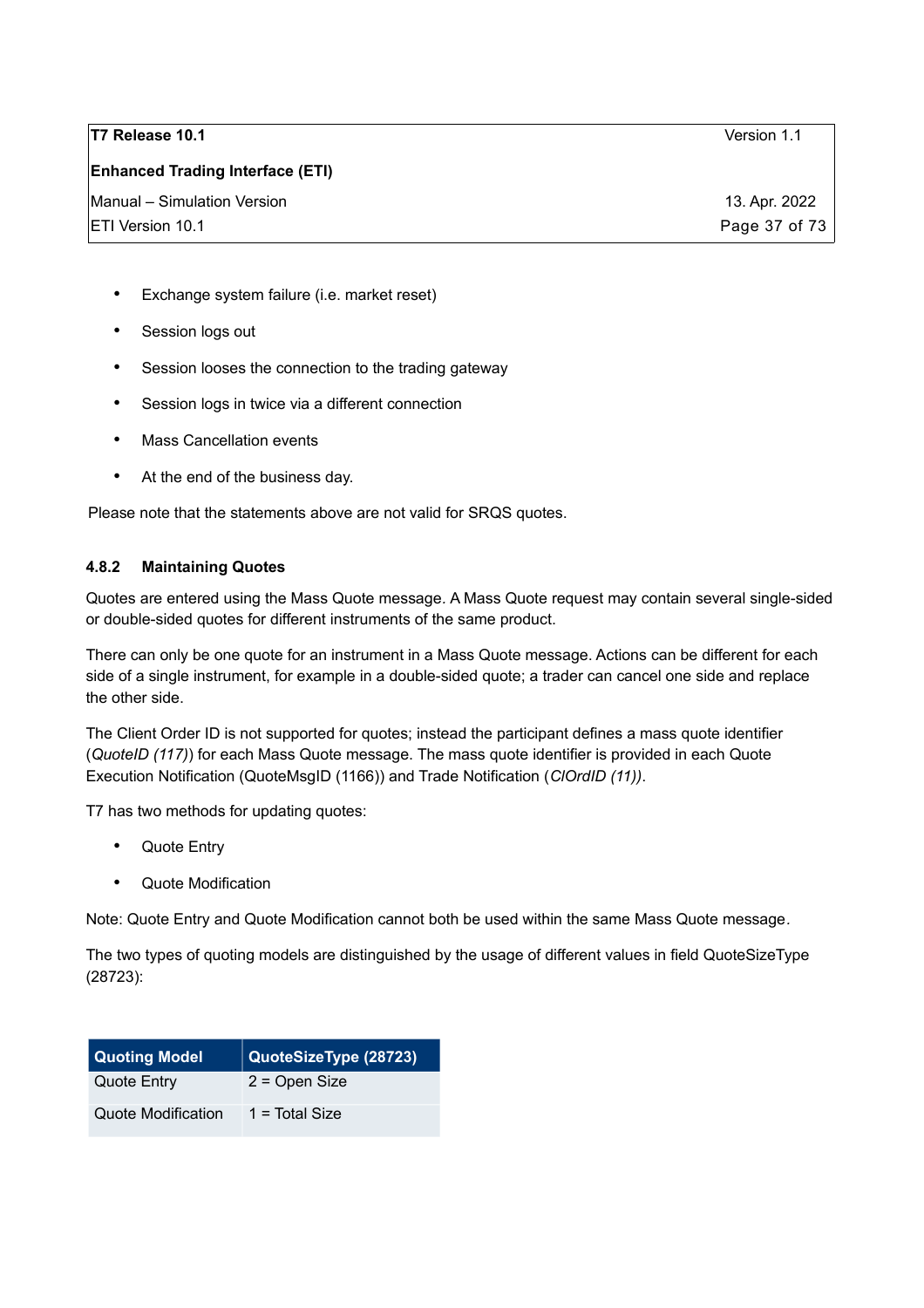| <b>T7 Release 10.1</b>                  | Version 1.1   |
|-----------------------------------------|---------------|
| <b>Enhanced Trading Interface (ETI)</b> |               |
| Manual - Simulation Version             | 13. Apr. 2022 |
| <b>IETI Version 10.1</b>                | Page 38 of 73 |

Every quote entry simply overwrites an existing quote without considering an existing executed quantity. For each quote entry request, the user must specify the new price and the new quantity of the quote side. Under quote entry, there can only be one entry per instrument. If a two sided quote is entered then both sides must be in the same entry.

Accepted quotes are not confirmed in the Mass Quote Response unless additional information needs to be conveyed back to the submitter. The field *QuoteEntryStatus (1167)* identifies the status of quote entries of a Mass Quote that could not be processed as requested.

If however, the entire mass quote request is rejected, then any old quotes of the session remain unaffected; even if there had been new quotes for the corresponding instruments in the rejected mass quote request.

Participants may define via the T7 Admin GUI trade enrichment rules for text fields or fields required for quoting in partner exchange products (derivatives markets only) applied to trades resulting from quote executions.

**Quote modification** allows a trader to modify quotes with a total execution limit, similar to orders where the quantity specified by the trader is always a total order quantity. The previously executed quantity of a quote side is maintained and is used to calculate the new open quantity. If this is zero or less then the quote side will be cancelled. If the previous quote side is not found, for example as it has traded out, then the modification for that quote side is ignored.

The priority timestamp of a quote stored in the order book is preserved when the price is left unchanged and the open quote quantity is not strictly increased. Like for orders, when price and quantity are not modified, the priority timestamp is also preserved. In all other cases, the priority timestamp is refreshed.

To **cancel** a quote side, the quote quantity must be set to zero and the limit price field must be omitted. Only quotes entered via the same session can be cancelled with the *Mass Quote Request*. That also holds for Xetra BEST Quotes.

**Quote mass cancellation** functionality is provided via Quote Mass Cancellation Request*.* With the help of this request it is possible to cancel all own quotes in a product as well as all quotes in a product of another session belonging to the same business unit. Please find more information regarding unsolicited mass cancellation in chapter [Mass Cancellation Notification.](#page-47-0)

#### **4.8.3 Quote Activation/Inactivation**

Quotes of a given session can be activated/inactivated on two different scopes:

- the product scope,
- the product and instrument type scope (for derivatives markets only).

Quotes are inactivated by setting the status "quotes inactive" on the applied scope. In this case the system will hide all inactive quotes from trading. Quote activation is not meant to be used for liquidity taking trading strategies.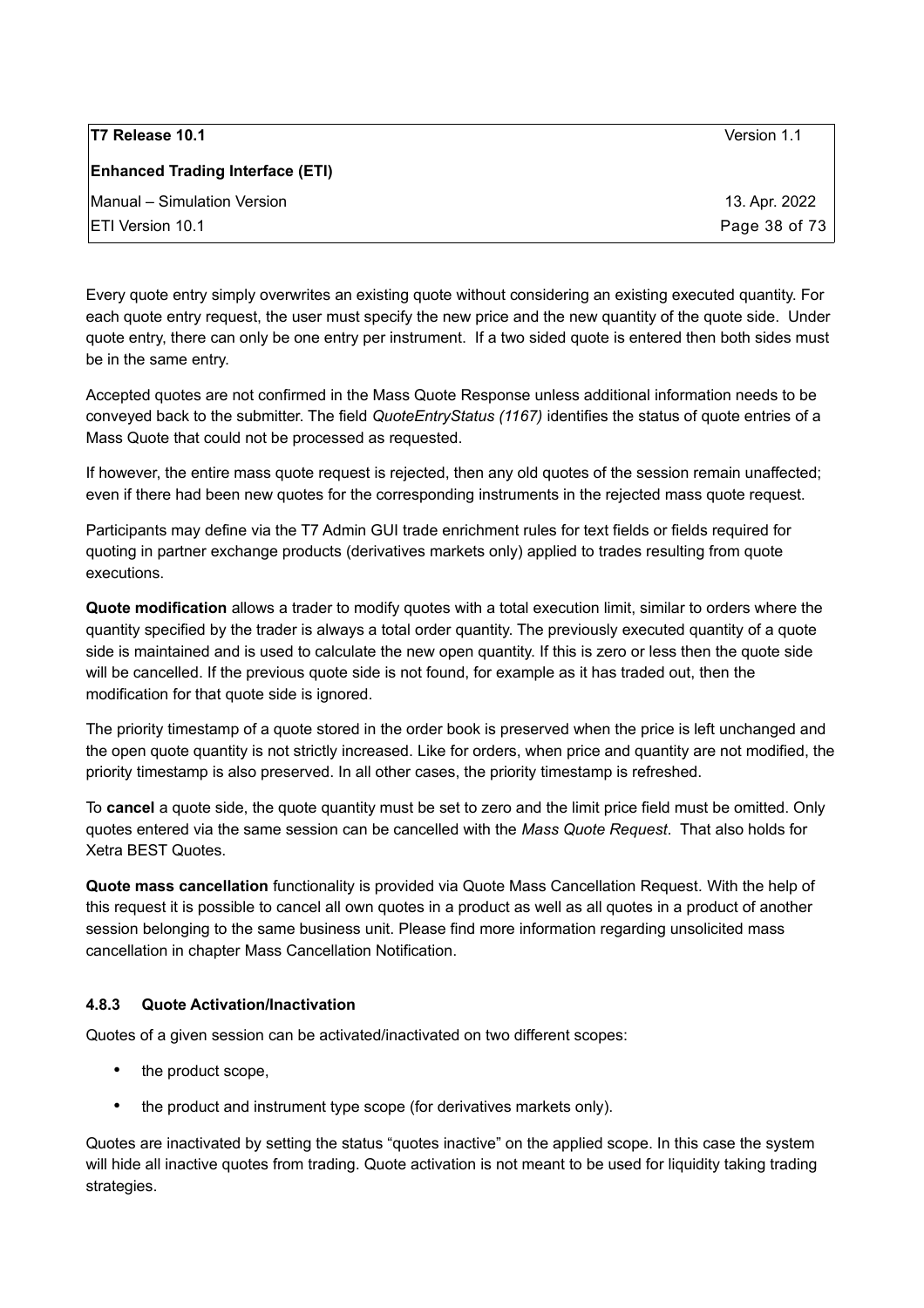| <b>T7 Release 10.1</b>                  | Version 1.1   |
|-----------------------------------------|---------------|
| <b>Enhanced Trading Interface (ETI)</b> |               |
| Manual - Simulation Version             | 13. Apr. 2022 |
| <b>IETI Version 10.1</b>                | Page 39 of 73 |

When "quotes inactive" is set for a session on a specific scope, none of the quotes of that session for that scope participate in matching nor will they be visible in the order book depth. The trader can continue to add, modify, and cancel individual quote sides for this session and scope, while all these quotes neither participate in matching nor are visible to the market.

The participant may set the status "quotes inactive/quotes active" for a session and scope using the Quote Activation Request and specifying *MassActionType (1373).* 

For derivatives markets only: please note that in case the Market Maker Protection mechanism is applied for the session, Quote Activation Requests can only be submitted on the scope of the applied Market Maker Protection parameters.

The status "quotes inactive/quotes active" is persisted for the current business day. After a system failover, all quotes are cancelled, but the latest status (quote active/quotes inactive) of a session and scope will remain in place after the failover. At the start of a new business day the default status for all sessions and scopes is "quotes active".

Note: The processing of the Quote Activation Request (for activation) will be slowed down by the core system. As a consequence, the first-in/first-out principle for a certain instrument of a transaction set including a Quote Activation Request (for activation) is not guaranteed any more.

The processing of the Quote Activation Request (for inactivation) will not be slowed down.

#### **4.8.4 Market Maker Protection - derivatives markets only**

A market maker protection mechanism is provided to prevent too many simultaneous executions on quotes provided by a Market Maker.

Market maker protection parameters can be specified for a session on the product scope.

The participant may use the Market Maker Parameter Definition request to define, overwrite or delete market maker protection parameters. To delete market maker protection parameters for a session and scope, all market maker protection parameters must be set to zero. The Inquire Market Maker Parameters request can be used to retrieve the recent market maker protection parameter for a session and product.

The Market Maker Parameters are:

- ExposureDuration (1629): The time frame where the market maker protection parameters are counted (sliding time window).
- CumQty (14): Volume counter that counts the total number of traded contracts.
- PctCount (28615): The Percent counter sums up each trade as a percentage of the original volume.Delta (7966): The Delta counter holds for futures the difference of bought future contracts and sold future contracts. For options it is the the difference of (long calls + short puts) and (short calls + long puts).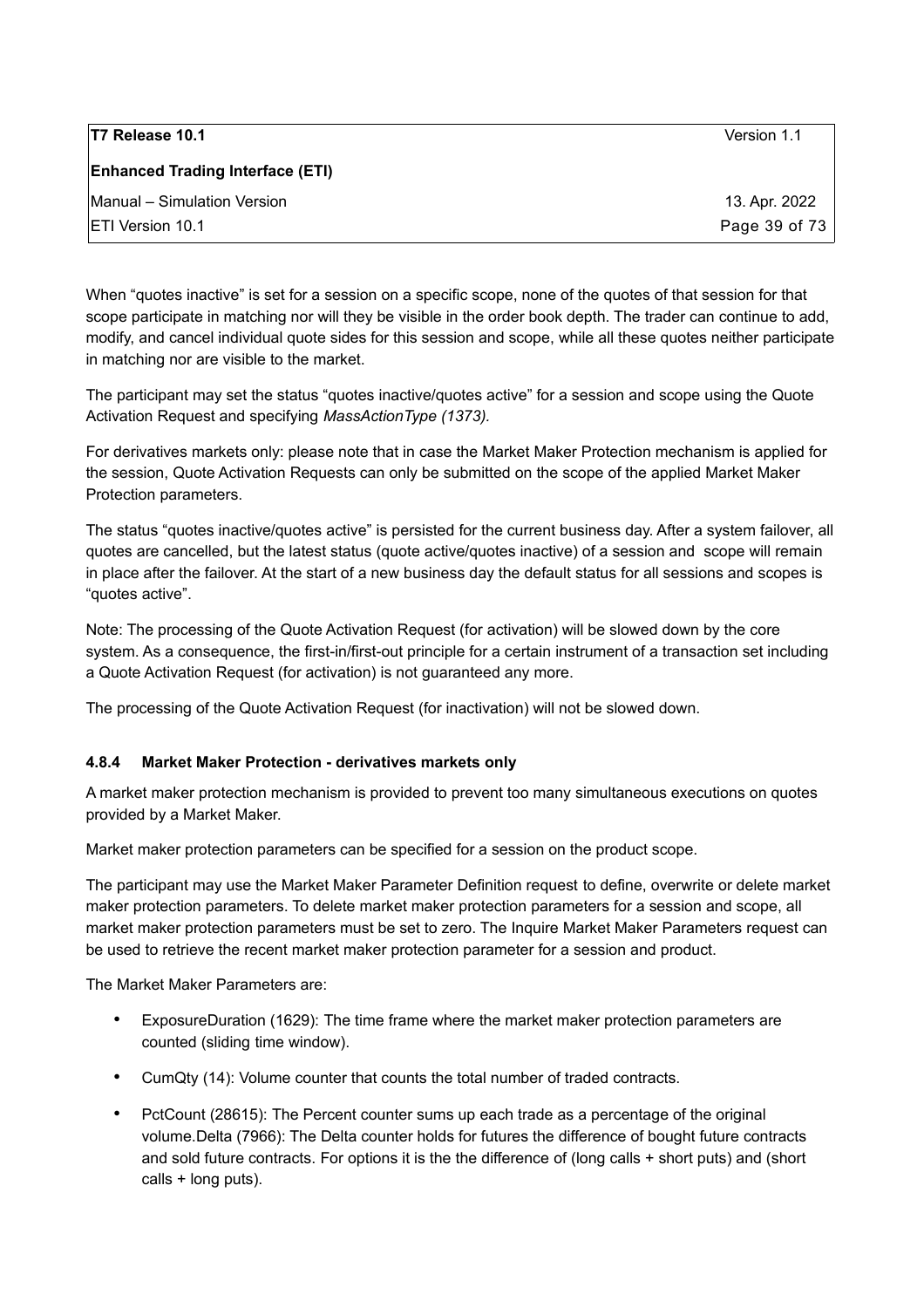| T7 Release 10.1                         | Version 1.1   |
|-----------------------------------------|---------------|
| <b>Enhanced Trading Interface (ETI)</b> |               |
| Manual - Simulation Version             | 13. Apr. 2022 |
| <b>ETI Version 10.1</b>                 | Page 40 of 73 |

• Vega (7968): The Vega counter (applicable for options only) holds the absolute number of purchased contracts minus sold contracts.

If a threshold is exceeded then:

- "quotes inactive" is set for the session and scope, i.e. quotes are inactivated on the respective scope,
- the threshold counter will be automatically reset on the respective scope,
- a Quote Activation Notification message (Session Data, retransmittable) for the scope of the threshold counter is sent to the respective session.

# **4.9 T7 Entry Service (TES)**

T7 Entry Services (TES) enables Trading Participants to enter off-book transactions in standardised and tailor-made contracts.

The following TES activities are supported by the T7 interface:

- Enter a TES Trade
- Modify a TES Trade
- Delete a TES Trade
- Approve a TES Trade
- Upload a TES Trade

T7 Entry Services on T7 will support the following TES trade types (trdType(828)):

- Block Trade Service (for derivatives markets only).
- Exchange for Physicals (EFP) Fin which contains a cash reference to specific bonds (for derivatives markets only).
- Exchange for Physicals (EFP) Index which contains a cash reference to an equity basket (for derivatives markets only).
- Exchange for Swaps (EFS) which contains a cash reference to a swap contract (for derivatives markets only).
- Vola Trade Service which contains a reference to an options off-book (Block TES Trade) trade. Onexchange options trades are not allowed to be used as reference for a Vola trade (for derivatives markets only).
- Trade At Market (TAM) for off-book trades on Total Return Futures (TRF) with custom underlying price (for derivatives markets only).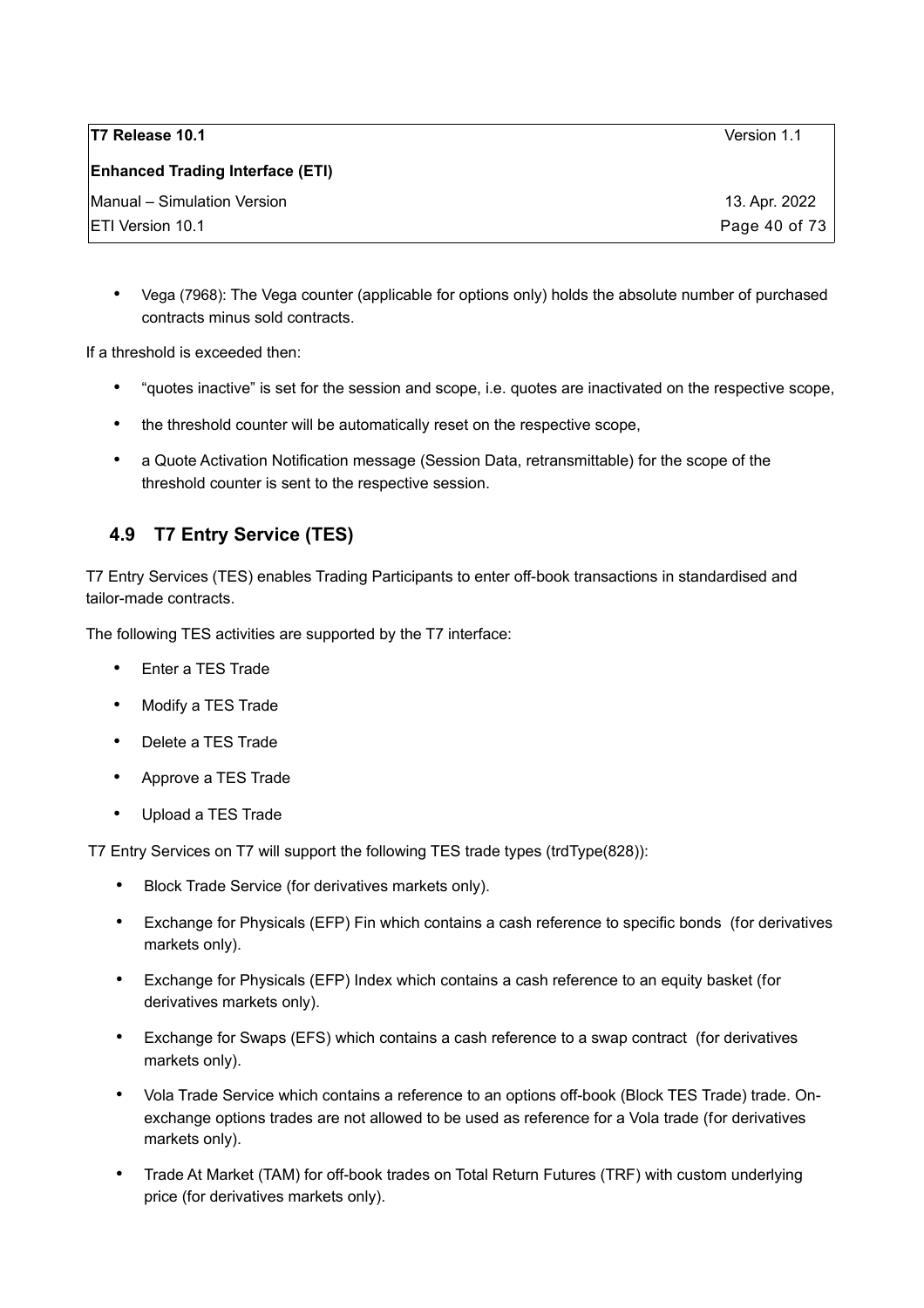| <b>T7 Release 10.1</b>                  | Version 1.1   |
|-----------------------------------------|---------------|
| <b>Enhanced Trading Interface (ETI)</b> |               |
| Manual - Simulation Version             | 13. Apr. 2022 |
| <b>ETI Version 10.1</b>                 | Page 41 of 73 |

- OTC (for cash markets only)
- Large in Scale (for cash markets only)

The TES Types defined above are independent from the instrument types and can be made available for a specific instrument type (*ProductComplex(1227)*).

A subscription to the TES Maintenance broadcast stream is needed for the implementation of TES.

## **4.10 Eurex/Xetra EnLight, the Selective Request for Quote Service (SRQS)**

SRQS enables T7 participants to negotiate off-book transactions electronically. For cash markets only, a final (agreed) SRQS deal will automatically result in an approved TES trade.

The following SRQS transactions are supported by the T7 interface:

- Open/Update/Delete a SRQS Negotiation (by requester)
- Enter/Modify/Delete a SRQS Quote (by respondent)
- Hit a SRQS Quote (by requester) resulting in a SRQS Deal
- Update the status of a SRQS Deal (by both, requester and respondent) for derivatives markets only
- Reject a SRQS Deal (by requester)

A subscription to the SRQS Maintenance broadcast stream is needed for the implementation of SRQS.

### **4.11 Basket Trading – for derivatives markets only**

The trading of a Basket is the synchronized execution of a user-defined group of TES trades. The following transactions are supported by the T7 interface:

- Enter/Modify/Delete/Amend a Basket Trade (by initiator/broker)
	- Approve a Basket Trade (by approver Basket buyer/seller)

### **4.12 Price Validity Checks**

There are different price validations for orders and quotes, both considering the most recent best bid and best ask price.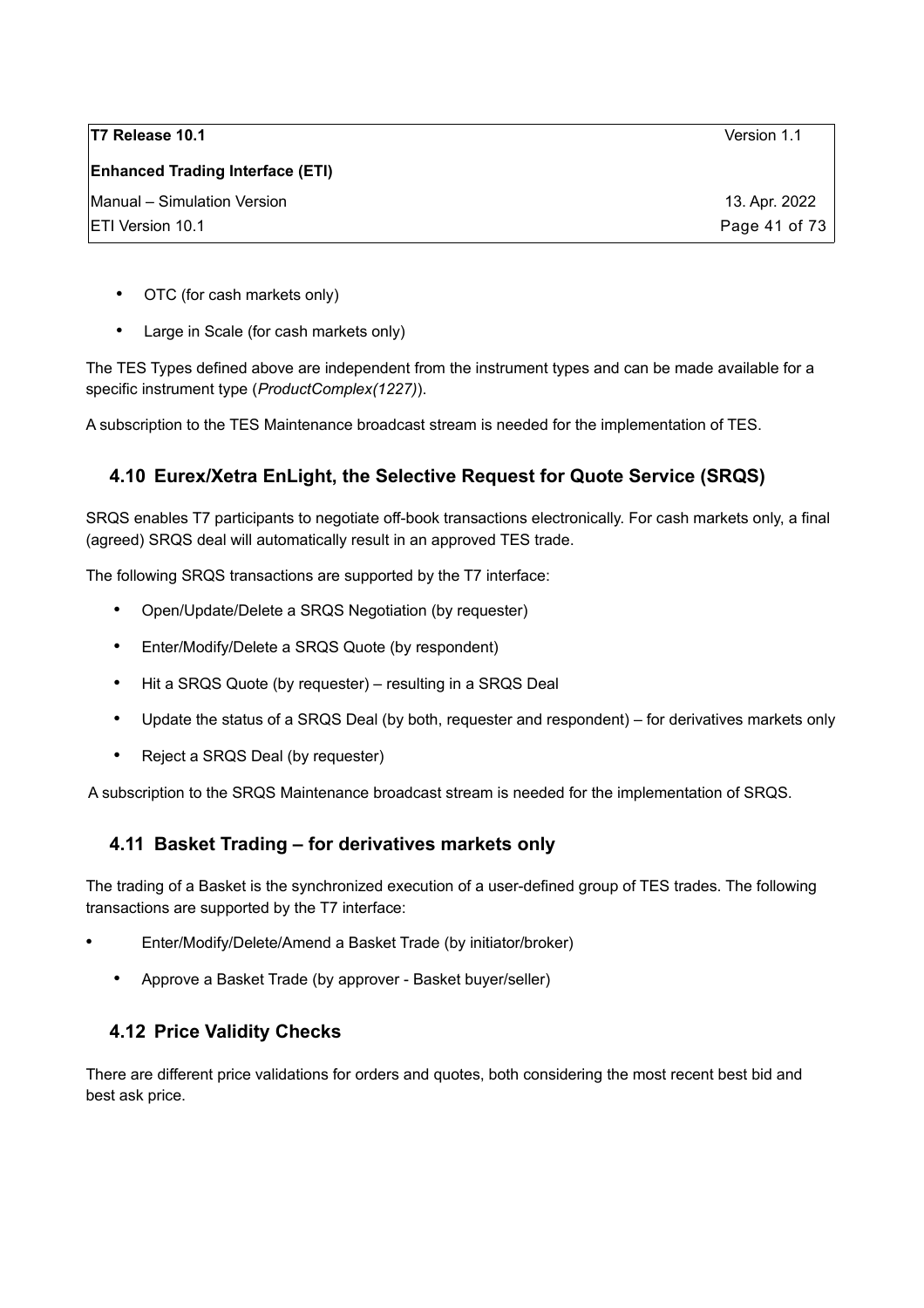| T7 Release 10.1                         | Version 1.1   |
|-----------------------------------------|---------------|
| <b>Enhanced Trading Interface (ETI)</b> |               |
| Manual - Simulation Version             | 13. Apr. 2022 |
| <b>IETI Version 10.1</b>                | Page 42 of 73 |

#### **4.12.1 Price Reasonability Check**

When entering or replacing an order or quote, the user may opt for a check ensuring that the entered price does not differ significantly from the market. The field *PriceValidityCheckType (28710)* provides the following options:

- Valid value "0" = None
- Valid value "1" = Optional derivatives markets only
- Valid value "2" = Mandatory

The "optional" differs from the "mandatory" Price Reasonability Check in the following way:

If the best bid and best ask prices are not available or if their spread is not reasonable, an additional reference price (the last traded price or the theoretical price) is taken into account. If the additional reference price is also not available, the incoming order or quote is

- accepted without performing a price validation in case the submitting user chooses "**optional**", or
- rejected in case the submitting user chooses "**mandatory**" .

#### **4.12.2 Extended Price Range Validation**

In case no Price Reasonability Check was performed, the Extended Price Validity Check is applied which ensures that no erroneous price crosses through the market.

For more details please refer to the document T7 Functional Reference.

# **4.13 Trade Notifications**

#### **4.13.1 Trade Characteristics**

If subscribed to the Trade broadcast (see chapter [Broadcast\)](#page-62-0), a session will receive Trade Notification messages that confirm each trade for the entire business unit.

Notifications about trades are only provided on the T7 architecture via *Trade Capture Report (AE)* messages. Information provided via *Execution Reports (8, U8)* is indicative only and needs to be confirmed via a *Trade Capture Report (AE)*. For further details see chapter [Preliminary Execution Report and Legally Binding Trade](#page-67-0) [Notifications.](#page-67-0)

T7 will send out the Trade Notification message for each order and quote execution to the trading and clearing business units involved. The receiving clearing business unit may belong to a different participant.

Derivatives markets only: for trades in complex instruments, the Trade Notification message will be generated for each instrument leg executions.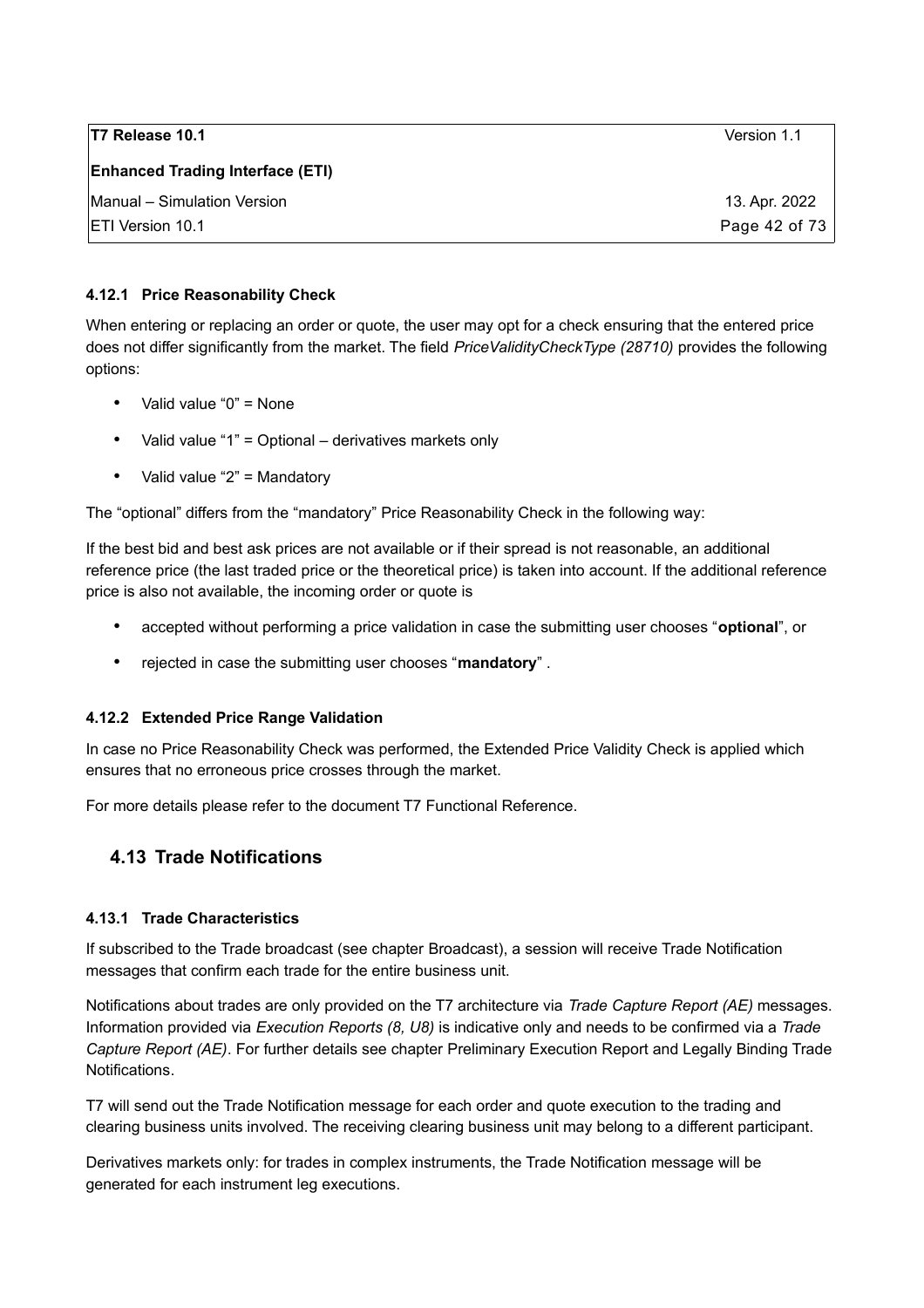| T7 Release 10.1                         | Version 1.1   |
|-----------------------------------------|---------------|
| <b>Enhanced Trading Interface (ETI)</b> |               |
| Manual - Simulation Version             | 13. Apr. 2022 |
| <b>IETI Version 10.1</b>                | Page 43 of 73 |

#### **4.13.2 Trade Report Types**

The TradeReportType (856) indicates the type of the trade report type.

| <b>Scenario</b>             | <b>TradeReportType (856)</b>   | D*           | $C^*$                     |
|-----------------------------|--------------------------------|--------------|---------------------------|
| <b>Final Trade</b>          | $0 = Trade$                    | $\mathsf{x}$ | X                         |
| <b>Preliminary Trade</b>    | $1 =$ Alleged                  | $\mathsf{x}$ |                           |
| <b>Approved TES Trade</b>   | $2 =$ Accept                   | $\mathsf{x}$ | X                         |
| Delete TES Trade            | $3$ = Decline                  | $\mathsf{X}$ | $\times$                  |
| <b>Amend Basket Trade</b>   | $4 = Add Endum$                | $\sf X$      |                           |
| <b>Modified Trade</b>       | 5 = No/Was (Replaced)          | X            |                           |
| Cancellation of a TES Trade | 6 = Trade Report Cancel        | $\mathsf{X}$ | $\mathsf{x}$              |
| <b>Trade Reversal</b>       | 7 = (Locked-In) Trade Break    | $\mathsf{X}$ | $\sf X$                   |
| <b>Submitted TES Trade</b>  | 11= Alleged New                | $\mathsf{X}$ | $\boldsymbol{\mathsf{X}}$ |
| <b>Modified TES Trade</b>   | 13 = Alleged No/Was (Replaced) | $\mathsf{x}$ | X                         |

#### <span id="page-42-1"></span>**4.13.3 Trade Reconciliation**

There are several identifiers that can be used to associate an *Execution Report (8) or a Quote Execution Report (U8)* with *Trade Capture Reports (AE)* and public trades on the market data interface. Please find an example message flow in the appendix [Trade Reconciliation and Identifiers.](#page-68-0)

<span id="page-42-0"></span>Every **match event** with one or more executions (**match steps**) in a simple or complex instrument results in only one *Execution Report (8) or a Quote Execution Report (U8)* message for each order or quote respectively. A Trade Notification will then be sent to confirm each trade at each price level. For complex instruments, there is a Trade Notification for each leg execution of the instrument.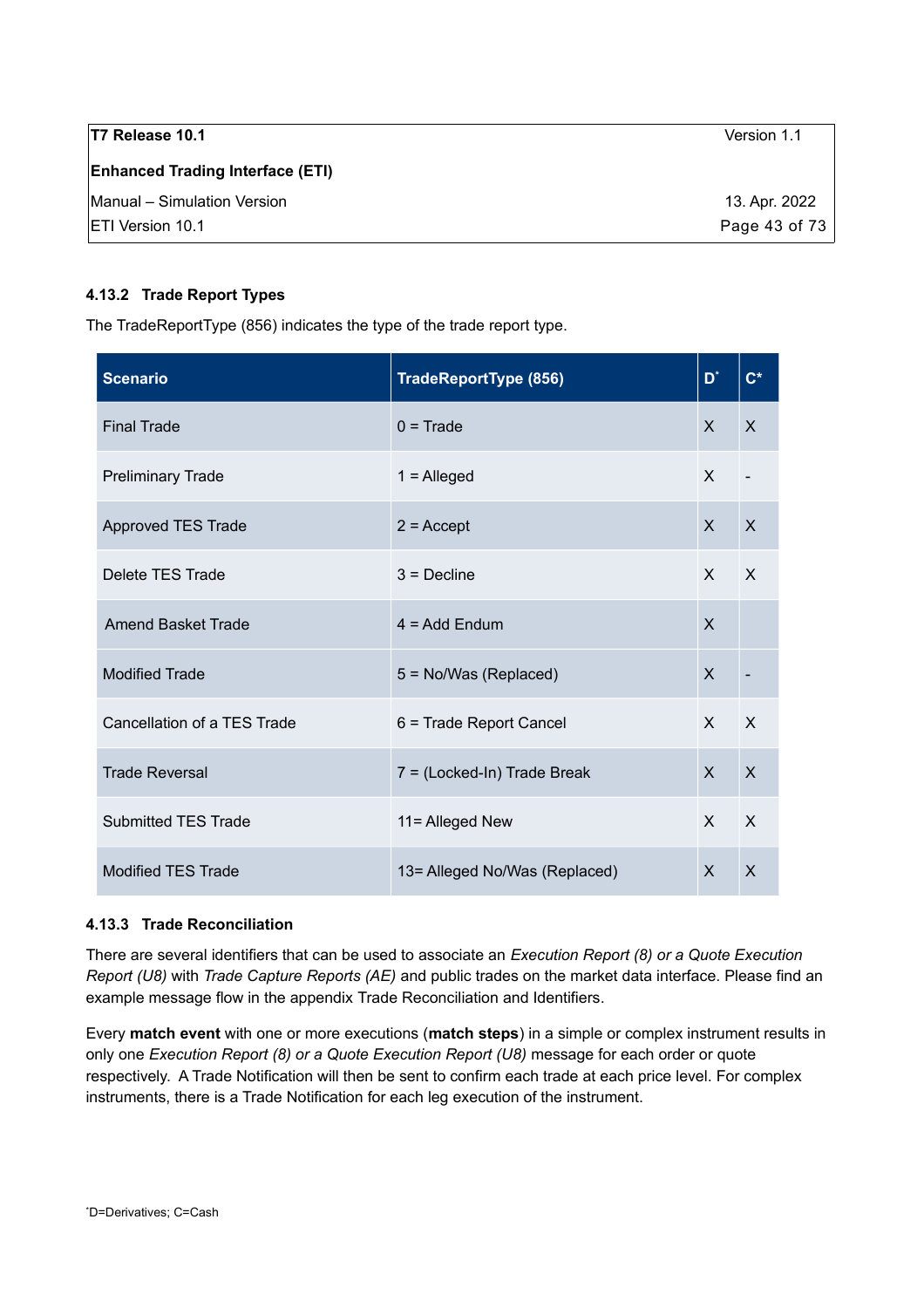| <b>T7 Release 10.1</b>                  | Version 1.1   |
|-----------------------------------------|---------------|
| <b>Enhanced Trading Interface (ETI)</b> |               |
| Manual - Simulation Version             | 13. Apr. 2022 |
| <b>IETI Version 10.1</b>                | Page 44 of 73 |

Every match step occurring at the exchange has an identifier that is provided in the field *FillMatchID (28708)* in the *Execution Report (8)*, *QuoteEventMatchID (8714)* in the *Quote Execution Report (U8)* and *TrdMatchID (880)* in the Trade Notification. This identifier allows participants to link trade capture reports and the corresponding execution report.

The *TradeID (1003)* field in the Trade Notification in ETI uniquely identifies all order leg allocations referring to the same matching event, simple instrument and price.

For derivatives markets, the *TradeID (1003)* is equivalent to the trade identifier "TrdMatchID" in Eurex Clearing.

For cash markets, there is an additional private key field in the ETI Trade Notification, *SideTradeReportID (1005).* It uniquely identifies all order allocations referring to the same matching event, instrument and price. The *SideTradeReportID (1005)* is equivalent to the trade identifier *TradeID* in CCP.

The field *SideTradeID (1506),* which is unique for a product and business day, in the Trade Notification provides the private identifier of an order or quote match step, which can be reconciled with the corresponding *Execution Report (8)* for orders and *Execution Report (U8)* for quotes the following way:

- For order match events in simple instruments, the *Execution Report (8)* message provides the order execution ID on each price level, *FillExecID (1363)*.
- Derivatives markets only: for order match events in complex instruments the *Execution Report (8)* message provides the order execution ID on each price level and additionally the order leg execution ID, *LegExecID (28725)*.
- For quote match events in simple instruments the *Quote Execution Report (U8)* message provides the quote side execution ID on each price level, *QuoteEventExecID (28711)*.
- Derivatives markets only: for quote match events in complex instruments the *Quote Execution Report (U8)* message provides the quote side execution ID on each price level and additionally the quote side leg execution ID, *LegExecID (28725)*.

| <b>Match Reporting</b>                                                           | D' | $\mathbf{C}^*$ | <b>Execution Report (8), (U8)</b>                | <b>Trade Notification</b>             |
|----------------------------------------------------------------------------------|----|----------------|--------------------------------------------------|---------------------------------------|
| Trade event on instrument<br>level: public trade volume<br>reporting             | X  | $\times$       | FillMatchID (28708),<br>QuoteEventMatchID (8714) | TrdMatchID (880)                      |
| Identifier for all leg allocations<br>referring to the same simple<br>instrument |    | $\mathsf{X}$   |                                                  | TradeID (1003),<br>OrigTradeID (1126) |

<span id="page-43-0"></span>D=Derivatives: C= Cash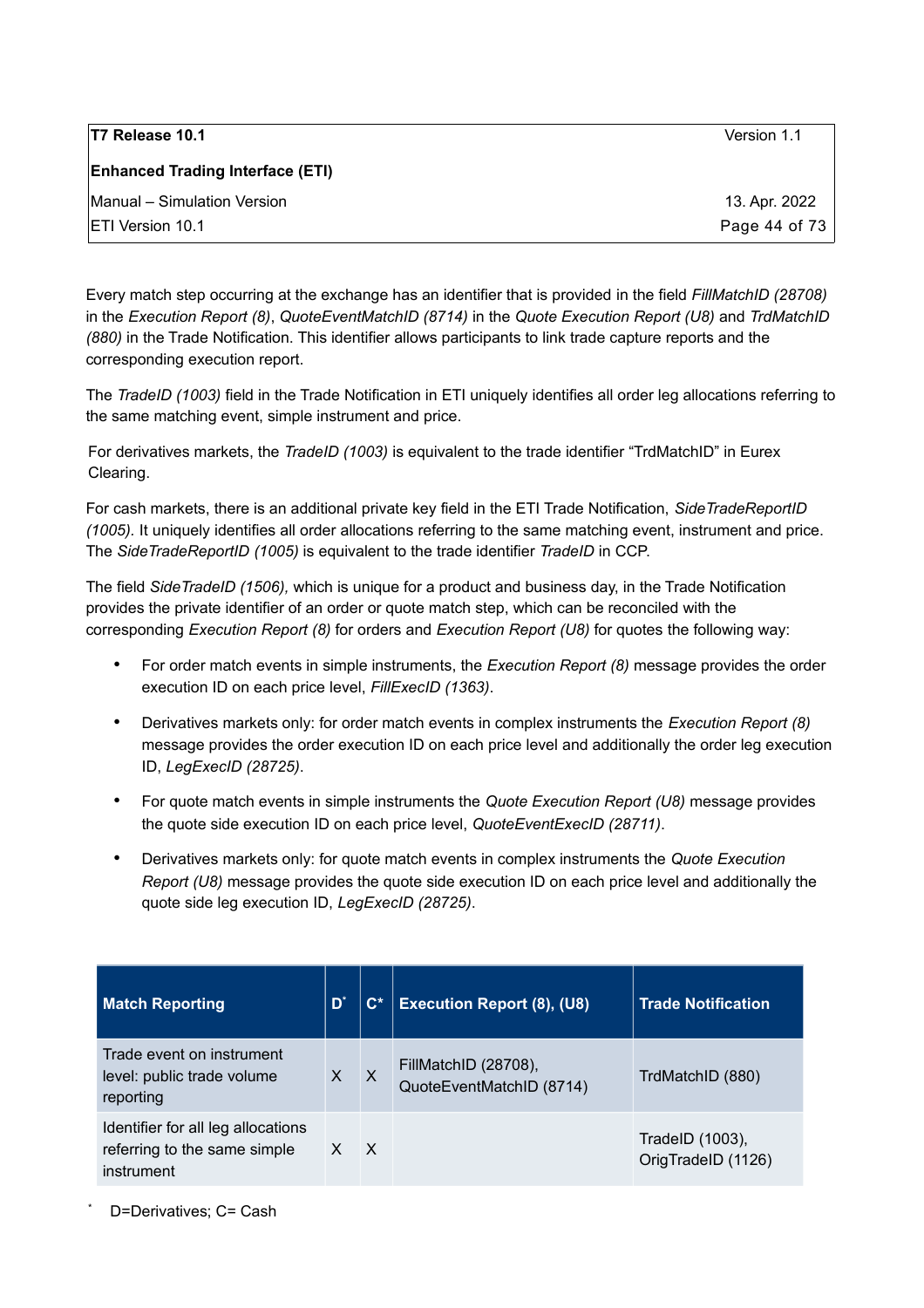**T7 Release 10.1** Version 1.1 **Enhanced Trading Interface (ETI)** Manual – Simulation Version 13. Apr. 2022 ETI Version 10.1 Page 45 of 73

| <b>Match Reporting</b>       | D            | $\mathbf{C}^*$ | <b>Execution Report (8), (U8)</b> | <b>Trade Notification</b> |
|------------------------------|--------------|----------------|-----------------------------------|---------------------------|
| Order in simple instrument   | $\times$     | $\mathsf{X}$   | FillExecID (1363)                 | SideTradeID (1506)        |
| Order in complex instruments | $X -$        |                | LegExecID (28725)                 | SideTradeID (1506)        |
| Quote in simple instrument   | $\mathsf{x}$ | $\mathsf{X}$   | QuoteEventExecID (28711)          | SideTradeID (1506)        |
| Quote in complex instrument  | $X -$        |                | LegExecID $(28725)$               | SideTradeID (1506)        |

# **4.14 Cross Request**

A cross trade is a trade where a participant trades against an own order in the order book. In a pre-arranged trade, orders from at least two members are executed against each other as previously negotiated. Participants wanting to consciously enter cross and pre-arranged trades into T7, must precede them with the entry of a cross request.

A trader sends the Cross Request message which is then published via the market data interfaces to all other participants, to alert them of the intention to trade with an own order or to conduct a pre-arranged trade.

The cross request contains the security identification (product and instrument id combination) and the *OrderQty (38),* which is mandatory for regulatory reasons. The quantity is valid for both sides of the cross request.

# **4.15 Request for Quote**

The request for quote functionality is used by a trader to ask market makers to enter a quote in a specified instrument. This functionality is supported in the ETI by the Quote Request message. All requests for quote are published via the market data interfaces to all other participants.

Every Quote Request message contains the security identification (product and instrument id combination). *Side (54)* and *OrderQty (38)* are optional attributes.

A Quote Request message might be rejected with an error message indicating a previous request for quote has been already processed recently.

Note: Each request for quote is validated against the available quantities at the best price and the corresponding bid/ask spread in the market. A Reject *(3)* message might indicate that the bid/ask spread and the quantities in the market are currently sufficient.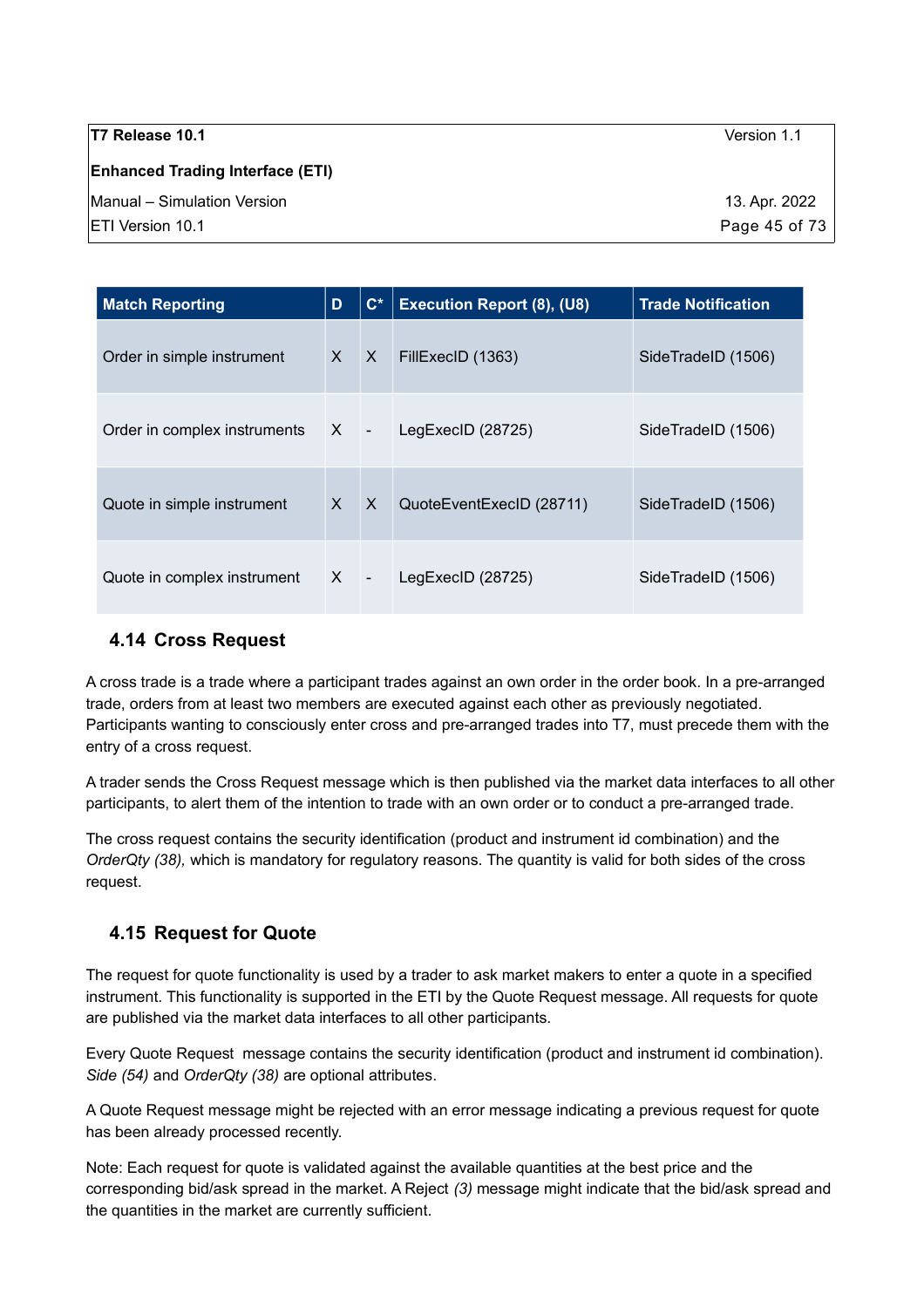| <b>T7 Release 10.1</b>                  | Version 1.1   |
|-----------------------------------------|---------------|
| <b>Enhanced Trading Interface (ETI)</b> |               |
| Manual – Simulation Version             | 13. Apr. 2022 |
| <b>IETI Version 10.1</b>                | Page 46 of 73 |

For cash markets only, there is more flexibility regarding the publication of requests for quotes. Please refer to the Functional References documentation regarding the details.

There is a special work flow for the market model continuous auction with specialist. Please refer to the Functional Reference and the Cash Message Reference documents regarding the details.

## **4.16 Listener Broadcast**

T7 offers 'drop copies' for standard orders (not for lean orders) to sessions within the same business unit. This service is provided on session level; for example each listener session may subscribe to listener broadcast data of one specified session or all sessions of a business unit. The parallel subscription to listener data of more than one session of a business unit is supported.

The listener broadcast provides information of the complete order history of standard orders of a session and can be retransmitted.

Complete order history means here: all changes to an order happening on the current business day.

Please note that the listener broadcast does not provide trade information.

### **4.17 News**

The News message provides public information from the related market supervision.

This public stream provides a unique sequence number to support retransmission, i.e. news messages are recoverable. The retransmission protocol includes the access to historical news, i.e. there is no cut at the end of the business day.

# **4.18 Risk Control**

ETI supports advanced risk protection services. There are the following message formats:

- Derivatives markets only: when a breach on a certain level of risk limits occurs, the participant will be informed via the Risk Notification message.
- Entitlement updates triggered from the Clearing system affecting the business unit are communicated via the Entitlement Notification message.
- Entitlement updates triggered within the Trading system (GUI) affecting the business unit or the trader are communicated via the Party Action Report message.
- Legal text messages in case of suspension from trading will be provided via the Legal Notification message.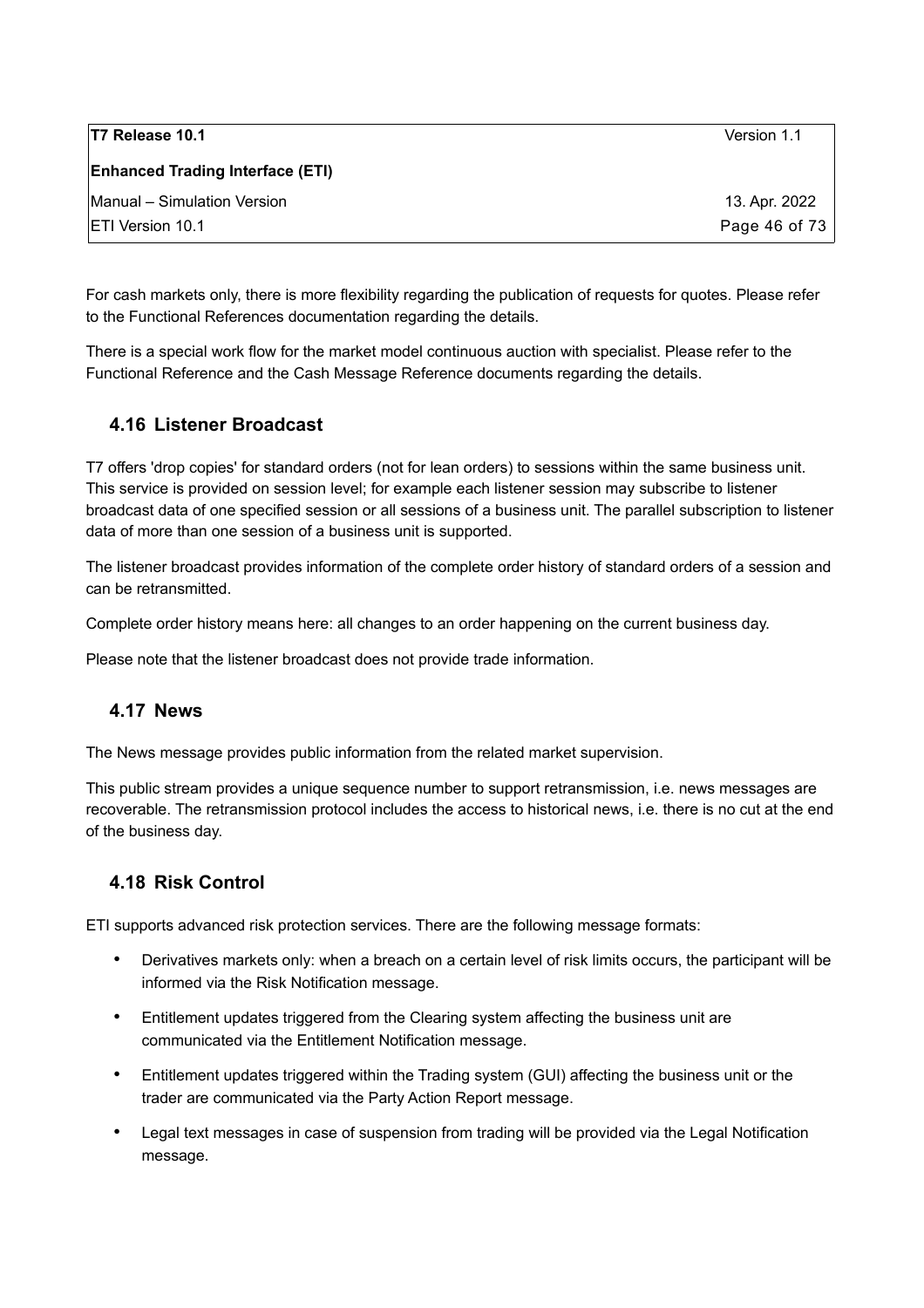| T7 Release 10.1                         | Version 1.1   |
|-----------------------------------------|---------------|
| <b>Enhanced Trading Interface (ETI)</b> |               |
| Manual - Simulation Version             | 13. Apr. 2022 |
| <b>IETI Version 10.1</b>                | Page 47 of 73 |

This private stream is automatically sent to each session of the corresponding business unit and clearing unit, no subscription mechanism is supported.

Each Risk Control broadcast message provides a unique sequence number and can be retransmitted.

# <span id="page-46-0"></span>**4.19 Service Availability – partition scope**

The Service Availability message provides information on the availability of all services on different partitions from a certain gateway point of view. Retransmission is not supported for this stream, i.e. service availability messages are not recoverable.

Please be aware that the service availability indicates only which services are available by the ETI gateway the ETI client interacts with.

Subscription is handled via the Subscribe message. As filter criteria for subscription a single partition or all partitions may be specified. The Subscribe Response message confirms the subscription followed by Service Availability messages providing the current status of all services on all partitions. Any status change of a service would then be communicated via a new Service Availability message.

The following five services reside on a partition:

- *MatchingEngineStatus (25005*): Order/Quote Management service informs if trading is active for a grouping of T7 products.
- *TradeManagerStatus (25006):* Trades serviceinforms about the availability of the retransmission service of trades for a grouping of T7 products.
- *ApplSeqStatus (28732):* Retransmission of Order/Quote Events service informs about the availability of the retransmission services for order and quote events (session data and listener data) for a grouping of T7 products.
- *TradeEntryServiceStatus (25048)*: T7 Entry Service informs if T7 Entry Service is active for a grouping of T7 products.
- *TradeEntryServiceRtmStatus (25050)*: informs about the availability of the retransmission service for T7 entry service data for a grouping of T7 products.

In addition to the (availability) status, the current business day of the related service is provided. The business day defines the visibility scope for retransmission data. Only data related to the current business day can be requested for retransmission.

The ETI Gateway rejects requests if their target service is not available on the respective partition. If a request has no target service, the request processing is independent of the published service states.

If a certain service on one or even on all partitions becomes unavailable, the system will

• NOT logout any user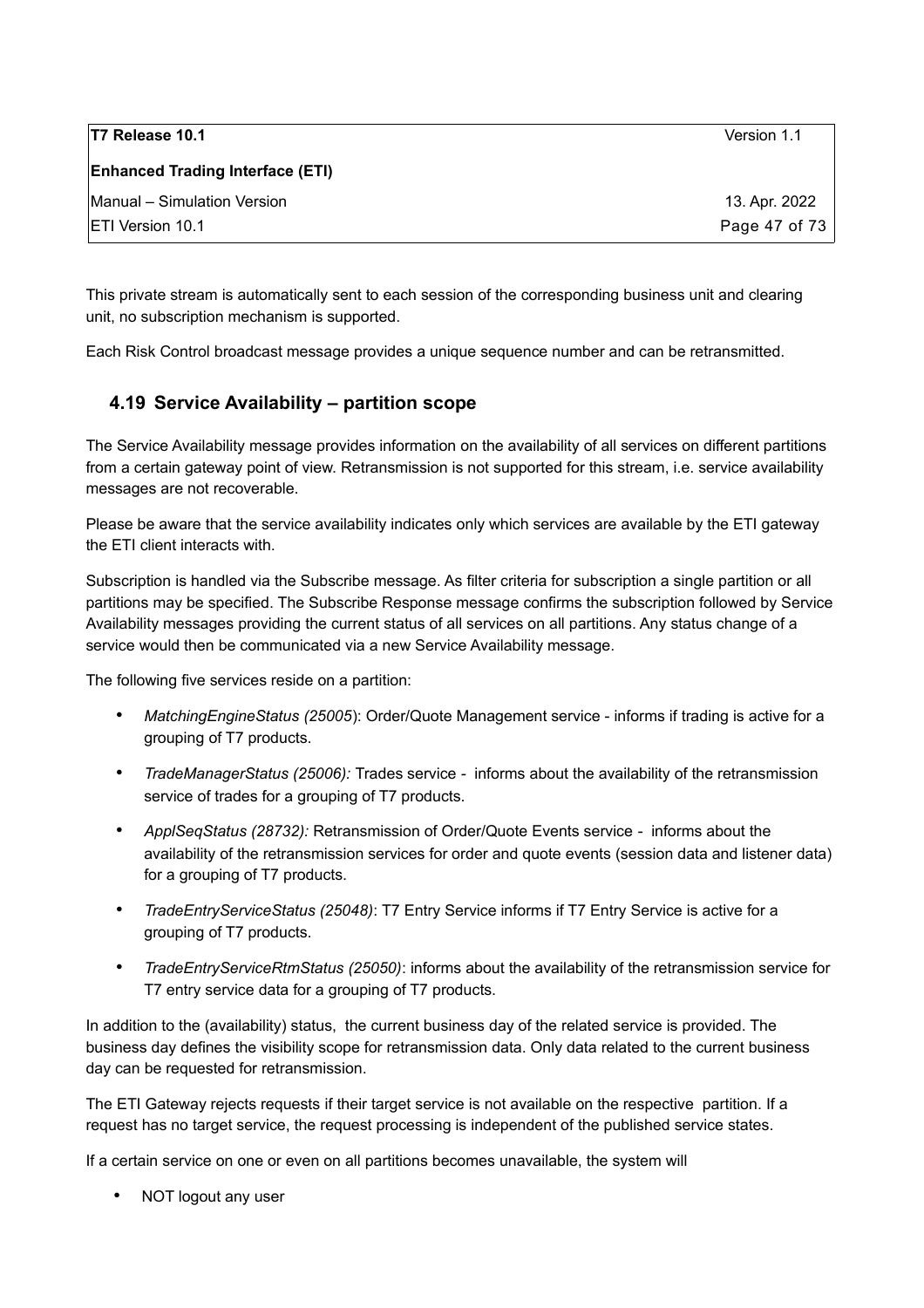**Enhanced Trading Interface (ETI)**

- NOT logout any session
- NOT cancel any subscription
- NOT delete any orders (persistent or non-persistent) or quotes

### **4.20 Service Availability – market scope**

In addition the Service Availability service with partition scope (see chapter [4.19\)](#page-46-0) there is a Service Availability service with market scope. The provided system/interface behaviour is comparable.

The following services are provided:

- SelectiveRequestForQuoteServiceStatus (25051),
- SelectiveRequestForQuoteRtmServiceStatus (25053).

### <span id="page-47-0"></span>**4.21 Mass Cancellation Notification**

An mass cancellation notification is not provided on a single order or quote level. The FIX message format *OrderMassActionReport (BZ)* message is used for responses and notifications. The owning session will be informed about the scope of the cancellation by a summary record. The summary record will also provide the entering parties involved and the reason for the mass cancellation.

Orders that couldn't be cancelled due to an incompatible instrument state are provided with their Client Order ID (*NotAffOrigClOrdID (1372)*) and Exchange Order ID (*NotAffectedOrderID (1371)*) in the <NotAffectedOrdersGrp>.

For cash markets only: all deleted persistent orders are provided with their Client Order ID (AffectedOrigClOrdID (1824)) and Exchange Order ID (AffectedOrderID (535)) in the <AffectedOrdersGrp>.

Instruments where quotes couldn't be cancelled due to an incompatible instrument state are provided with their Instrument ID (NotAffectedSecurityID (28702)) in the <NotAffectedSecuritiesGrp>.

### **4.22 Mass Cancellation Events**

T7 informs additionally about events that implicitly led to the mass cancellation of orders or quotes via the Mass Cancellation Event message. Persistent and non-persistent orders are the deleted for the following events depending on the value of *ExecInst (18)*: no value – no order cancellation, 1 – cancellation of persistent orders, 2 – cancellation of non-persistent orders, 3 - cancellation of both, non-persistent and persistent orders. Quotes are always deleted for all of the following events:

- product holiday
- product halt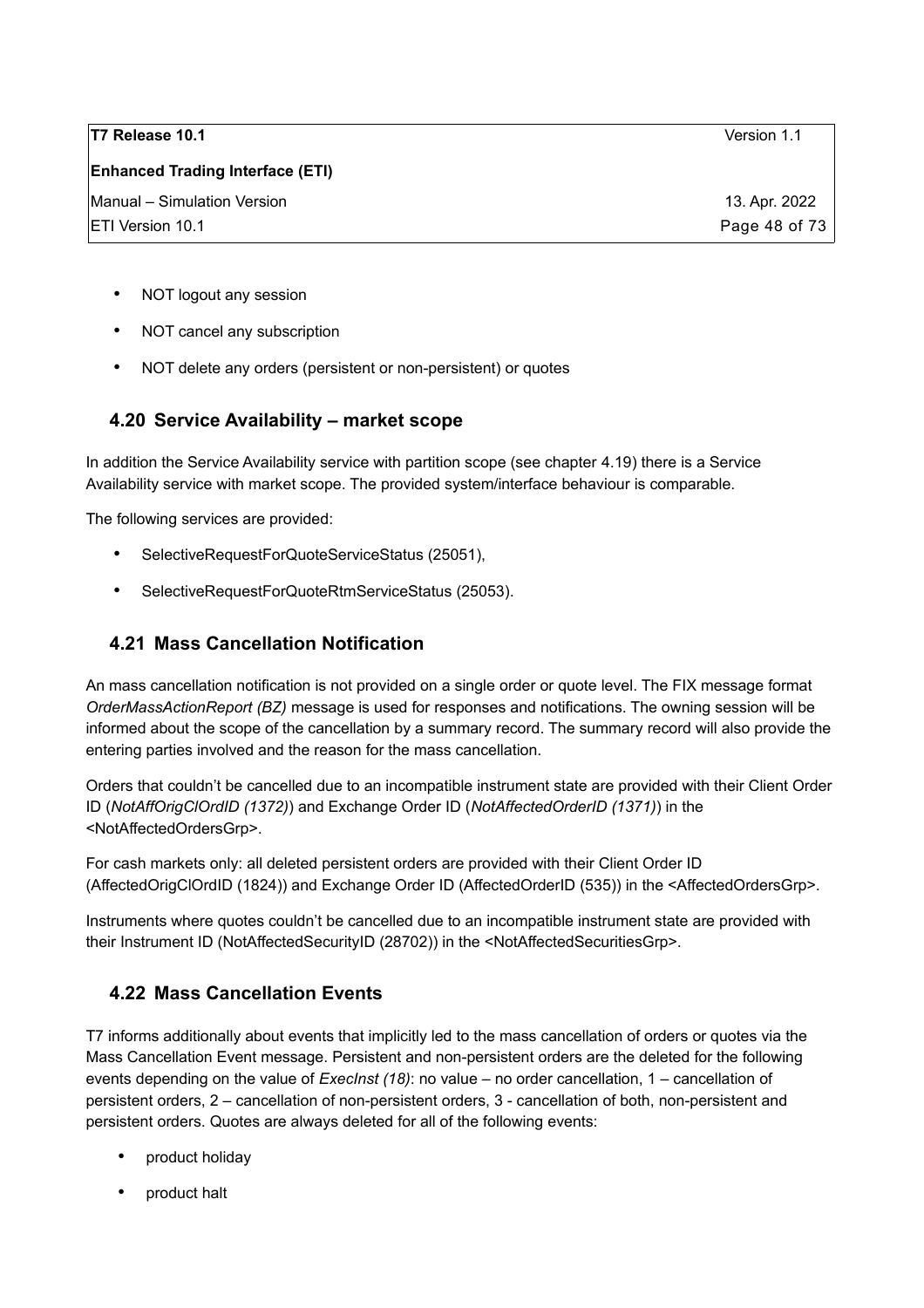#### **Enhanced Trading Interface (ETI)**

- instrument suspension
- strategy cancellation (derivatives markets only)
- volatility interruption product level (derivatives markets only)
- volatility interruption instrument level (derivatives markets only)
- product temporarily not trade-able
- instrument stop (cash markets only)

Derivatives markets only: there is no notification for the cancellation of orders and quotes during the end-ofday processing.

For instrument suspension, instrument knock out, and instrument knock out reverted there is one

- Order Mass Cancellation Notification for orders (for cash markets only), and one
- Mass Cancellation Event for quotes (for cash and derivatives markets).

# **4.23 Trading Session Events**

Trading session events triggered by the T7 architecture are communicated to **all** trading and listener sessions via the Trading Session Event message. It is part of the session data stream and the listener data stream, regardless if orders or quotes were entered for a product by the session.

Trading session events might imply mass cancellation events, where no explicit mass cancellation notifications are provided; for details see the following table:

| <b>Trading Session Event</b> | <b>Level</b> | <b>Persistent</b><br><b>Orders</b> | Non-persistent<br><b>Orders</b> | <b>Quotes</b> |
|------------------------------|--------------|------------------------------------|---------------------------------|---------------|
| <b>Start of Service</b>      | Partition    | No.                                | Yes                             | Yes           |
| <b>Market Reset</b>          | Partition    | No.                                | Yes                             | Yes           |
| End of Restatement           | Product      | N/A                                | N/A                             | N/A           |
| End of Service               | Partition    | No.                                | Yes                             | Yes           |
| Service Resumed              | Product      | N/A                                | N/A                             | N/A           |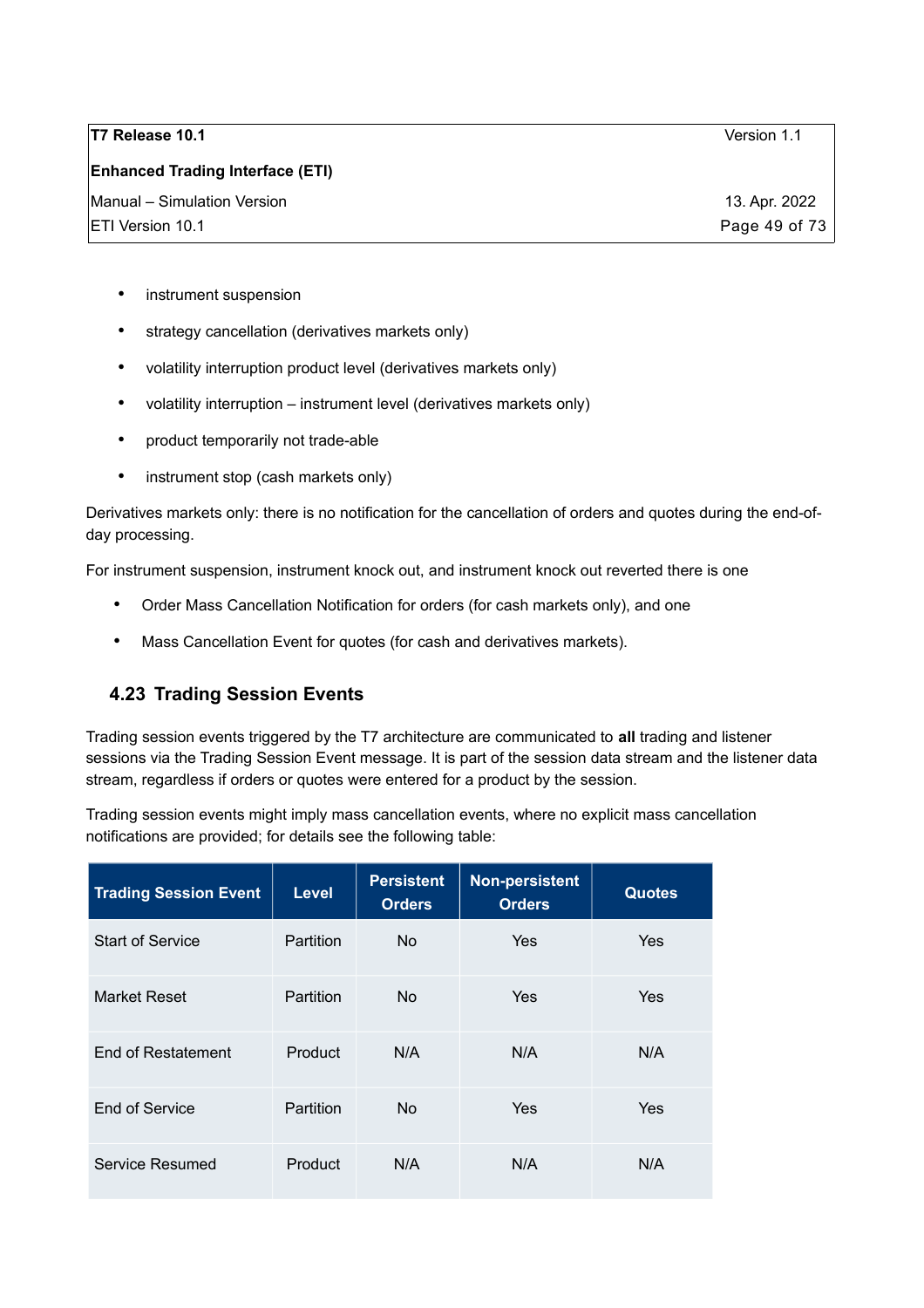| <b>T7 Release 10.1</b>                  | Version 1.1   |
|-----------------------------------------|---------------|
| <b>Enhanced Trading Interface (ETI)</b> |               |
| Manual – Simulation Version             | 13. Apr. 2022 |
| <b>IETI Version 10.1</b>                | Page 50 of 73 |

For all Trading Session Event messages to be sent out on Partition level (see above) the field MarketSegmentId is not set.

# **4.24 Timestamps**

All ETI timestamps will provide date and time, in UTC, represented as nanoseconds past the UNIX epoch (00:00:00 UTC on 1 January 1970).

ETI provides the following timestamp information:

| <b>Timestamp</b>      | <b>FIX field</b>                                                                                                                 | <b>Description</b>                                                                                                                                                                                                                                                                                                                                                                                                     |  |
|-----------------------|----------------------------------------------------------------------------------------------------------------------------------|------------------------------------------------------------------------------------------------------------------------------------------------------------------------------------------------------------------------------------------------------------------------------------------------------------------------------------------------------------------------------------------------------------------------|--|
| Transaction timestamp | ExecID (17),<br>MassActionReportID (1369),<br>QuoteResponseID (693),<br>SecurityResponseID (322),<br>MMParameterReportID (28717) | Taken when a transaction is<br>functionally processed and used as a<br>unique message identifier per product<br>for messages sent by ETI. ExecID (17)<br>maps to MDEntryTime (273) in EMDI<br>for order and quote events.<br>Time of the creation of the order. It will<br>be set when an order is received and<br>processed by the Matching Engine.<br>This timestamp is only provided for<br><b>Standard Orders.</b> |  |
| Entry timestamp       | TrdRegTSEntryTime (21009)                                                                                                        |                                                                                                                                                                                                                                                                                                                                                                                                                        |  |
| Priority timestamp    | TrdRegTSTimePriority (21008)                                                                                                     | Is initially set to the entry timestamp<br>and then gets re-stamped when the<br>order looses time priority, see chapter<br>Modification. This timestamp is only<br>provided for Standard Orders.                                                                                                                                                                                                                       |  |
| Creation timestamp    | LastUpdateTime (779),<br>OrigTime (42)                                                                                           | Creation Time of a strategy,<br>respectively of market supervision<br>News.                                                                                                                                                                                                                                                                                                                                            |  |
| Gateway request in    | RequestTime (5979)                                                                                                               | Provides the time the T7 application<br>has read an inbound message on a<br>gateway from the TCP socket.                                                                                                                                                                                                                                                                                                               |  |
| Gateway response in   | Responseln(7765)                                                                                                                 | Provides the time the T7 application<br>has received an inbound response<br>message on a gateway from a<br>matching engine.                                                                                                                                                                                                                                                                                            |  |
| Gateway response out  | SendingTime (52)                                                                                                                 | Provides the time the T7 application<br>has written an outbound message on a<br>gateway to the TCP socket.                                                                                                                                                                                                                                                                                                             |  |
| Matching engine in    | TrdRegTSTimeIn (21002)                                                                                                           | Provides the time the T7 application<br>has received an inbound message on<br>a matching engine.                                                                                                                                                                                                                                                                                                                       |  |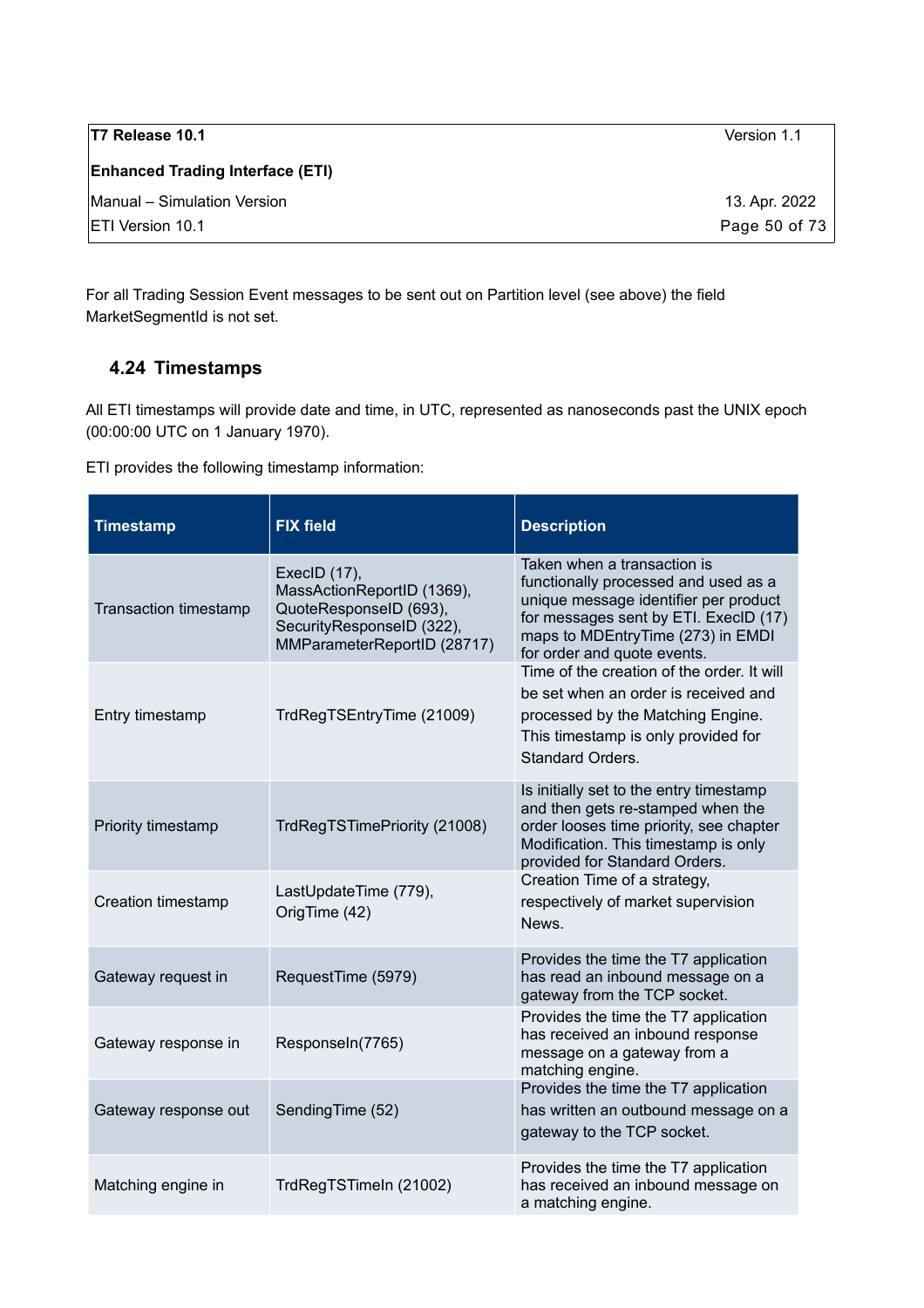**Enhanced Trading Interface (ETI)**

Manual – Simulation Version 13. Apr. 2022

| Timestamp               | <b>FIX field</b>        | <b>Description</b>                                                                                                              |
|-------------------------|-------------------------|---------------------------------------------------------------------------------------------------------------------------------|
| Matching engine out     | TrdRegTSTimeOut (21003) | Provides the time the T7 application<br>has sent an outbound message from a<br>matching engine.                                 |
| Gateway notification in | Notification In (25043) | Provides the time the T7 application<br>has received an inbound notification<br>message on a gateway from a<br>matching engine. |

 $\boxed{\text{ETI Version 10.1}}$  Page 51 of 73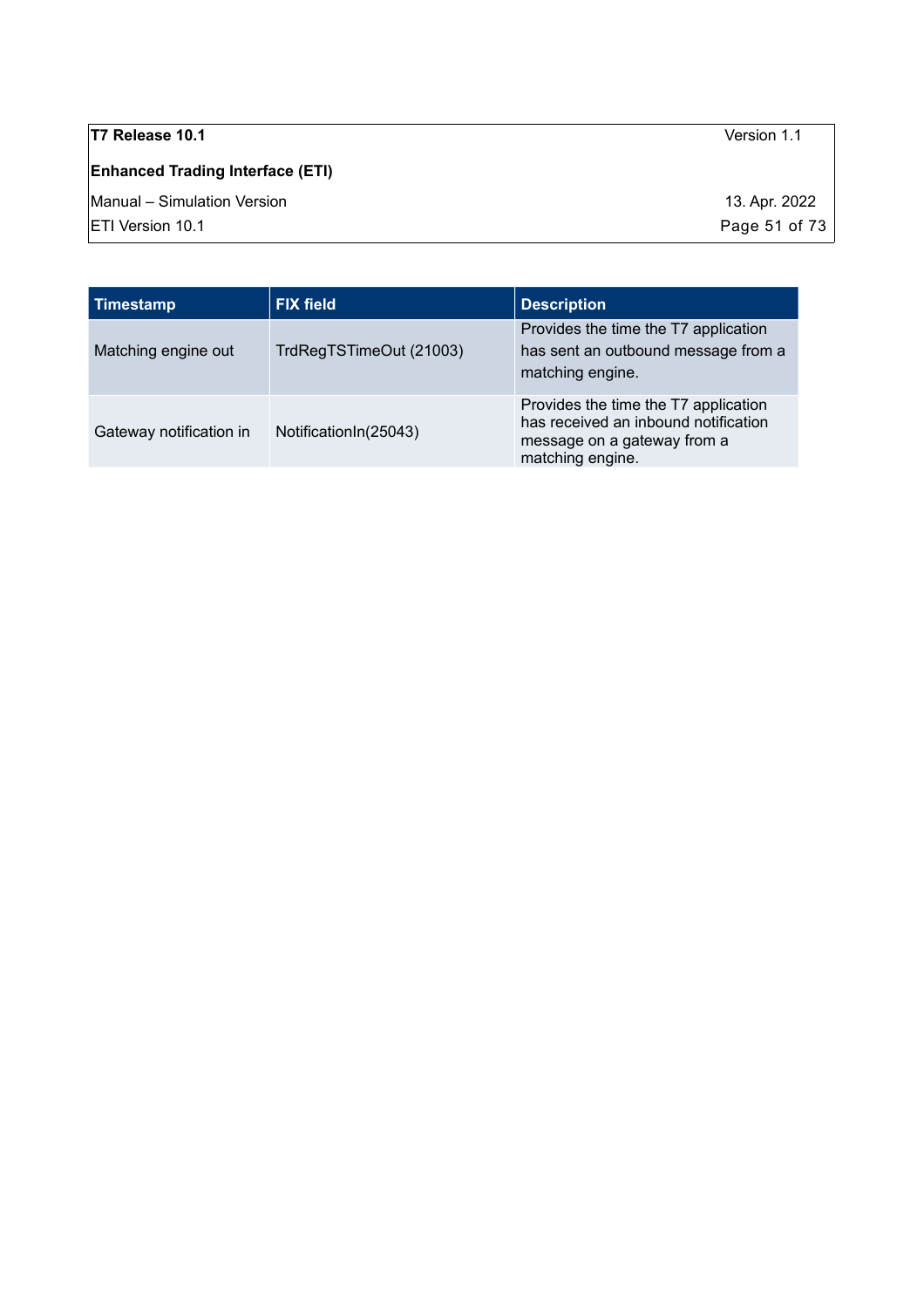| <b>T7 Release 10.1</b>                  | Version 1.1   |
|-----------------------------------------|---------------|
| <b>Enhanced Trading Interface (ETI)</b> |               |
| Manual - Simulation Version             | 13. Apr. 2022 |
| <b>IETI Version 10.1</b>                | Page 52 of 73 |
|                                         |               |

# **5. Connectivity and Session Parameters**

### **5.1 Session Concept**

The ETI interface is a session oriented interface whereby the session is the basic scope of the interaction with the T7 architecture. Several users may share a single session, but every session may only be instantiated once. Each TCP/IP connection may only support one session instance.

The receiver of the direct response to a request sent to the gateway is always the submitting session. Additionally the session is informed about system events and all unsolicited messages referring to status changes of orders and quotes belonging to that session.

The ETI interface will supports three session types: low frequency sessions for regular trading, low frequency session for back office, and high frequency session.

| <b>Functionality</b>                                             | $D^*$        | $C^*$        | <b>Low Frequency</b><br>Session (LF) -<br><b>Regular Trading</b> | <b>Low Frequency</b><br>Session (LF) -<br><b>Back Office</b> | <b>High Frequency</b><br><b>Session (HF)</b> |
|------------------------------------------------------------------|--------------|--------------|------------------------------------------------------------------|--------------------------------------------------------------|----------------------------------------------|
| <b>Standard Order</b>                                            | $\mathsf{X}$ | $\mathsf{X}$ | Yes                                                              | <b>No</b>                                                    | <b>Yes</b>                                   |
| Lean Order                                                       | $\mathsf{X}$ | $\mathsf{X}$ | Yes                                                              | No                                                           | <b>Yes</b>                                   |
| <b>Persistent Order</b>                                          | X            | $\mathsf{X}$ | Yes                                                              | <b>No</b>                                                    | <b>Yes</b>                                   |
| Non-persistent Order                                             | X ·          | $\mathsf{X}$ | Yes                                                              | N <sub>o</sub>                                               | <b>Yes</b>                                   |
| <b>Order Book</b><br>Restatement                                 | $X$ $X$      |              | Yes                                                              | <b>Yes</b>                                                   | Yes                                          |
| <b>Short Order Message</b><br>Layouts                            | $\mathsf{X}$ | $\mathsf{X}$ | Yes                                                              | No                                                           | Yes                                          |
| Quotes                                                           | $\mathsf{X}$ | $\mathsf{X}$ | Yes                                                              | <b>No</b>                                                    | <b>Yes</b>                                   |
| Maintaining orders of<br>another session<br>(same business unit) | $\mathsf{X}$ | $\mathsf{X}$ | Yes                                                              | N <sub>o</sub>                                               | Yes <sup>2</sup>                             |

The following table provides an overview on the functionality supported by the different session types:

<span id="page-51-1"></span><span id="page-51-0"></span><sup>2</sup> Only Order Mass Cancellation and Cancel Order Single is supported via HF sessions.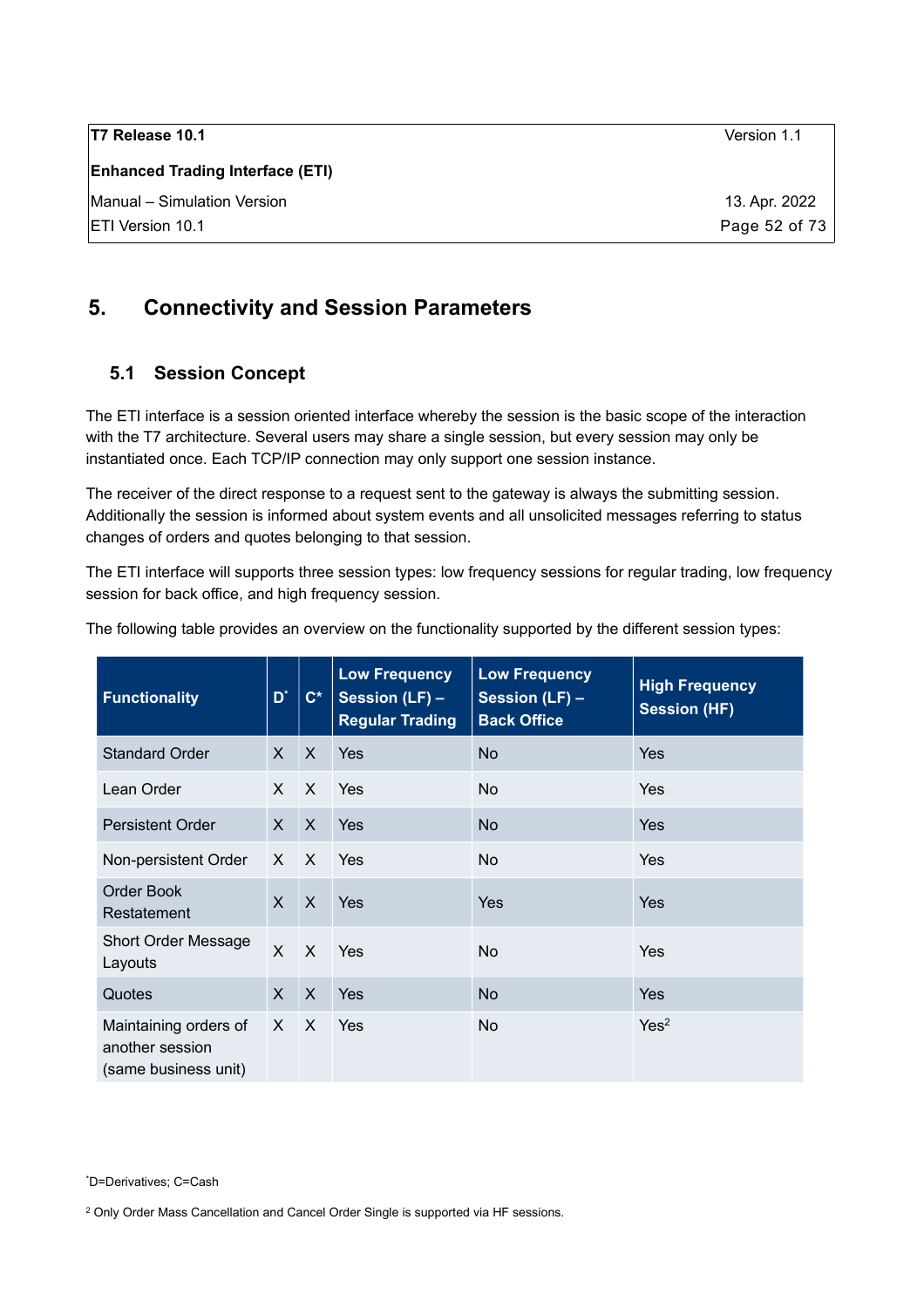## **Enhanced Trading Interface (ETI)**

Manual – Simulation Version 13. Apr. 2022

| <b>Functionality</b>                                                          | D            | $C^*$                      | <b>Low Frequency</b><br>Session (LF) -<br><b>Regular Trading</b> | <b>Low Frequency</b><br>Session (LF) -<br><b>Back Office</b> | <b>High Frequency</b><br><b>Session (HF)</b> |
|-------------------------------------------------------------------------------|--------------|----------------------------|------------------------------------------------------------------|--------------------------------------------------------------|----------------------------------------------|
| Maintaining quotes of<br>another session<br>(same business unit) <sup>3</sup> | $\mathsf{X}$ | $\sf X$                    | Yes                                                              | <b>No</b>                                                    | Yes                                          |
| <b>Listener Broadcast</b>                                                     | X            | X                          | Yes                                                              | Yes                                                          | <b>No</b>                                    |
| <b>Trade Broadcast</b>                                                        | $\mathsf{X}$ | X                          | Yes                                                              | Yes                                                          | <b>No</b>                                    |
| <b>Trade Reversals</b>                                                        | X.           | X                          | Yes <sup>4</sup>                                                 | Yes                                                          | <b>No</b>                                    |
| <b>News Broadcast</b>                                                         | X            | $\boldsymbol{X}$           | Yes                                                              | Yes                                                          | <b>No</b>                                    |
| <b>Risk Control</b><br><b>Broadcast</b>                                       | X            | X                          | Yes                                                              | Yes                                                          | Yes                                          |
| <b>TES Maintenance</b><br><b>Broadcast</b>                                    | X            | $\boldsymbol{\mathsf{X}}$  | Yes                                                              | Yes                                                          | <b>No</b>                                    |
| <b>TES Trade Broadcast</b>                                                    | X.           | X                          | Yes                                                              | Yes                                                          | <b>No</b>                                    |
| <b>SRQS Maintenance</b><br><b>Broadcast</b>                                   | $\mathsf{X}$ | X                          | Yes                                                              | Yes                                                          | <b>No</b>                                    |
| <b>SRQS</b>                                                                   | X.           | X                          | Yes                                                              | <b>No</b>                                                    | <b>No</b>                                    |
| <b>Market Maker</b><br>Parameter request for<br>the own session               | X            | $\overline{\phantom{a}}$   | Yes                                                              | <b>No</b>                                                    | Yes                                          |
| <b>Market Maker</b><br>Parameter request for<br>another session               | X            | $\overline{\phantom{a}}$ . | Yes                                                              | <b>No</b>                                                    | <b>No</b>                                    |
| Service Availability<br><b>Broadcast</b>                                      | X            | X                          | Yes                                                              | Yes                                                          | Yes                                          |
| Session List Inquire                                                          | X            | X                          | Yes                                                              | Yes                                                          | <b>No</b>                                    |
| <b>User List Inquire</b>                                                      | X            | $\boldsymbol{\mathsf{X}}$  | Yes                                                              | <b>No</b>                                                    | Yes                                          |
| User Logon                                                                    | $\mathsf{X}$ | $\mathsf X$                | Yes                                                              | <b>No</b>                                                    | Yes                                          |
| <b>Trade Enrichment List</b>                                                  | X            | $\boldsymbol{\mathsf{X}}$  | Yes                                                              | Yes                                                          | Yes                                          |
| <b>Request for Quote</b>                                                      | X            | $\mathsf X$                | Yes                                                              | No                                                           | Yes                                          |

<span id="page-52-0"></span>3 Only QuoteActivation and Quote Mass Cancellation is supported via both, LF and HF session. 4 Trade Reversals are part of the Trade Broadcast.

<span id="page-52-1"></span>

ETI Version 10.1 **Page 53 of 73**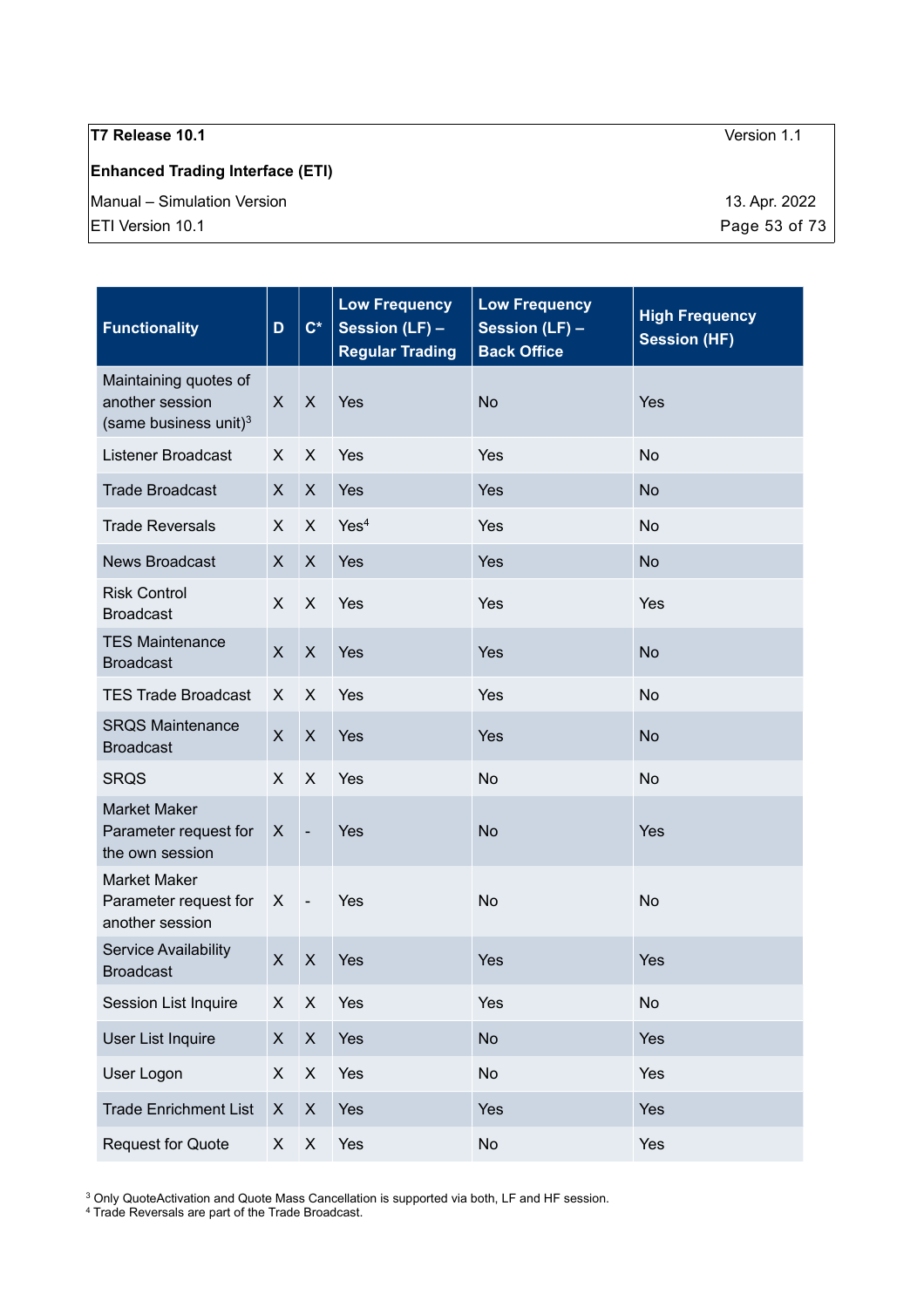| T7 Release 10.1                         | Version 1.1   |
|-----------------------------------------|---------------|
| <b>Enhanced Trading Interface (ETI)</b> |               |
| Manual – Simulation Version             | 13. Apr. 2022 |
| ETI Version 10.1                        | Page 54 of 73 |
|                                         |               |

| <b>Functionality</b>         | D            | $\mathbf{C}^*$           | <b>Low Frequency</b><br>Session (LF) -<br><b>Regular Trading</b> | <b>Low Frequency</b><br>Session (LF) -<br><b>Back Office</b> | <b>High Frequency</b><br><b>Session (HF)</b> |
|------------------------------|--------------|--------------------------|------------------------------------------------------------------|--------------------------------------------------------------|----------------------------------------------|
| <b>Cross Request</b>         | X            | $\mathsf{X}$             | Yes                                                              | <b>No</b>                                                    | Yes                                          |
| <b>TES trading</b>           | $\mathsf{X}$ | $\mathsf{X}$             | Yes                                                              | <b>No</b>                                                    | No.                                          |
| <b>CLIP</b>                  | $\mathsf{X}$ | $\blacksquare$           | Yes                                                              | <b>No</b>                                                    | Yes                                          |
| <b>Pre-Trade Risk Limits</b> | $X -$        |                          | Yes                                                              | No                                                           | <b>No</b>                                    |
| <b>Basket Trading</b>        | $\mathsf{X}$ | $\overline{\phantom{a}}$ | Yes                                                              | <b>No</b>                                                    | N <sub>o</sub>                               |
| <b>Specialist Model</b>      |              | X                        | Yes                                                              | No                                                           | No.                                          |

#### **5.1.1 Low Frequency Session (LF) – Regular Trading**

This session type supports the complete ETI functionality.

Modification for another session of the same business unit is only supported for standard orders.

A LF session may also be used to subscribe broadcast streams, for example: Listener broadcast, trade notifications.

#### **5.1.2 Low Frequency Session (LF) – Back Office**

This session type supports only a subset of the Regular Trading Low Frequency Sessions. Please refer to the table above for the details.

#### **5.1.3 High Frequency Session (HF)**

This session type is aimed at high frequency trading.

The HF session type does not support the subscription of the broadcasts listener, trades, and news.

Mass cancellation and quote activation/inactivation for another session is supported.

### **5.2 Identification and Authentication**

ETI has a two-step logon procedure, with a Session Logon at any available gateway and followed by one or multiple User Logon messages.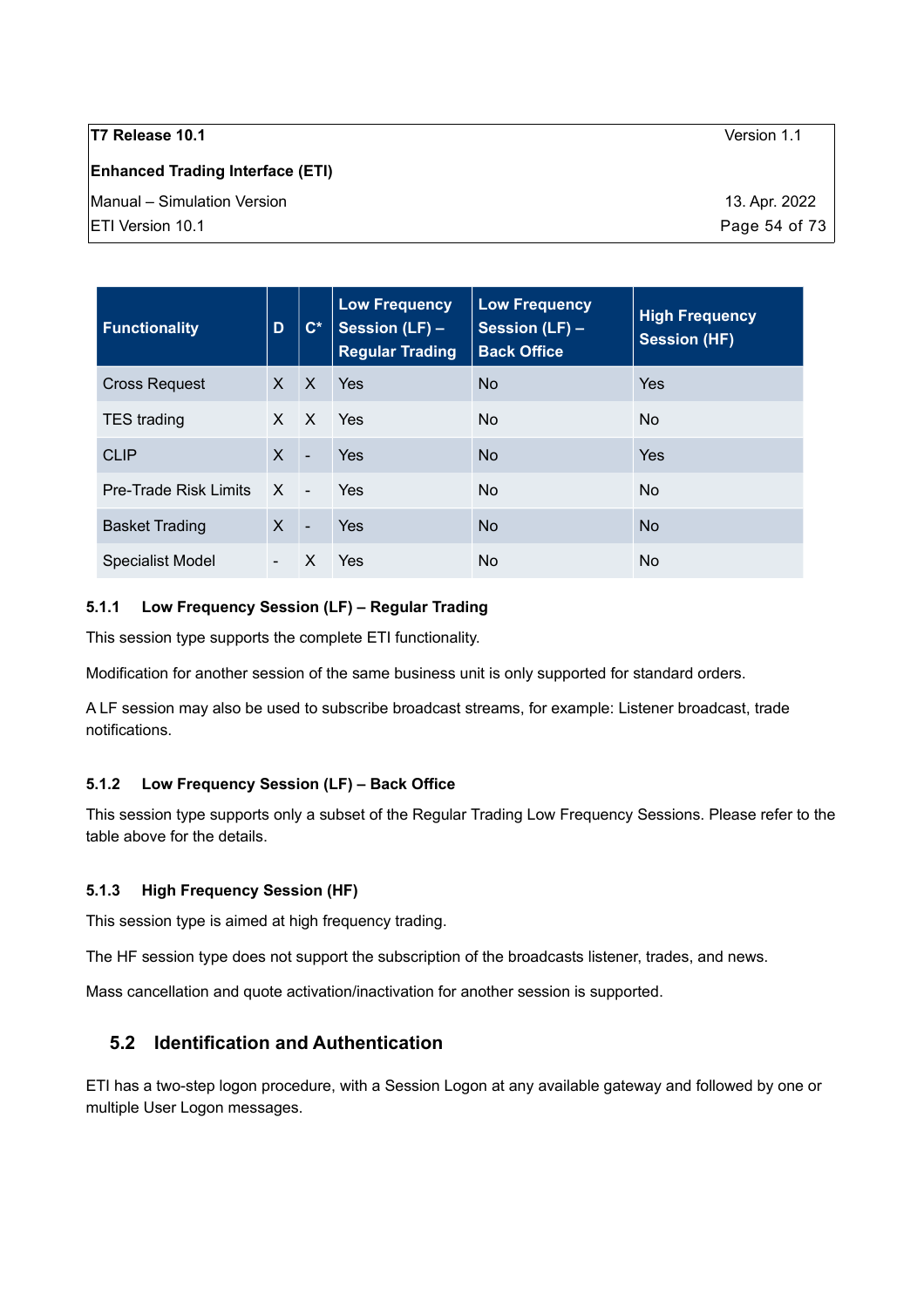| T7 Release 10.1                         | Version 1.1   |
|-----------------------------------------|---------------|
| <b>Enhanced Trading Interface (ETI)</b> |               |
| Manual - Simulation Version             | 13. Apr. 2022 |
| <b>IETI Version 10.1</b>                | Page 55 of 73 |

#### **5.2.1 Session Authentication**

At first the participant must establish a TCP/IP connection to any available Gateway. The IP adresses and port numbers are provided by the exchange via the Network Access Guide.

Once that connection is established, the participant sends a Session Logon message authenticating the ETI session.

The gateway will validate *PartyIDSessionID (20055)* and *Password (554)*, which are parameters provided by the exchange. A successful logon will initiate a T7 ETI session.

Note: The Session Logon message is not used to log on and authenticate a user on T7.

The following messages may be sent on a session without any authenticated trader:

- Session logon/logout
- Heartbeat messages
- Subscription and unsubscription of broadcasts
- Retransmission of recoverable data
- Trader authentication
- Session List inquire
- User List Inquire
- Trade Enrichment List Inquire

All other requests must be submitted with an authenticated trader name in the *SenderSubID (50)* of the message header.

#### **5.2.2 User Authentication**

The User Logon message identifies and authenticates a qualified user establishing access to the T7 architecture. A ETI session may be shared by several users belonging to the same business unit.

The participant must provide the binary **User ID** in the *Username (553)* field, and the corresponding password in the *Password (554*) field.

A successful user logon will grant the user access to the trading system.

All further transactions that require a user scope from the session are validated in the gateway against an authenticated User ID, i.e. *SenderSubID (50)* in the message header.

Users may logon to the T7 architecture via all sessions of their business unit – even at the same time.

Multiple User Logon messages for a user via the same session are rejected.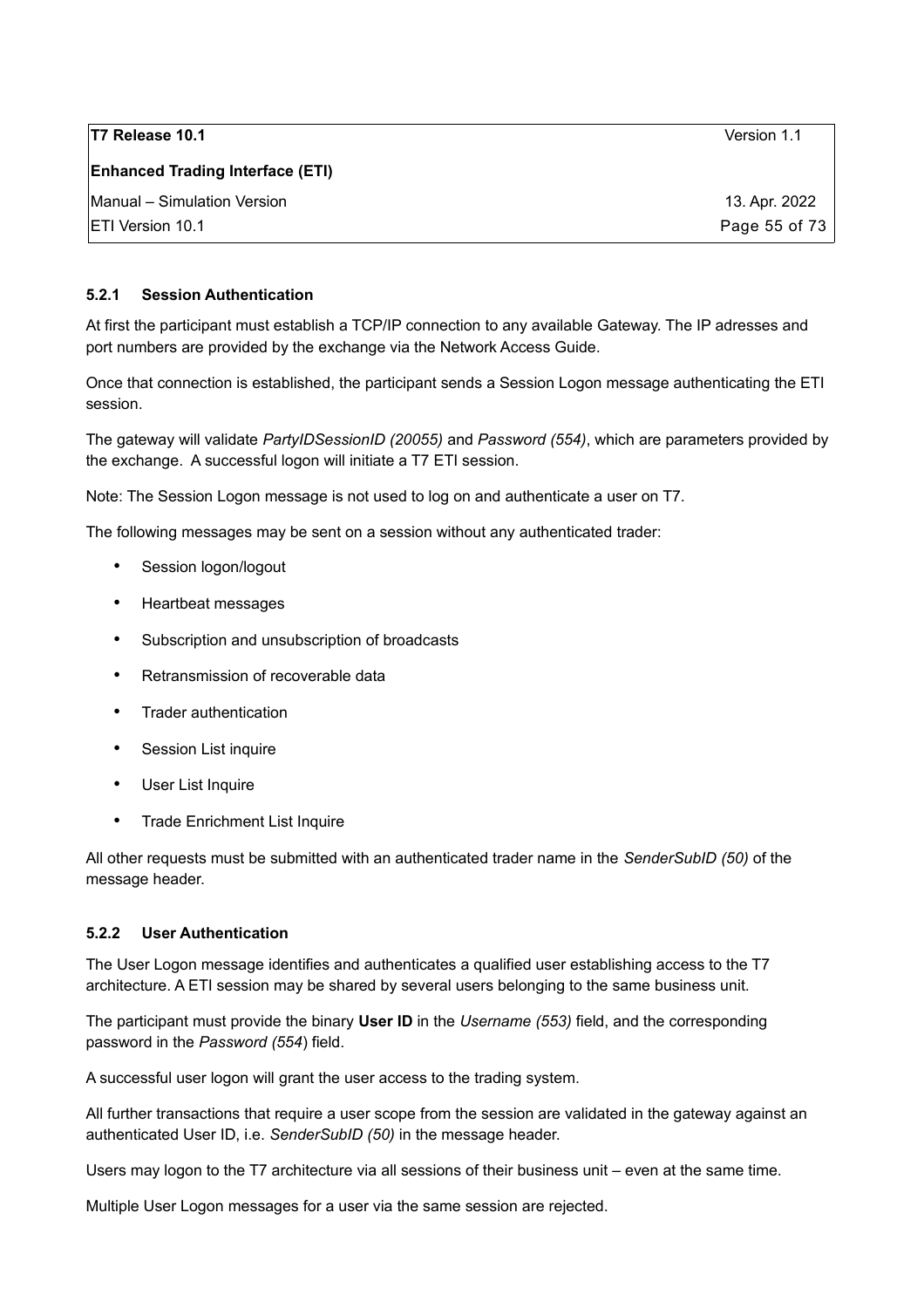| T7 Release 10.1                         | Version 1.1   |
|-----------------------------------------|---------------|
| <b>Enhanced Trading Interface (ETI)</b> |               |
| Manual - Simulation Version             | 13. Apr. 2022 |
| <b>IETI Version 10.1</b>                | Page 56 of 73 |

Note: ETI uses binary identifiers for users (User ID) and business units (Business Unit ID). A mapping to the current Member (Business Unit Short Name) and Trader ID (User Login Name) is available in the Admin GUI.

## **5.3 Failover**

In the event of a network connection failure, active ETI sessions will be disconnected from the gateway. There will be no automatic session failover if a connection to the gateway is lost.

In the event of a ETI gateway failure, active sessions will be disconnected.

If the active ETI session is ever disconnected, for any reason, the participant application must establish a TCP/IP connection to any available Gateway and send a Session Logon message.

Please note, that quotes and non-persistent orders (both, lean and standard ones) are automatically deleted in such cases.

## **5.4 Throughput Limits**

HF and LF sessions can differ in the number of requests per time interval allowed.

A participant application may send multiple messages without waiting for a response. However, the number of messages allowed within a given timeframe is limited by the use of throttles.

The limits are configured by the T7 architecture for each session type, and are provided to the participant application in the Session Logon Response message.

The limit parameters are upper limits and do not guarantee throughput rates. As loads fluctuate in the exchange system, actual throughput rates can vary.

The mechanism uses three components:

- Transaction limit
- Reject/disconnect limit
- Time interval

#### **5.4.1 Transaction Limit**

The transaction limit is the maximum number of messages that a participant application may send within a configured time interval without getting rejected (sliding window approach).

If a participant application exceeds the threshold "number of transactions per time interval", the exceeding request will be rejected and not queued. The unit of the time interval is milliseconds.

Required heartbeats do not count against the transaction limit.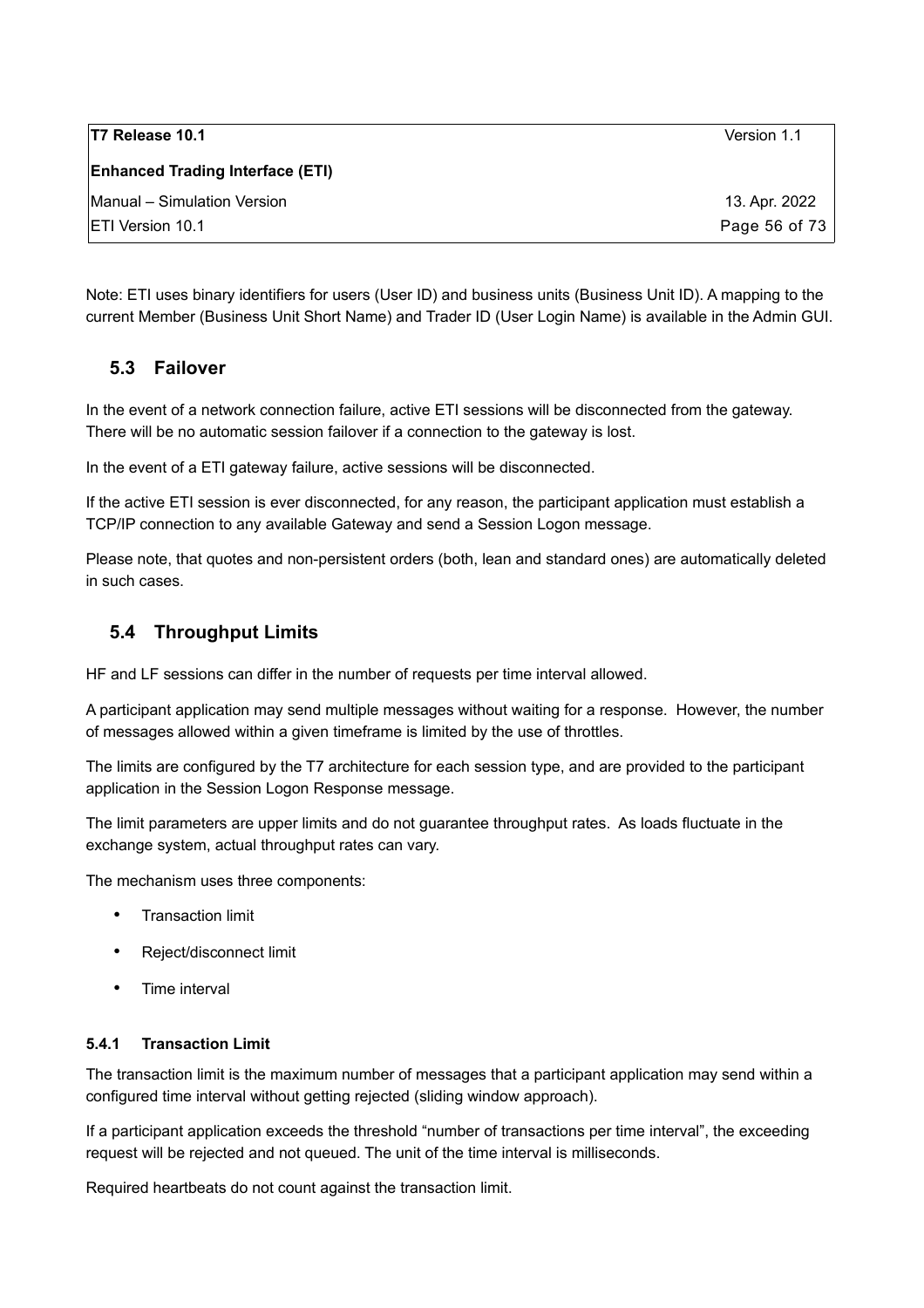| T7 Release 10.1                         | Version 1.1   |
|-----------------------------------------|---------------|
| <b>Enhanced Trading Interface (ETI)</b> |               |
| Manual - Simulation Version             | 13. Apr. 2022 |
| <b>IETI Version 10.1</b>                | Page 57 of 73 |

For example, a transaction limit of 200 messages per second could be represented in the Logon (A) response message as:

- $ThrottleNoMsqs$   $(1613) = 200$ 
	- ThrottleTimeInterval (1614) = 1000

#### **5.4.2 Reject/Disconnect Limit**

The purpose of the Reject/Disconnect Limit is to protect the gateway from large amounts of invalid data. It defines the maximum number of sequential message rejects due to the violation of the transaction limit allowed by ETI.

Once an acknowledgement has been sent, the reject/disconnect limit counter is reset to zero.

If the participant application continues to send messages which are rejected for exceeding the transaction limit and the reject/disconnect limit is exceeded, ETI will disconnect the session.

For example, a disconnect limit of 500 rejects is represented in the Logon (A) response message as:

ThrottleRejectNoMsg (25002) = 500

### **5.5 Mass Cancellation on Disconnect**

Quotes and non-persistent orders are automatically cancelled on session disconnect.

In case of a session loss or a session logout the following messages will be generated for all products where the Matching Engine cancelled non-persistent orders (either lean or standard orders) and/or quotes of the lost session:

- Order Mass Cancellation Notification (retransmittable, via listener broadcast and session data) for cancelled non-persistent orders (*MassActionReason (28721):* 6 = "Session Loss"). Potentially followed-up by Cancel Order Notification messages for each order of <NotAffectedOrdersGrp> that could not be cancelled due to an incompatible instrument state.
- Quote Mass Cancellation Notification (non-retransmittable, via session data) for cancelled quotes (*MassActionReason (28721):* 6 = "Session Loss"). Potentially followed-up by Quote Execution Notification (retransmittable, via session data) messages for each quote on an instrument in <NotAffectedSecuritiesGrp> that could not be cancelled due to an incompatible instrument state.

# **5.6 Mass Cancellation on Duplicate Session Login**

Quotes and non-persistent orders of a session are automatically cancelled if the session tries to login again via a new connection to a gateway.

In such a scenario, the already logged in session stays logged in while the second session login (via a different connection) is rejected. The following messages will be generated for all products where the Matching Engine cancelled non-persistent orders (either lean or standard orders) and/or quotes of the session: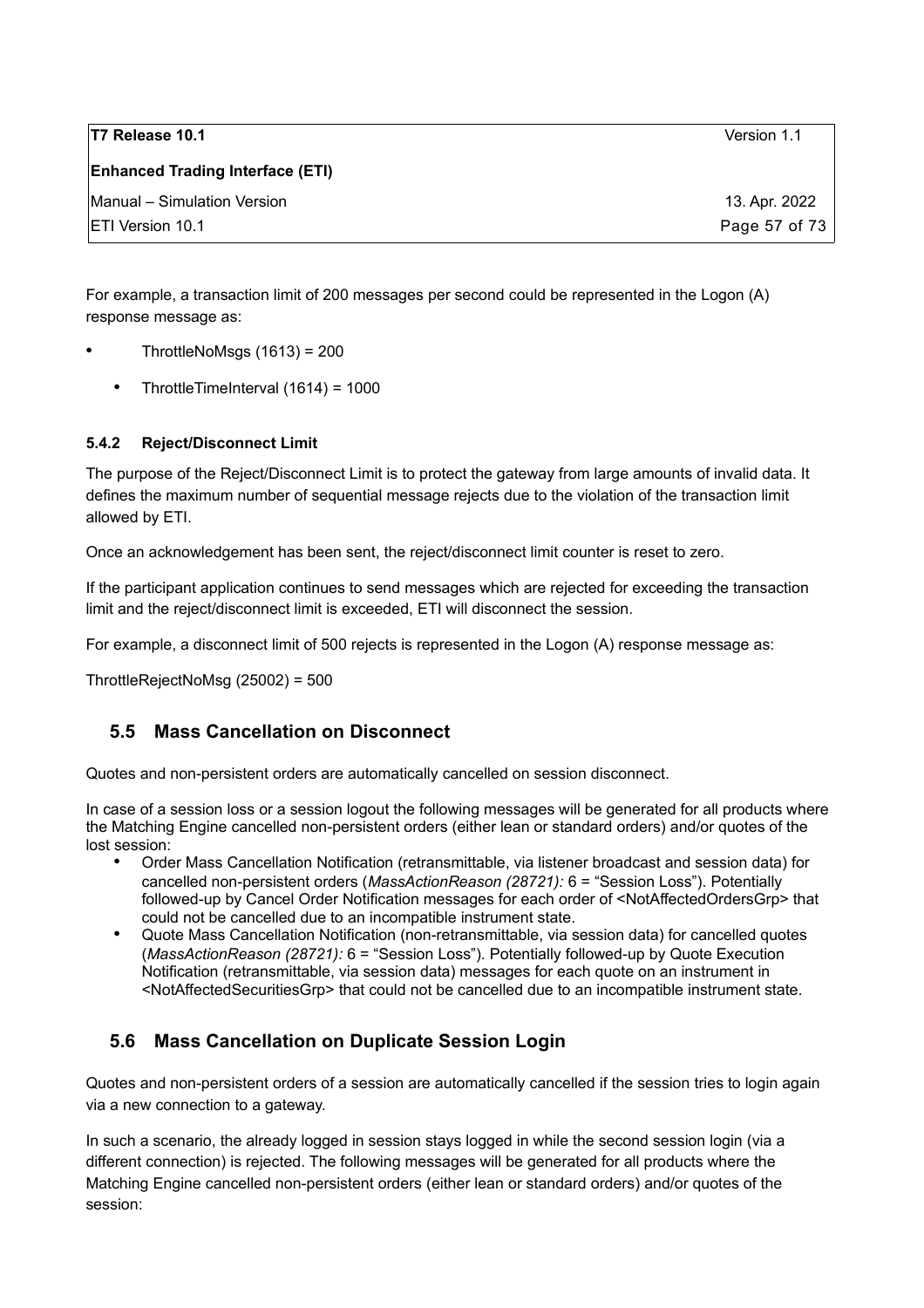| <b>T7 Release 10.1</b>                  | Version 1.1   |
|-----------------------------------------|---------------|
| <b>Enhanced Trading Interface (ETI)</b> |               |
| Manual - Simulation Version             | 13. Apr. 2022 |
| <b>IETI Version 10.1</b>                | Page 58 of 73 |

• Order Mass Cancellation Notification (retransmittable, via listener broadcast and session data) for cancelled non-persistent orders (MassActionReason (28721): 7="Duplicate Session Login"). Potentially followed-up by Cancel Order Notification messages for each order of <NotAffectedOrdersGrp> that could not be cancelled due to an incompatible instrument state.

• Quote Mass Cancellation Notification (non-retransmittable, via listener broadcast) for cancelled quotes (MassActionReason (28721): 7="Duplicate Session Login"). Potentially followed-up by Quote Execution Notification (retransmittable, via session data) messages for each quote on an instrument in <NotAffectedSecuritiesGrp> that could not be cancelled due to an incompatible instrument state.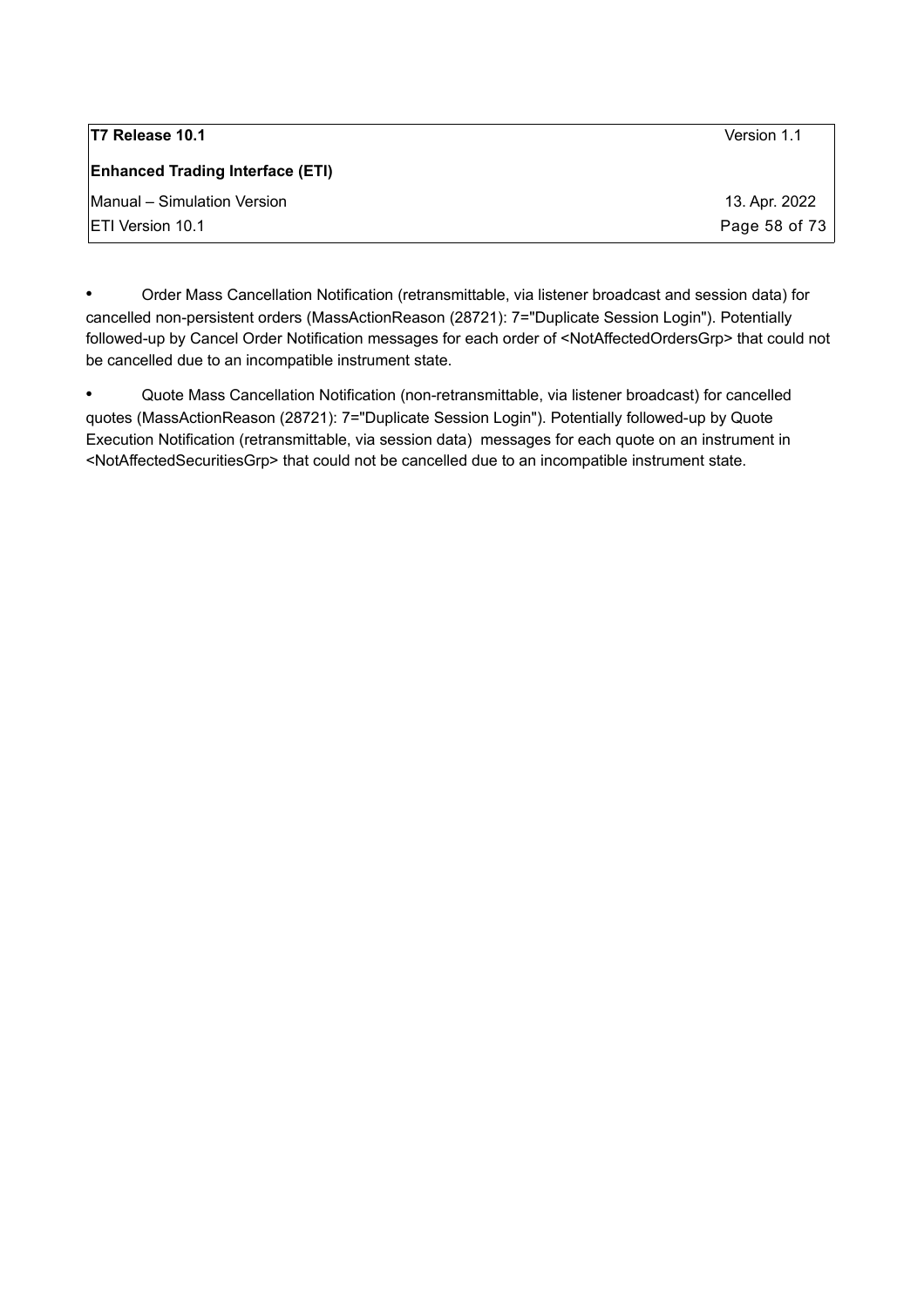| T7 Release 10.1                         | Version 1.1   |
|-----------------------------------------|---------------|
| <b>Enhanced Trading Interface (ETI)</b> |               |
| Manual – Simulation Version             | 13. Apr. 2022 |
| <b>IETI Version 10.1</b>                | Page 59 of 73 |

# **6. Session Layer**

The ETI interface uses a proprietary session layer. ETI follows FIX 5.0 semantics; however the message headers and trailers have been modified to improve efficiency.

Each message in ETI has a unique numeric *TemplateID (28500)* assigned to it in addition to the standard FIX *MsgType (35)* information provided in the header.

ETI will echo the participant's *MsgSeqNum (34)* of the request header in the corresponding response header.

# **6.1 Flat Binary Encoding**

ETI messages have a defined order of fixed-length fields and arrays of fixed-length elements. ETI avoids string fields wherever possible.

The arrays (repeating groups) consist of a counter (FIX NoXXX fields, indicating the number of array elements) and their fixed-length elements. In general, repeating groups are at the end of the ETI messages.

Binary values are presented in little endian byte order.

The length of ETI messages (*BodyLen (9)*) sent by the ETI gateway is always set to a multiple of 8. If there is a variable size string at the end of a message, it is "filled up" with binary zeroes.

Optional fields need to be initialized with no values

Padding bytes required for proper alignment do not need to be initialized.

### **6.2 Logon**

The participant application needs to open a TCP/IP connection to T7 during start-up.

The first message to be sent on the connection must be the Session Logon message.

If the Session Logon message is not sent within a certain time interval, the connection will be closed by the T7 architecture.

If the session logon fails, no further logon attempts will be accepted on that TCP connection. The application must drop the TCP session and establish a new TCP connection.

# **6.3 Logout**

The participant may log out the session using the Session Logout message.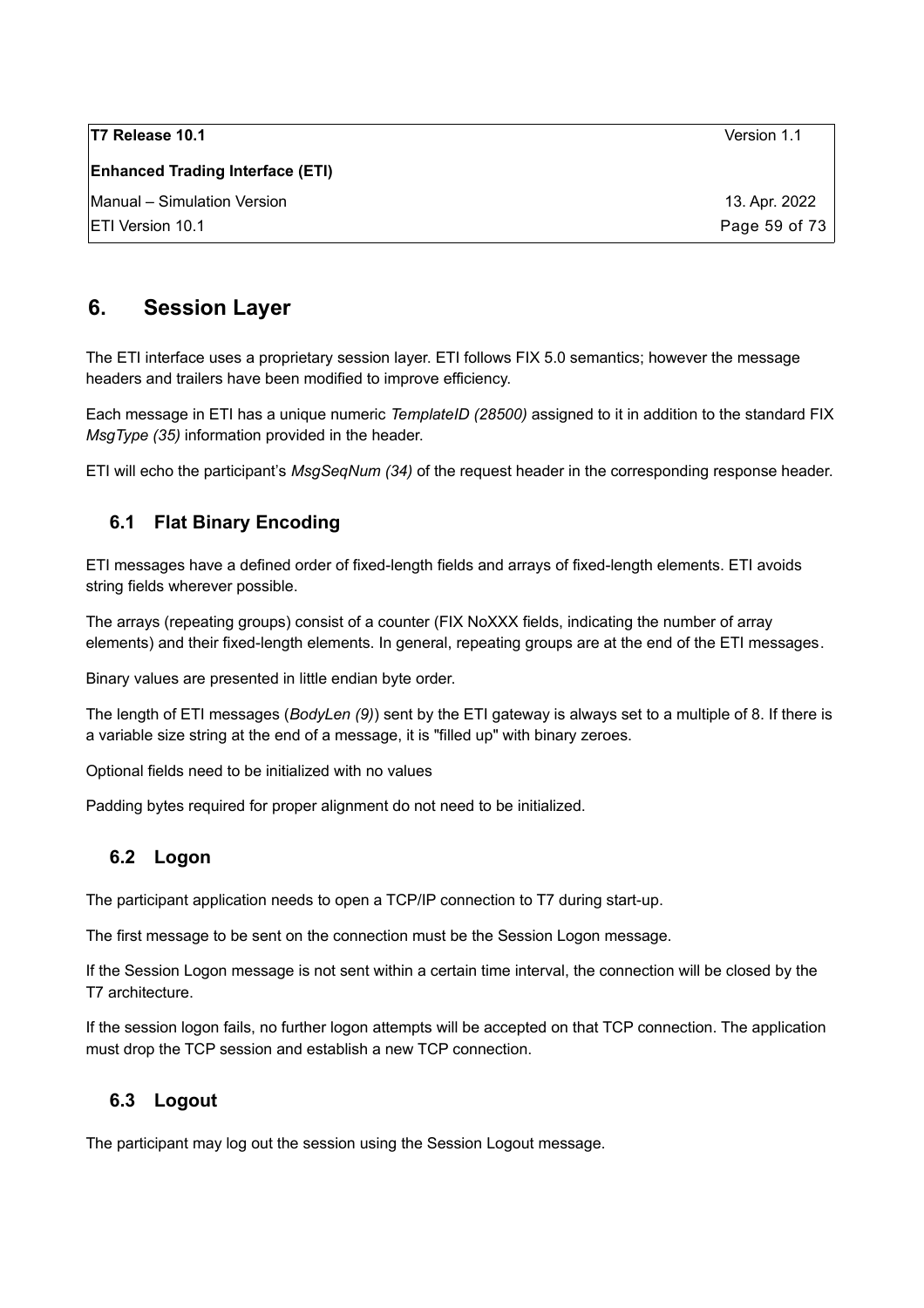#### **Enhanced Trading Interface (ETI)**

Manual – Simulation Version 13. Apr. 2022 ETI Version 10.1 Page 60 of 73

ETI will automatically drop a session if:

- The TCP/IP session is disconnected.
- If three consecutive heartbeats are missed or on receipt of too many Heartbeats
- If throttle reject/disconnect limit is exceeded.
- In case of severe protocol errors.

After a successful session logout, the participant should shut down the connection and close the socket.

The system will perform a forced logout overnight after which time the participant may log back in.

### **6.4 Heartbeat**

The HeartBtInt (108) must be specified by the participant in the Session Logon message. This parameter specifies the period in which ETI sends heartbeats to the participant and the interval ETI checks for request messages from the application.

The Heartbeat message should be sent by the participant if no other message has been processed during the defined HeartBtInt (108) interval. It is used by the ETI gateway to monitor the status of the communication link to the ETI client during periods of inactivity.

A heartbeat interval of zero indicates that ETI will not take any action for missed heartbeats. This setting can only be used on test systems.

The minimum value is 100 milliseconds in the production system. The upper limit is 60 seconds.

If the field is not supplied, then ETI will use a default value. The applied heartbeat interval is provided in the Session Logon Response.

Note: Heartbeats do not count against any of the throttle counters. Anyhow, a session sending too many heartbeats is disconnected by the system.

The Heartbeat Notification is sent by ETI based on the heartbeat interval, regardless if the participant application sends Heartbeat messages or not. It may be used by the ETI client to monitor the status of the communication link to the ETI gateway during periods of inactivity.

### **6.5 Reject**

All rejections and errors on the application and session level are communicated via the FIX standard Reject (3) message; i.e. none of the fields in the request message other than *MsgSeqNum (34)* will be echoed.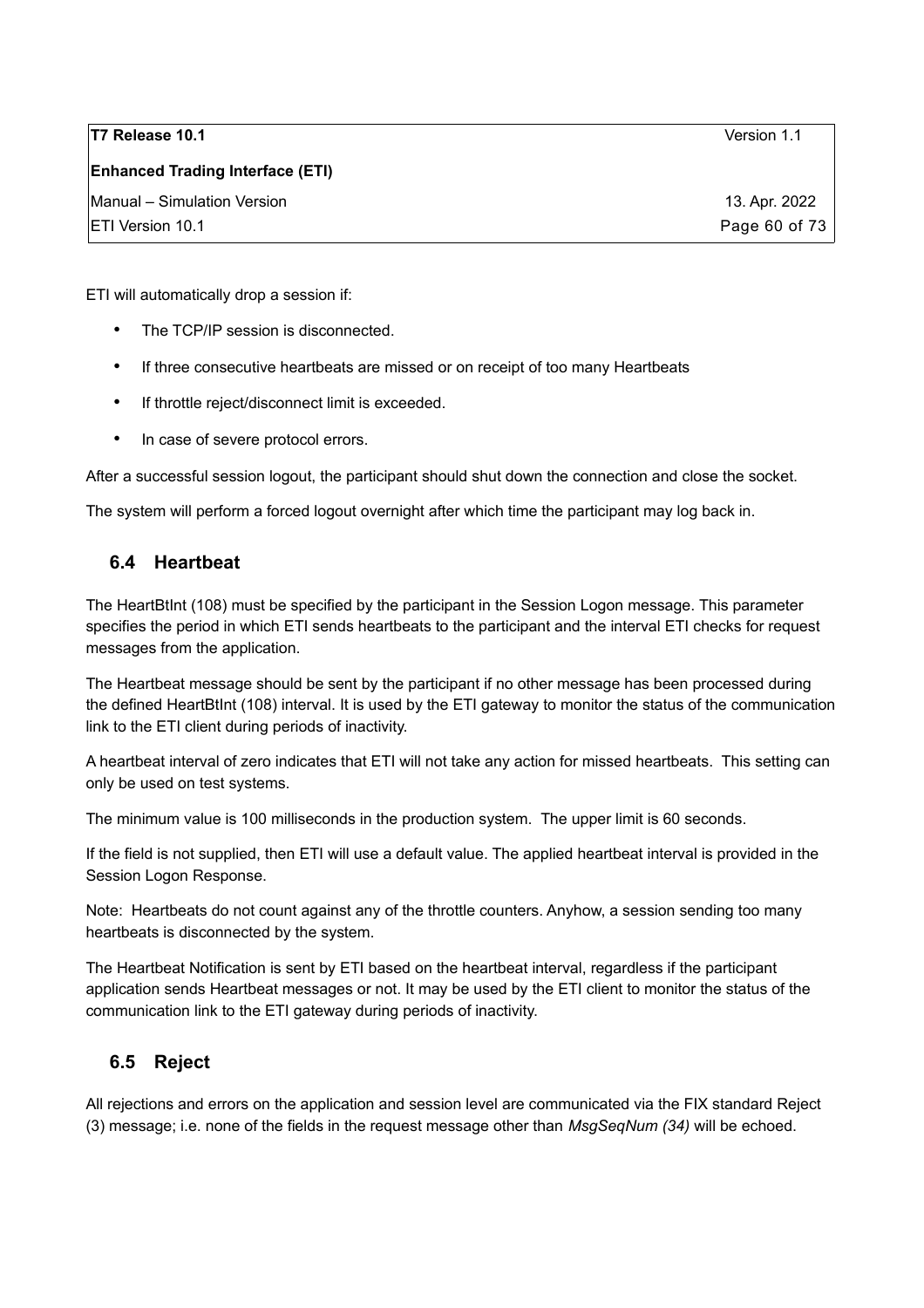| T7 Release 10.1                         | Version 1.1   |
|-----------------------------------------|---------------|
| <b>Enhanced Trading Interface (ETI)</b> |               |
| Manual - Simulation Version             | 13. Apr. 2022 |
| <b>ETI Version 10.1</b>                 | Page 61 of 73 |

## **6.6 Message Sequence Number**

The MsgSeqNum (34) in the request header must increment with each message sent by the participant to the gateway, starting with the Session Logon message as sequence number 1.

ETI will echo the participant's MsgSeqNum (34) of the request header in the corresponding response header.

In case of any unexpected sequence numbers, sequence number gaps, or duplicate sequence numbers, the request message will be rejected with a sequence number error, and the session will be disconnected.

Note: There is no recovery mechanism for message sequence numbers in ETI. All participant connections (including a reconnection after a disconnection) are considered "new," and all Session Logon requests are expected to contain the message sequence number 1.

# **6.7 Application Message Sequencing**

#### **6.7.1 Application Message Identifier**

All recoverable session and listener data sent by ETI will provide an application message identifier, ApplMsgID (28704), to uniquely identify order and quote related data sent by the gateway.

With the help of the application message identifier, the participant is able to ask for a retransmission of recoverable order/quote data.

The same application message identifier is also provided in the Listener Broadcast (standard order drop copy).

The ApplMsgID (28704) has the following characteristics:

- It is unique per partition and business day.
- It is ascending during a business day until end-of-stream per broadcast type (either, session or listen data) and scope (session). i.e., ordering (of ApplMsgID) is not guaranteed across broadcast types and/or sessions.
- Gap detection is not possible.
- It does not start at any particular number.

Consists of 16 bytes, ordered with the highest significant byte first (as in big endian).

Memory comparison functions such as memcmp() can be used to compare two Application Message Identifiers:

• Two Application Message Identifiers ApplMsgID1 and ApplMsgID2 are equal, if the character array of size 16 of ApplMsgID1 and ApplMsgID2 are equal at all positions.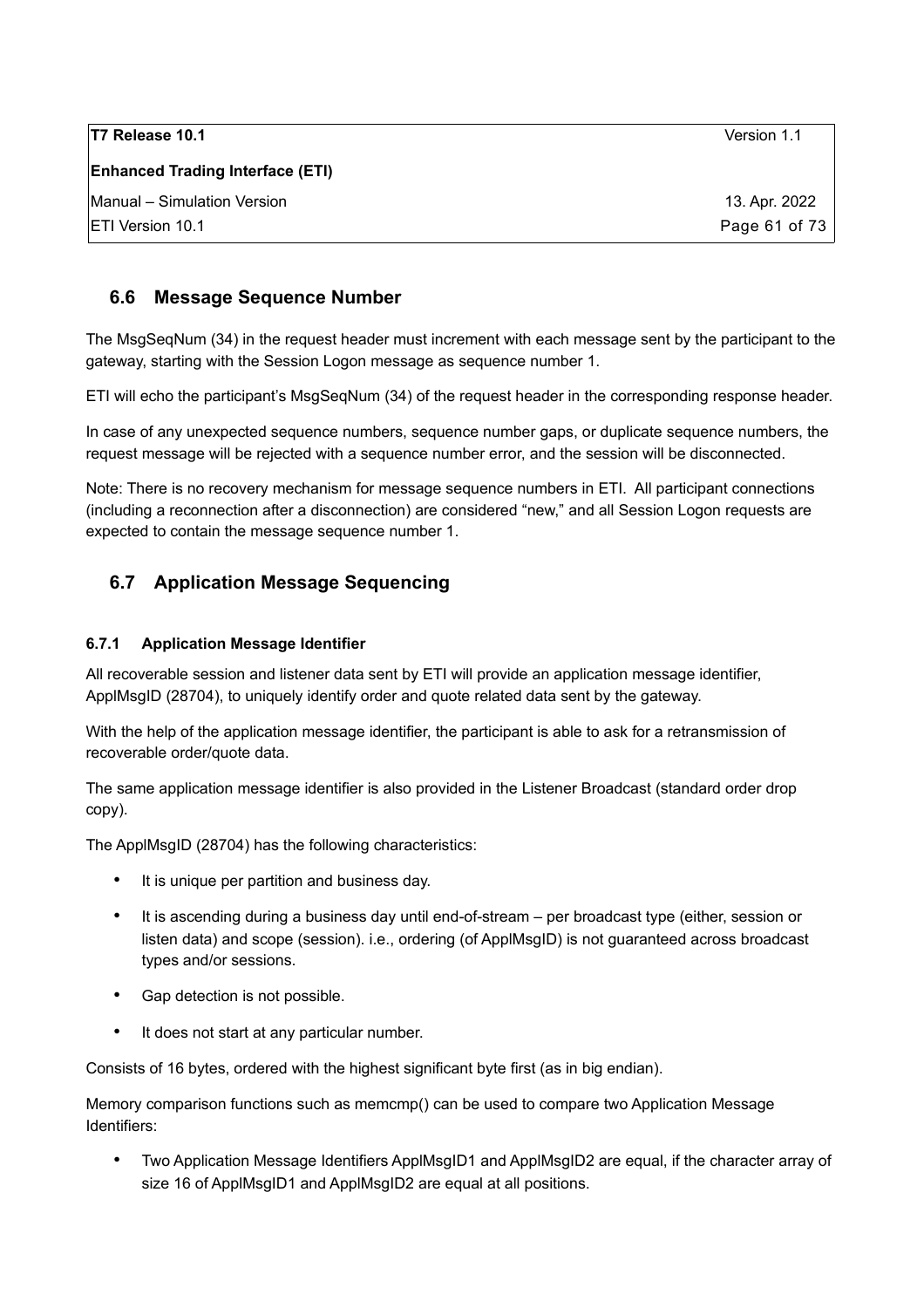| T7 Release 10.1                         | Version 1.1   |
|-----------------------------------------|---------------|
| <b>Enhanced Trading Interface (ETI)</b> |               |
| Manual - Simulation Version             | 13. Apr. 2022 |
| <b>ETI Version 10.1</b>                 | Page 62 of 73 |

- The ApplMsgID1 is greater than ApplMsgID2, if at the first differing position i, the corresponding character ApplMsgID1[i] is greater than ApplMsgID2[i].
- The ApplMsgID1 is less than ApplMsgID2, if at the first differing position i, the corresponding character ApplMsgID1[i] is less than ApplMsgID2[i].

#### **6.7.2 Application Message Sequence Number**

ETI will assign an application message sequence number, the *ApplSeqNum (1181),* to messages related to Trade Notification, News , Risk Control (Risk Notification and Entitlement Notification), TES Trade/Maintenance and SRQS Maintenance.

The *ApplSeqNum (1181)* has the following characteristics:

- The first message will be the message sequence number 1.
- It is ascending during a business day until end-of-stream (Trade Notification).
- The message sequence will be gap-less and allows gap detection.
- Trade notification: unique per business day, partition, and business unit.
- News: unique per market.
- Risk Control: unique per business unit.
- TES Trade/Maintenance notification: unique per business day, partition, and business unit.
- SRQS Maintenance notification: unique per business day, and business unit.

### **6.8 Session Data**

Each session receives information on orders and quotes which were entered in their own session automatically without any subscription. The Session Data include Trading Session Event messages: start of service, market reset, end of restatement, and end of service.

For standard orders the complete order history may be recovered.

For lean orders and quotes only match events in the session scope may be recovered.

Session Data are recoverable, if and only if they have an *ApplMsgId (28704)*.

The complete history for standard orders is distributed via the listener broadcast, too. In these cases, both messages for (session and listener data) will have the same *ApplMsgId (28704)*.

Note: The retransmission message template used for order and quote events may differ from the session data response template. For more details, please refer to chapter Retransmit Response (Order/Quote Event).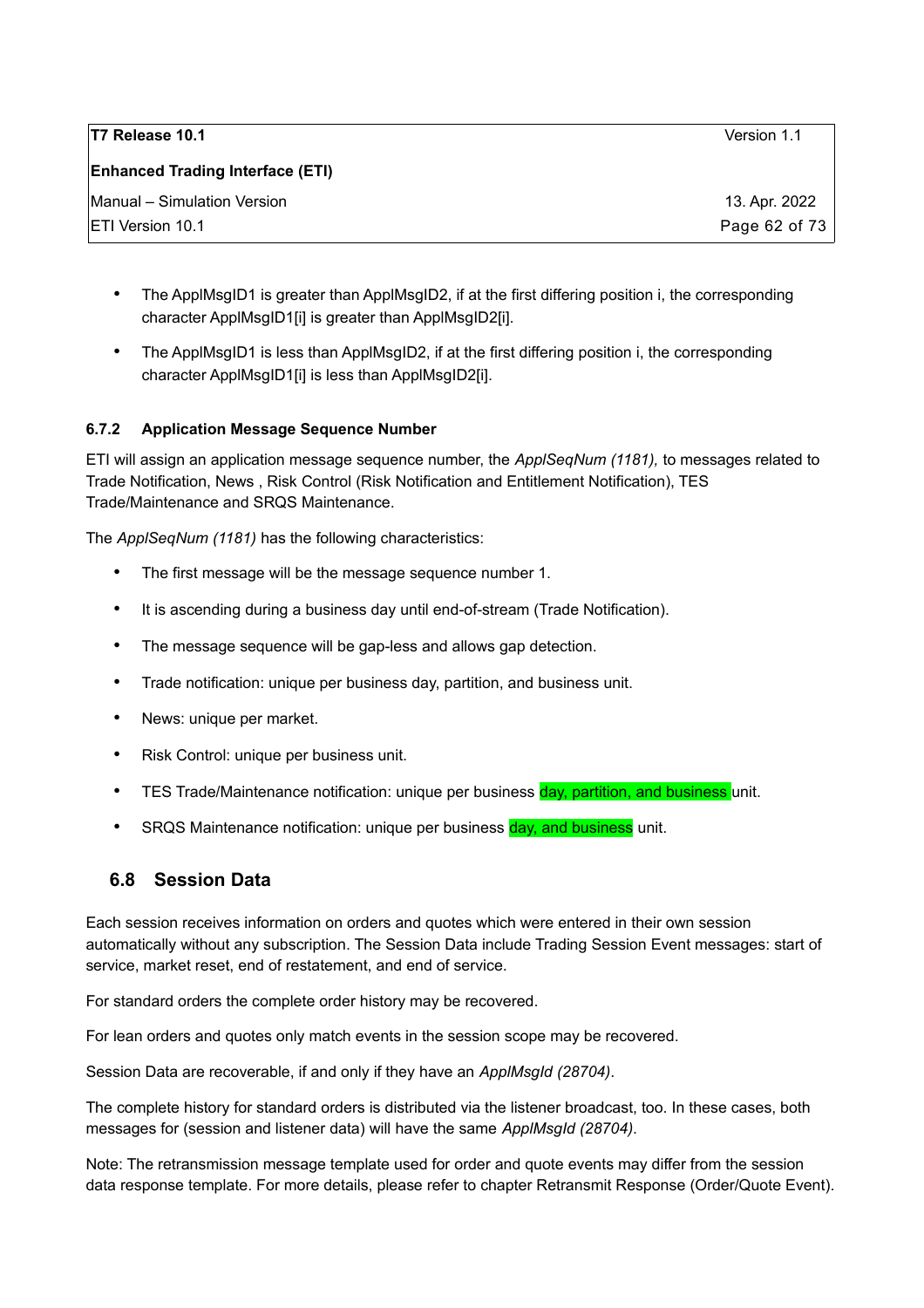| <b>T7 Release 10.1</b>                  | Version 1.1   |
|-----------------------------------------|---------------|
| <b>Enhanced Trading Interface (ETI)</b> |               |
| Manual - Simulation Version             | 13. Apr. 2022 |
| <b>IETI Version 10.1</b>                | Page 63 of 73 |

### <span id="page-62-0"></span>**6.9 Broadcast**

A broadcast is an application message that is available to multiple sessions, such as Trades or News messages.

Sessions may receive the following broadcast types:

<span id="page-62-1"></span>

| <b>Broadcast</b>                                                                                            | $\overline{D}^*$        | $C^*$          | <b>FIX Message Type</b>                                                                         | <b>Application</b><br><b>Identifier</b><br>(1355) | <b>Broadcast Message</b><br><b>Identifier</b> |
|-------------------------------------------------------------------------------------------------------------|-------------------------|----------------|-------------------------------------------------------------------------------------------------|---------------------------------------------------|-----------------------------------------------|
| Listener: complete<br>order history of<br>standard orders of<br>a session                                   | $\mathsf{X}$            | $\overline{X}$ | Execution Report (8),<br>Trading Session Status (h),<br><b>Order Mass Action Report</b><br>(BZ) | 5                                                 | ApplMsgID (28704)                             |
| Trades: Trade data<br>on business unit<br>level                                                             | X                       | X              | Trade Capture Report (AE)                                                                       | 1                                                 | ApplSeqNum (1181)                             |
| News: Public<br>general messages<br>from market<br>supervision                                              | $\overline{\mathsf{X}}$ | $\mathsf{X}$   | News (B)                                                                                        | $\overline{2}$                                    | ApplSeqNum (1181)                             |
| <b>Risk Control:</b><br>Private risk control<br>messages                                                    | X                       | $\mathsf{X}$   | Party Risk Limits Update<br>Report (CR),<br><b>Party Entitlements Update</b><br>Report (CZ)     | $6\phantom{1}6$                                   | ApplSeqNum (1181)                             |
| Service Availability:<br>Provides<br>information on the<br>availability of<br>service on a<br>partition     | $\overline{X}$          | X              | User Notification (CB)                                                                          | 3                                                 | N/A                                           |
| Service Availability<br>Market:<br>Provides<br>information on the<br>availability of<br>service on a market | X                       | X              | User Notification (CB)                                                                          | 10                                                | N/A                                           |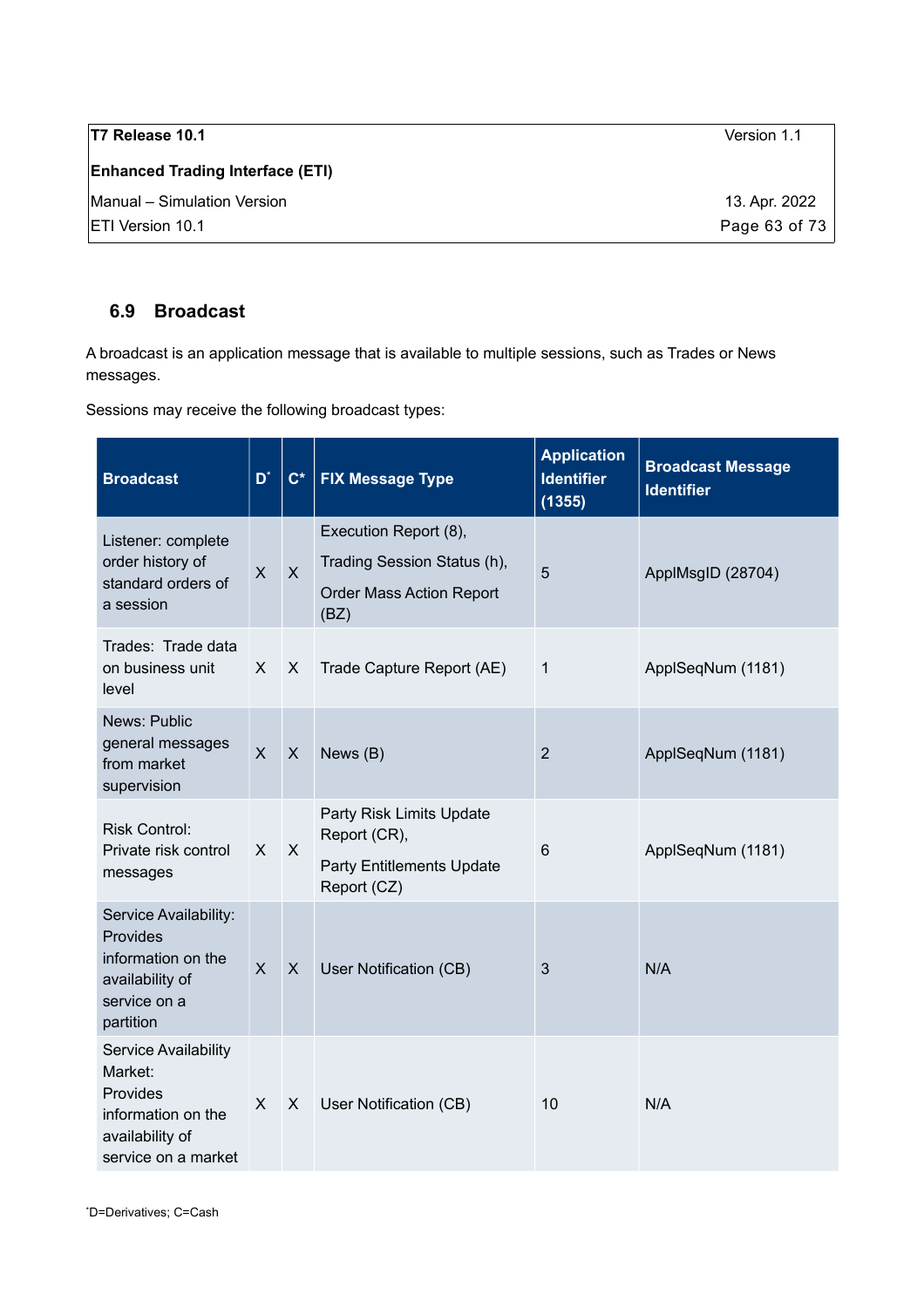#### **Enhanced Trading Interface (ETI)**

Manual – Simulation Version 13. Apr. 2022

| <b>Broadcast</b>                                                                                                                                                                   | D                        | $\mathbf{C}^*$ | <b>FIX Message Type</b>                                                                         | <b>Application</b><br><b>Identifier</b><br>(1355) | <b>Broadcast Message</b><br><b>Identifier</b> |
|------------------------------------------------------------------------------------------------------------------------------------------------------------------------------------|--------------------------|----------------|-------------------------------------------------------------------------------------------------|---------------------------------------------------|-----------------------------------------------|
| <b>SRQS</b><br>Maintenance:<br>SRQS data on<br>business unit level                                                                                                                 | $\mathsf{X}$             | $\overline{X}$ | Trade Capture Report (AE)<br>Quote Request (R)                                                  | 9                                                 | ApplSeqNum (1181)                             |
| <b>TES Maintenance:</b><br>complete history of<br>TES (enter,<br>approve, modify,<br>delete) excluding<br>the TES trade data<br>on business unit<br>level.                         | $\mathsf{X}$             | $\mathsf{X}$   | Trade Capture Report (AE)                                                                       | $\overline{7}$                                    | ApplSeqNum (1181)                             |
| <b>TES Trade: TES</b><br>trade data on<br>business unit level                                                                                                                      | $\mathsf{X}$             | $\mathsf{X}$   | Trade Capture Report (AE)                                                                       | 8                                                 | ApplSeqNum (1181)                             |
| Specialist Data: all<br>required information<br>for maintaining the<br>specialist<br>orderbook. i.e., all<br>order data fot the<br>instruments the<br>specialist is<br>assigned to | $\overline{\phantom{a}}$ | $\mathsf{x}$   | Execution Report (8),<br>Trading Session Status (h),<br><b>Order Mass Action Report</b><br>(BZ) | 11                                                | ApplMsgID (28704)                             |

After a session is established, it is not subscribed to any broadcast, but the risk control broadcast; nevertheless unsolicited session data is received.

For broadcast subscription, the Subscribe message is used. Per request only one broadcast type, via *RefApplID (1355),* may be subscribed. The response provides a unique subscription identifier in *ApplSubID (28727)*.

For broadcast unsubscription, the Unsubscribe message is used*.* Per request only one subscription, via *RefApplSubID (28728),* may be unsubscribed.

The following tables shows the results of different subscriptions:

ETI Version 10.1 **Page 64 of 73**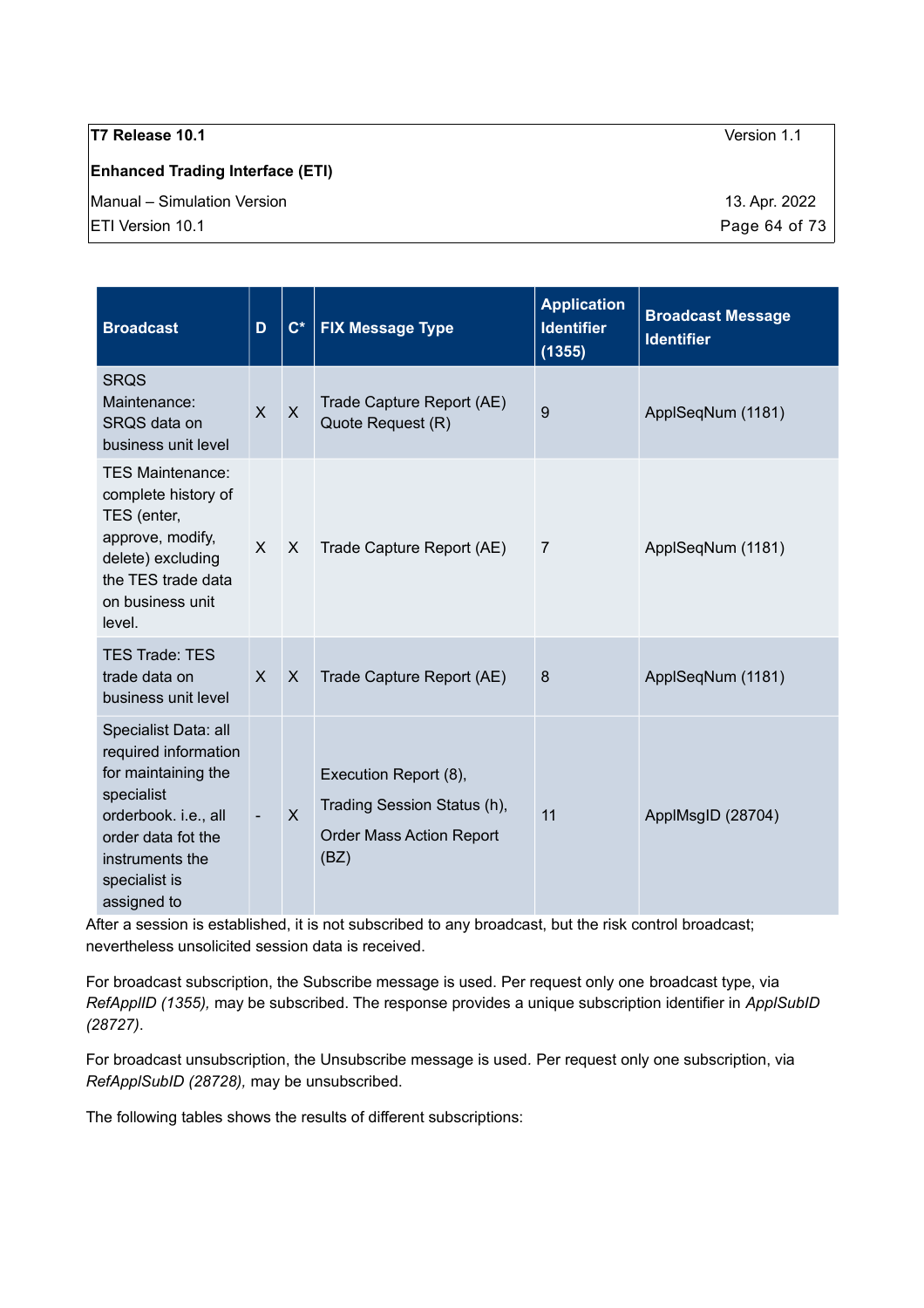# **Enhanced Trading Interface (ETI)**

Manual – Simulation Version 13. Apr. 2022

<span id="page-64-0"></span>

| RefAppIID (1355)                                       | $\overline{\mathsf{D}}^*$ | $\mathbf{C}^*$ | <b>SubscriptionScope (25001)</b> | <b>Result</b>                                                                                                |
|--------------------------------------------------------|---------------------------|----------------|----------------------------------|--------------------------------------------------------------------------------------------------------------|
| Trade (1)                                              | X                         | $\sf X$        | 0xFFFFFFFF (no value)            | All trade data for the own business<br>unit.                                                                 |
| News $(2)$                                             | X                         | X              | 0xFFFFFFFF (no value)            | All public general messages from the<br>market supervision of the specified<br>market.                       |
| <b>Service</b><br><b>Availability (3)</b>              | X                         | X              | <b>Partition ID</b>              | Availability of the services provided<br>by the specified partition.                                         |
| <b>Service</b><br><b>Availability (3)</b>              | X                         | $\times$       | 0xFFFFFFFF (no value)            | Availability of the services provided<br>by all known partitions.                                            |
| Listener Data (5)                                      | X                         | X              | Session ID                       | Complete history of standard orders<br>(of the current business day)<br>submitted via the specified session. |
| Listener Data (5)                                      | X.                        | X              | 0xFFFFFFFF (no value)            | Complete history of standard orders<br>(of the current business day) of the<br>own business unit.            |
| <b>TES Maintenance</b><br>(7)                          | $\times$                  | X              | 0xFFFFFFFF (no value)            | Complete history of TES data (of the<br>current business day) of the own<br>business unit.                   |
| TES Trades (8)                                         | X                         | X              | 0xFFFFFFFF (no value)            | All TES trade data of the own<br>business unit.                                                              |
| <b>Service</b><br><b>Availability Market X</b><br>(10) |                           | $\mathsf{X}$   | 0xFFFFFFFF (no value)            | Availability of the services provides<br>by the own market.                                                  |
| <b>SRQS</b><br>Maintenance (9)                         | $\mathsf{X}$              | X              | 0xFFFFFFFF (no value)            | All SRQS data of the own business<br>unit.                                                                   |

 $\boxed{\textsf{ETI}}$  Version 10.1 **Page 65 of 73**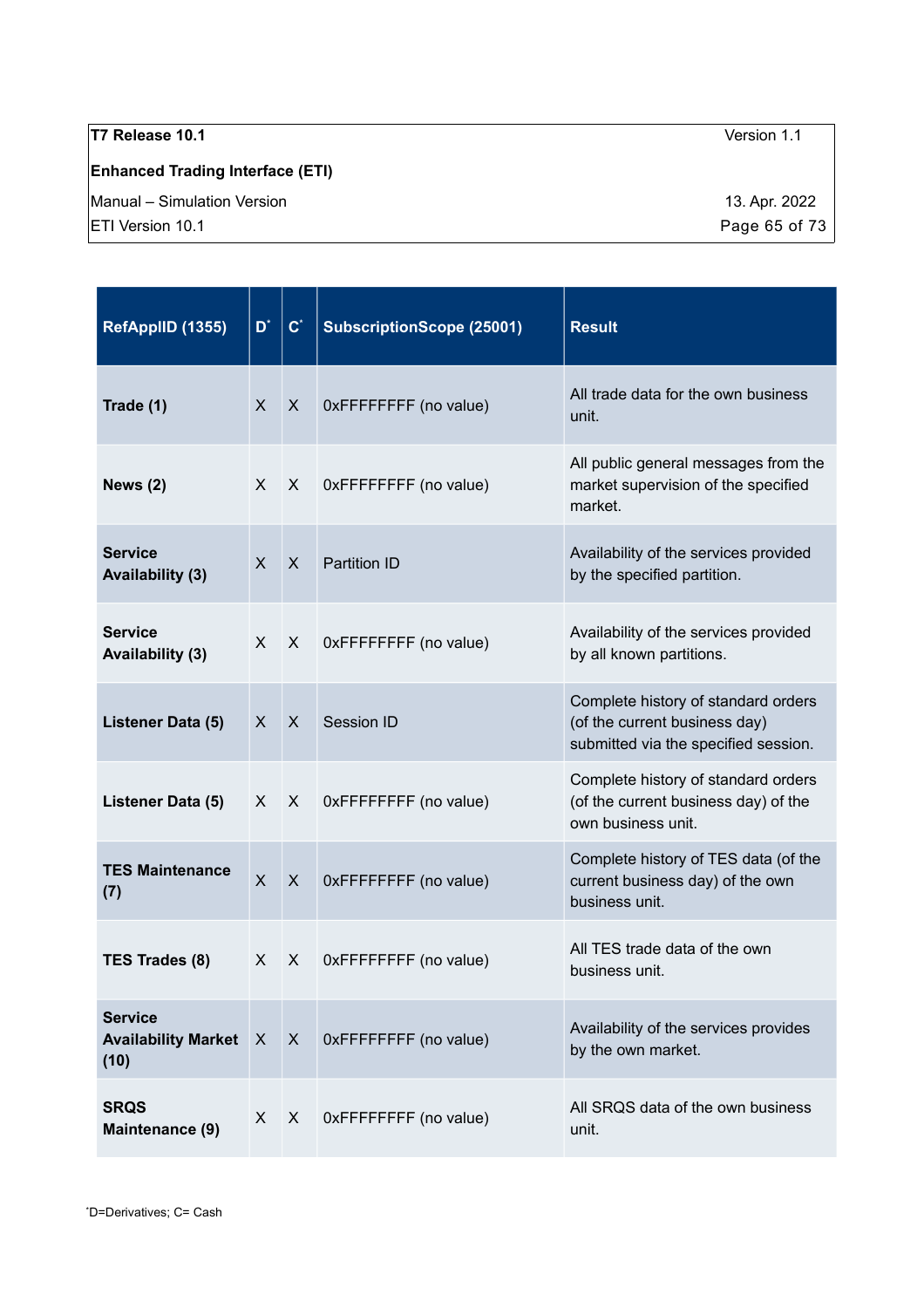#### **Enhanced Trading Interface (ETI)**

Manual – Simulation Version 13. Apr. 2022

ETI Version 10.1 Page 66 of 73

| RefAppIID (1355)               | $\mathsf{D}$ | $ {\bf C}^* $ | SubscriptionScope (25001) | <b>Result</b>                                                                                           |
|--------------------------------|--------------|---------------|---------------------------|---------------------------------------------------------------------------------------------------------|
| <b>Specialist Data</b><br>(11) |              |               | 0xFFFFFFFFF (no value)    | All order management data for the<br>instruments the Business Unit of the<br>specialist is assigned to. |

Note: Broadcasts may only be subscribed by LF sessions with the exception of service availability, which are available on HF and LF sessions. The receipt of the risk control broadcast is required by the regulator for all sessions; therefore no subscription is needed.

Please be aware that the subscription to any broadcast type might result in getting out-dated data. The customer application needs to handle that situation.

The FIX Application Sequencing concept<sup>[5](#page-65-0)</sup> is used for broadcasts on ETI:

- Each broadcast type is assigned a unique *ApplID (1180)*.
- Application-level messages are uniquely identified using a combination of *ApplID (1180)* and *ApplSeqNum (1181)* or *ApplID (1180)* and *ApplMsgID (28704)* respectively.

### **6.10 Recovery**

#### **6.10.1 Retransmission**

Retransmission is supported for recoverable session data and the broadcast types listener, trades, news, risk control, TES trades/maintenance, and SRQS maintenance.

Since application message identifiers and sequence numbers are unique per partition (for all broadcast types but News, Risk Control and SRQS Maintenance), the *PartitionID (5948)* is a mandatory parameter for all retransmission requests for these broadcast types. The *PartitionID (5948)* is unused for News, Risk Control and SRQS maintenance.

For retransmission, the Retransmit and Retransmit (Order/Quote Event) message respectively is used.

With a retransmission request, only data in the scope of one broadcast type and partition can be requested via *RefApplID (1355)* and *PartitionID (5948).*

<span id="page-65-0"></span>The FIX application level recovery concept can be used by the participant for selective recovery and late start restatements: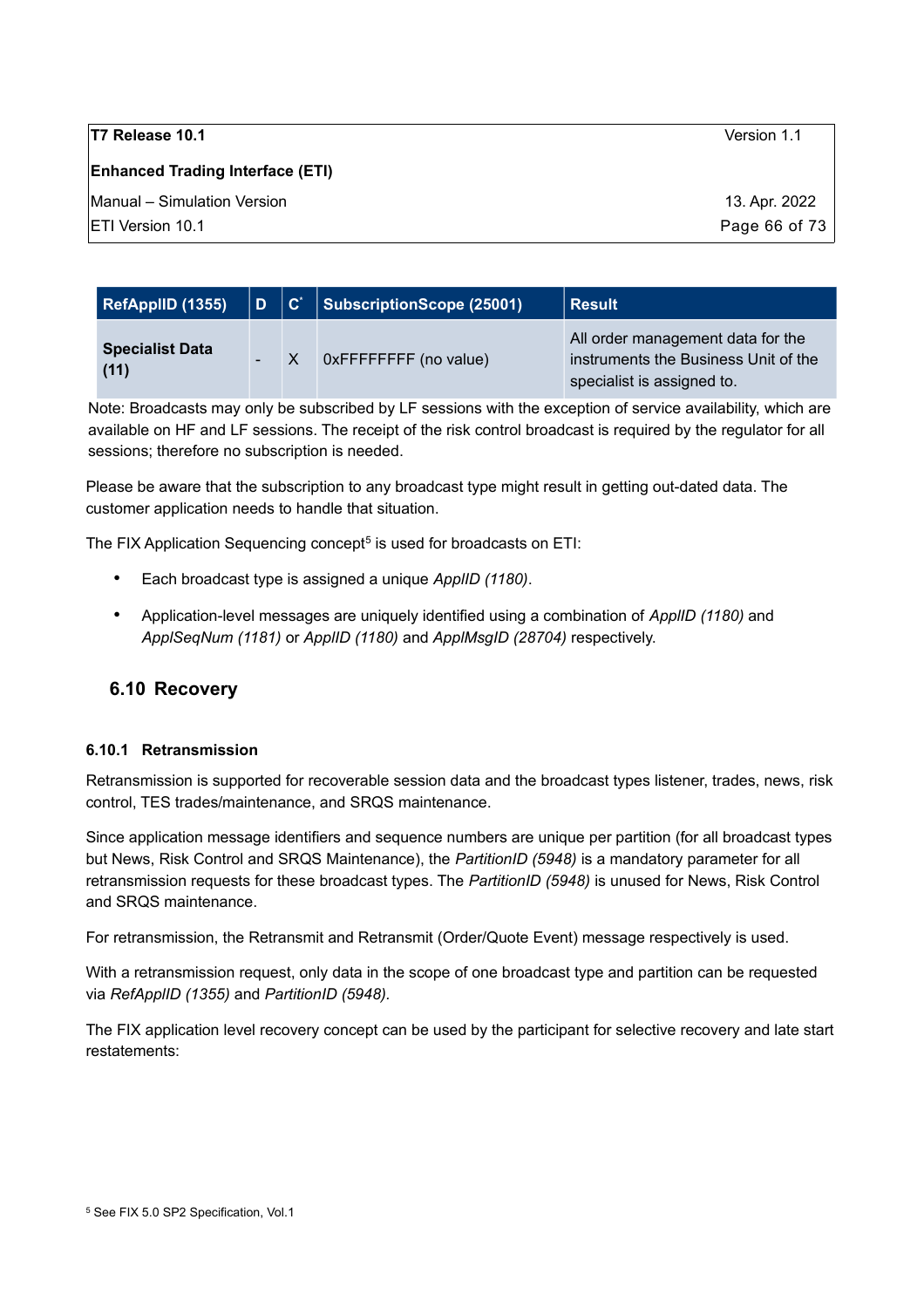#### **Enhanced Trading Interface (ETI)**

Manual – Simulation Version 13. Apr. 2022

| <b>Recoverable</b><br><b>Data</b>                      | $D^*$                     | $\mathbf{C}^*$            | <b>Scope</b>         | <b>Application</b><br><b>Message</b><br><b>Sequencing</b> | <b>Application</b><br><b>Identifier</b><br><b>RefAppIID</b><br>(1355) | <b>Retransmission</b><br><b>Sequencing</b>    |
|--------------------------------------------------------|---------------------------|---------------------------|----------------------|-----------------------------------------------------------|-----------------------------------------------------------------------|-----------------------------------------------|
| Recoverable<br>session data                            | $\overline{\mathsf{X}}$   | $\pmb{\times}$            | No value             | ApplMsgID<br>(28704)                                      | $\overline{4}$                                                        | ApplBegMsgID (28718),<br>ApplEndMsgID (28719) |
| Listener<br>broadcast<br>(standard order<br>drop copy) | $\mathsf{X}$              | $\mathsf{X}$              | session <sup>6</sup> | ApplMsgID<br>(28704)                                      | 5                                                                     | ApplBegMsgID (28718),<br>ApplEndMsgID (28719) |
| <b>Trades</b>                                          | $\overline{\mathsf{X}}$   | $\mathsf{X}$              | N/a                  | ApplSeqNum<br>(1181)                                      | $\overline{1}$                                                        | ApplBegSeqNum (1182),<br>ApplEndSeqNum (1183) |
| <b>News</b>                                            | X                         | $\pmb{\times}$            | N/a                  | ApplSeqNum<br>(1181)                                      | $\overline{2}$                                                        | ApplBegSeqNum (1182),<br>ApplEndSeqNum (1183) |
| <b>Risk Control</b>                                    | $\boldsymbol{\mathsf{X}}$ | $\pmb{\times}$            | N/a                  | ApplSeqNum<br>(1181)                                      | $6\phantom{1}6$                                                       | ApplBegSeqNum (1182),<br>ApplEndSeqNum (1183) |
| <b>TES Maintenance</b>                                 | X                         | X                         | N/a                  | ApplSeqNum<br>(1181)                                      | $\overline{7}$                                                        | ApplBegSeqNum (1182),<br>ApplEndSeqNum (1183) |
| <b>TES Trade</b>                                       | $\pmb{\times}$            | $\pmb{\times}$            | N/a                  | ApplSeqNum<br>(1181)                                      | 8                                                                     | ApplBegSeqNum (1182),<br>ApplEndSeqNum (1183) |
| <b>SRQS</b><br>Maintenance                             | $\mathsf{X}$              | $\mathsf{X}$              | N/a                  | ApplSeqNum<br>(1181)                                      | 9                                                                     | ApplBegSeqNum (1182),<br>ApplEndSeqNum (1183) |
| <b>Specialist Data</b>                                 |                           | $\boldsymbol{\mathsf{X}}$ | N/a                  | ApplMsgID<br>(28704)                                      | 11                                                                    | ApplBegMsgID (28718),<br>ApplEndMsgID (28719) |

Optionally, the application message identifiers and respectively the application message sequence numbers provide the retransmission sequencing range. If no start value is specified, it is assumed to be "1". If ending range is absent, it is assumed to be infinity ("all available messages").

<span id="page-66-0"></span>\*D=Derivatives; C= Cash

ETI Version 10.1 **Page 67 of 73** 

<span id="page-66-1"></span><sup>&</sup>lt;sup>6</sup> Retransmission of listener broadcast data must be requested for each session separately. No session wildcard processing is supported for retransmission.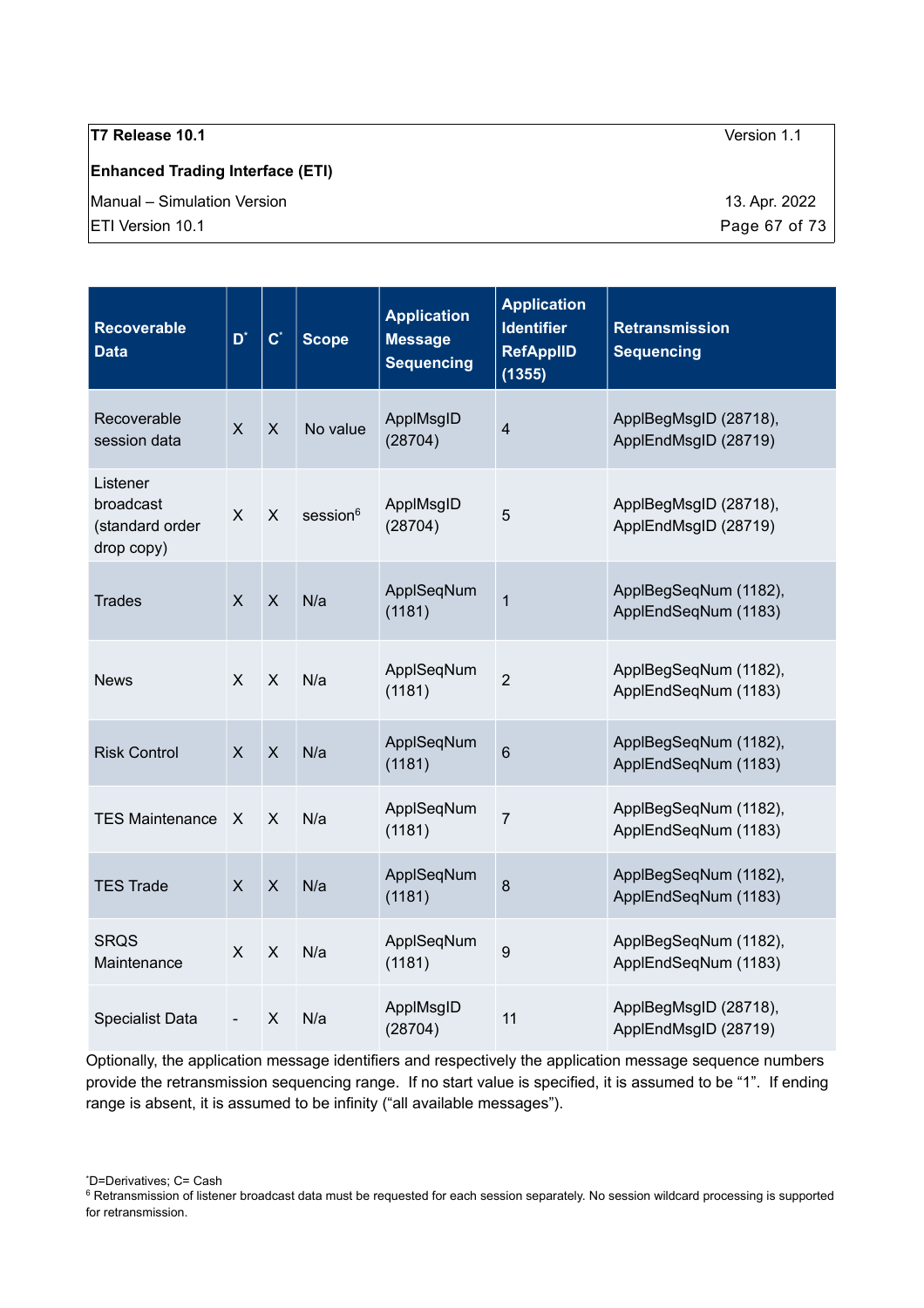| T7 Release 10.1                         | Version 1.1   |
|-----------------------------------------|---------------|
| <b>Enhanced Trading Interface (ETI)</b> |               |
| Manual - Simulation Version             | 13. Apr. 2022 |
| <b>IETI Version 10.1</b>                | Page 68 of 73 |

The retransmission response will provide the range of recovered order and quote data in the fields *ApplBegMsgID (28718) and ApplEndMsgID (28719)* and for all other broadcasts respectively in the fields *ApplBegSeqNum (1182)* and *ApplEndSeqNum (1183).*

This range may differ from the requested range, i.e. further retransmission requests may need to be submitted.

Please note, Risk Control and News messages are not deleted at the end of the trading day.

If you specify *ApplBegSeqNum (1182)* with no value in your retransmit request, you may receive old Risk Control/News messages in your retransmit response, where the data relates to a trading day from the past.

Please check the value of the field

- *OrigTime (42)* in case of *News (TemplateID 10031),*
- *TradeDate (75)* in case of *Entitlement Notification (10034), Risk Notification (10033)* and *Party Action Report (10042).*

This value indicates the date when either the respective risk data event has occurred or the respective news has been created and can therefore be used as a filter.

#### <span id="page-67-0"></span>**6.10.2 Preliminary Execution Report and Legally Binding Trade Notifications**

All order and quote response information in ETI is sent out immediately after the order and quote has been processed by the core matching process.

All order and quote response information in ETI is preliminary; this includes *Execution Reports (8)* sent out for persistent and non-persistent orders as well as Quote *Execution Reports (U8*) sent out for quotes.

Note: Market data on T7 is based on order and quote execution information. The MDI , EMDI and EOBI interfaces provide trade price messages on the basis of this preliminary information.

For these reasons, a participant application always needs to confirm the preliminary execution information with the corresponding legally binding Trade Notification message (*Trade Capture Report (AE))*.

In case of an exchange system failure, the participant is informed of a market reset event via the Trading Session Event message. This message is followed by an order book restatement of all active orders.

In this event it is highly recommended to reconcile all *Execution Reports (8, U8)* with the corresponding *Trade Capture Reports (AE)*. If there is no *Trade Capture Report (AE)* for a given *Execution Report (8) or a Quote Execution Report (U8)* then this *Execution Report (8) or a Quote Execution Report (U8)* has to be considered invalid and should be discarded. Please find detailed information regarding trade reconciliation in chapter [Trade Reconciliation.](#page-42-1)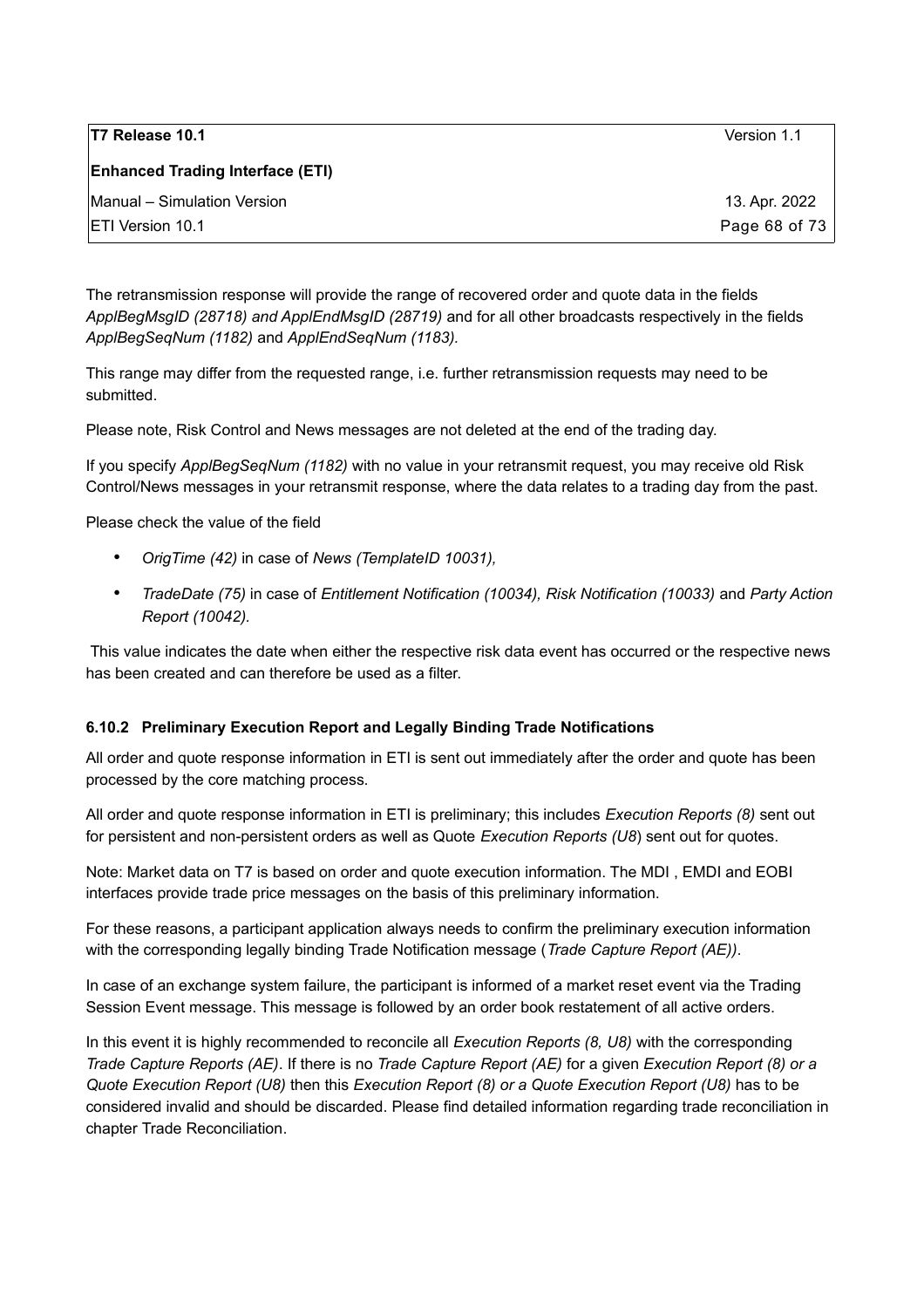| 13. Apr. 2022 |
|---------------|
| Page 69 of 73 |
|               |

# **7. Appendix**

# <span id="page-68-0"></span>**7.1 Trade Reconciliation and Identifiers**

The following message flow shows a match event of an incoming aggressively matching order against one resting order in the book. Please refer to chapter [4.13.3](#page-42-1) for more details. The focus of this message flow is to show, how trade reconciliation is based on the different execution and trade identifiers. Please note: there might be more than one TradeCaptureReport per ExecutionReport with the same SideTradeID for instruments with trade logic.

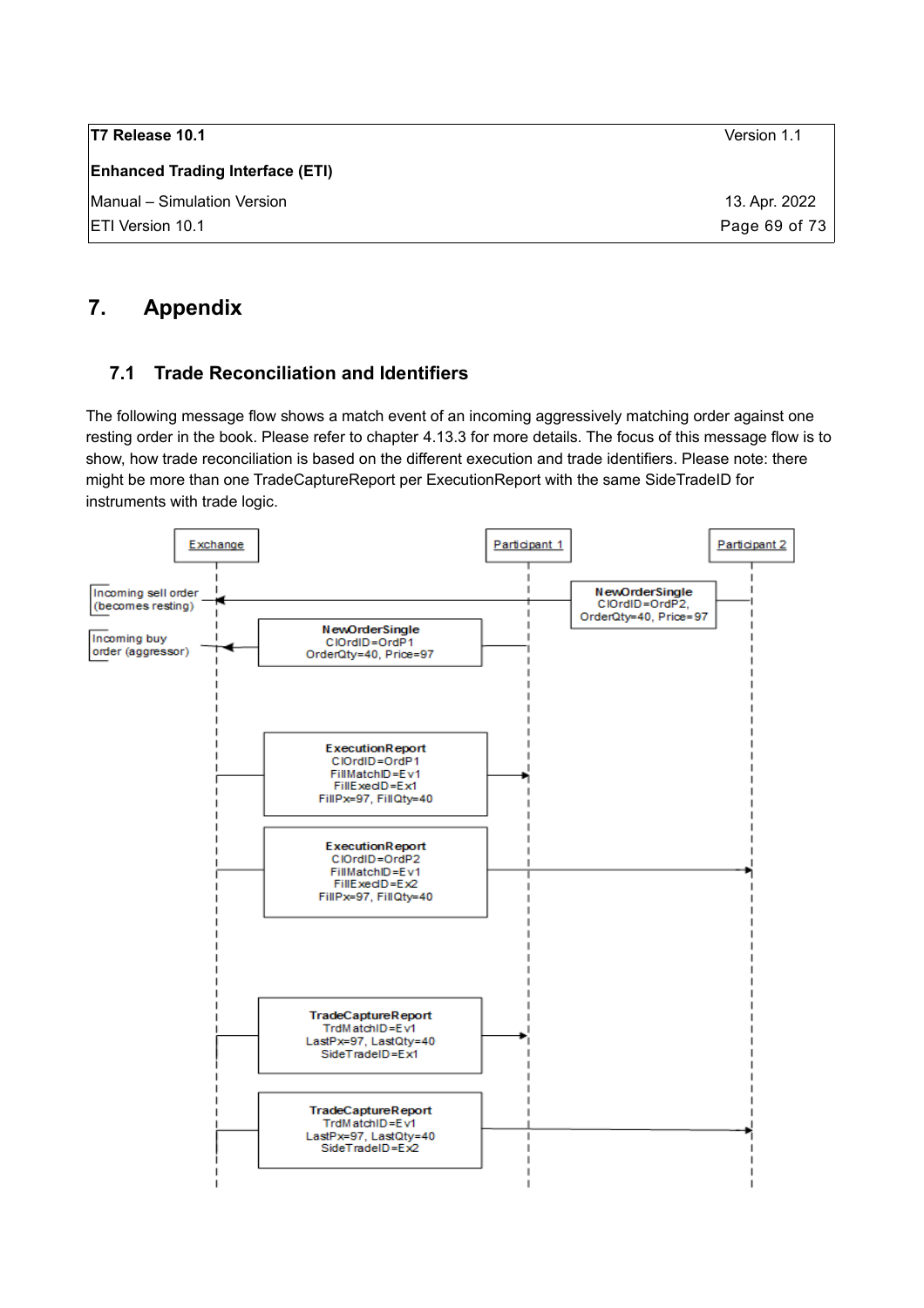| T7 Release 10.1                         | Version 1.1   |
|-----------------------------------------|---------------|
| <b>Enhanced Trading Interface (ETI)</b> |               |
| Manual - Simulation Version             | 13. Apr. 2022 |
| <b>ETI Version 10.1</b>                 | Page 70 of 73 |

# **7.2 Uniqueness of Identifiers**

The following table documents the criteria required for uniqueness of IDs.

<span id="page-69-0"></span>

| <b>Tag</b>                    | <b>Field Name</b>                                              | <b>Description</b>                                                                                                                                | <b>Source</b>  | <b>Rule</b>                                                                                                                                                                                                                                                                           | <b>Uniqueness</b>                                  |
|-------------------------------|----------------------------------------------------------------|---------------------------------------------------------------------------------------------------------------------------------------------------|----------------|---------------------------------------------------------------------------------------------------------------------------------------------------------------------------------------------------------------------------------------------------------------------------------------|----------------------------------------------------|
| 11                            | <b>CIOrdID</b>                                                 | Client Order ID: Unique<br>participant defined order<br>request identifier.                                                                       | P <sup>7</sup> | The uniqueness of ClOrdID (11) is<br>checked at entry time among currently<br>live orders for the same instrument and<br>session. Duplicate ClOrdID (11) values<br>for the same session and instrument will<br>be rejected with the exception of<br>Immediate or Cancel (IOC) Orders. | Session<br>Instrument                              |
| 37                            | OrderID                                                        | Exchange Order ID<br>generated by the T7<br>System; it remains constant<br>over the lifetime of an order.                                         | E              | An exchange order ID is guaranteed to<br>be unique among all orders of the same<br>product.                                                                                                                                                                                           | Product                                            |
| 117                           | QuotelD                                                        | Participant defined (mass)<br>quote identifier.                                                                                                   | P              | The uniqueness of the (mass) quote<br>identifier is not checked by the T7<br>system.                                                                                                                                                                                                  |                                                    |
| 693                           | Quote-<br>ResponseID                                           | Mass quote response<br>identifier generated by the<br>exchange.                                                                                   | E              | Is unique per product.                                                                                                                                                                                                                                                                | Product                                            |
| 17                            | ExecID                                                         | Transaction timestamp.                                                                                                                            | E              | Is unique per product.                                                                                                                                                                                                                                                                | Product                                            |
| 34                            | MsgSegNum                                                      | Message sequence number<br>used by the participant for<br>requests sent to the<br>gateway.                                                        | P              | The MsgSegNum (34) in the request<br>header must increment with each<br>message sent by the participant to the<br>gateway, starting with the Session Logon<br>message as sequence number 1.                                                                                           | Session                                            |
| 28704                         | ApplMsgID                                                      | <b>Application Message</b><br>Identifier.                                                                                                         | E              | Is unique per software release and<br>partition. Any kind of "reset" will be<br>announced via the related release notes.                                                                                                                                                              | Software<br>Release<br>Partition<br>ApplID         |
| 1181                          | ApplSeqNum                                                     | <b>Application Message</b><br>Sequence Number.                                                                                                    | E              | Trade, TES Trade, TES Maintenance,<br>SRQS Maintenance: unique per<br>business day, partition and business<br>unit. Starts every business day with 1.<br>Please note: in rare cases sequence<br>numbers might be sent twice.                                                          | <b>Partition</b><br><b>Business Unit</b><br>ApplID |
|                               |                                                                |                                                                                                                                                   |                | News: unique per market.                                                                                                                                                                                                                                                              | Market<br>ApplID                                   |
|                               |                                                                |                                                                                                                                                   |                | Risk Control: unique per business unit.                                                                                                                                                                                                                                               | <b>Business Unit</b><br>ApplID                     |
| 0                             | TrdMatchID<br>FillMatchID<br>QuoteEven<br>tMatchID             | Unique identifier for each<br>price level (match step) of a<br>match event; it is used for<br>public trade reporting.                             | E              | Is unique for the product and business<br>day.                                                                                                                                                                                                                                        | <b>Business Day</b><br>Product                     |
| 1363<br>1893<br>1506<br>28711 | FillExecID<br>LegExecID<br>SideTradeID<br>QoteEventtEx<br>ecID | Private identifier of an order<br>match step event, which can<br>be reconciled with the field<br>SideTradeID (1506) in the<br>Trade Notification. | E              | Is unique for the product and business<br>day.                                                                                                                                                                                                                                        | <b>Business Day</b><br>Product                     |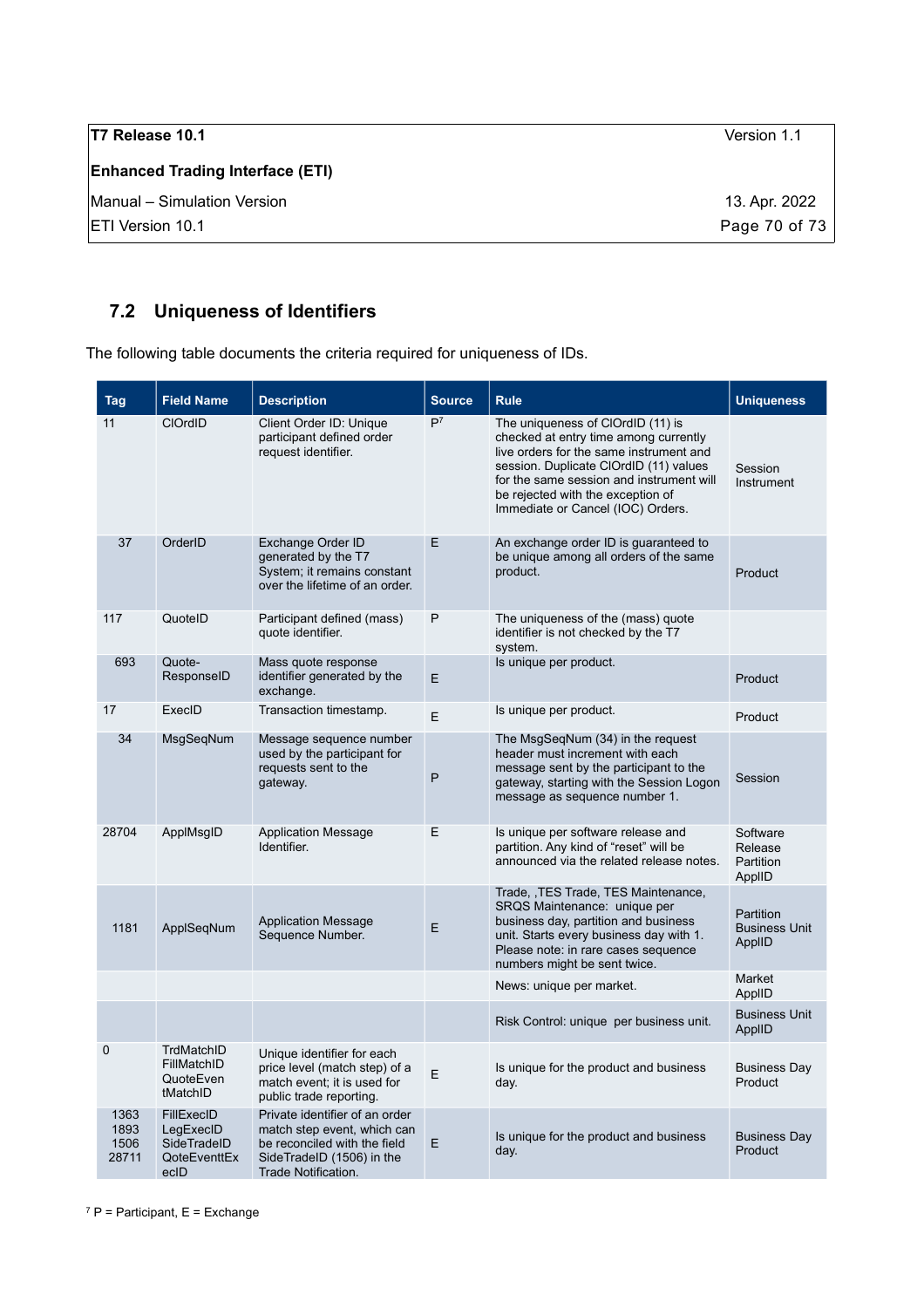#### **Enhanced Trading Interface (ETI)**

Manual – Simulation Version 13. Apr. 2022

| <b>Tag</b> | <b>Field Name</b>                       | <b>Description</b>                                                                                                                                                                                                                                                                   | <b>Source</b> | <b>Rule</b>                                                                   | <b>Uniqueness</b>                  |
|------------|-----------------------------------------|--------------------------------------------------------------------------------------------------------------------------------------------------------------------------------------------------------------------------------------------------------------------------------------|---------------|-------------------------------------------------------------------------------|------------------------------------|
| 0          | TradeID<br>OrigTradeID                  | The TradelD (1003) field in<br>the Trade Notification in T7<br>ETI uniquely identifies all<br>order leg allocations<br>referring to the same<br>matching event, simple<br>instrument and price. The<br>TradelD (1003) is equivalent<br>to the trade identifier in<br>Eurex Clearing. | F.            | Is unique per product and business day.                                       | <b>Business Day</b><br>Product     |
| 1005       | SideTradeRep<br>ortID                   | Private unique identifier for<br>each side of a trade (with or<br>without a central counter<br>party).                                                                                                                                                                               | E.            | Is unique per product and business day.                                       | Business Day,<br>Product           |
| 467<br>70  | <b>IndividualAlloc</b><br>ID<br>AllocID | TES trade side ID                                                                                                                                                                                                                                                                    | E             | Is unique per product and business day.                                       | <b>Business Day</b><br>Product     |
| 2489       | PackageID                               | <b>TES trade ID</b>                                                                                                                                                                                                                                                                  | E             | Is unique per product and business day.                                       | <b>Business Day</b><br>Product     |
| 28758      | QuoteNegotiat<br>ionID                  | <b>SRQS NegotiationID</b>                                                                                                                                                                                                                                                            | E             | Is unique per market and business day                                         | <b>Business Day</b><br>Market      |
| 117<br>37  | QuotelD<br>OrderID                      | <b>SRQS Quote ID</b>                                                                                                                                                                                                                                                                 | E             | Is unique per market and business day                                         | <b>Business Day</b><br>Market      |
| 1003       | TraderID                                | <b>SRQS Deal ID</b>                                                                                                                                                                                                                                                                  | E             | Is unique per market and business day                                         | <b>Business Day</b><br>Market      |
| 30017      | <b>TESExecID</b>                        | Transaction ID                                                                                                                                                                                                                                                                       | E             | Is unique per product and business day.                                       | <b>Business Day</b><br>Product     |
| 117        | QuotelD                                 | QRS Quote ID                                                                                                                                                                                                                                                                         | P             | ORS workflow <sup>8</sup> identifier. Will be<br>checked by T7 core at entry. | <b>Business Unit</b><br>Instrument |

# **7.3 Quote Entry Status**

The following table list the scenarios for the valid values of QuoteEntryStatus (1167):

| Scenario                                          | Quote<br>in Book | QuoteEntryStatus<br>(1167)                  | CxISize provided |
|---------------------------------------------------|------------------|---------------------------------------------|------------------|
| Incoming Quote with error                         | no               | $5 =$ Rejected                              | no               |
| Incoming Quote with error                         | yes              | $6$ = Removed quote in<br>book and Rejected | yes              |
| Incoming Quote during Freeze                      |                  | $10 =$ Pending                              | no               |
| Incoming Quote during Freeze (already<br>pending) |                  | $5 =$ Rejected                              | no               |
| Modify/Delete Quote                               | no               | $0 =$ Accepted with<br>warning              | 0                |

<span id="page-70-0"></span><sup>8</sup> Please refer to the Cash Message Reference document for more details regarding the QRS workflow.

ETI Version 10.1 **Page 71 of 73**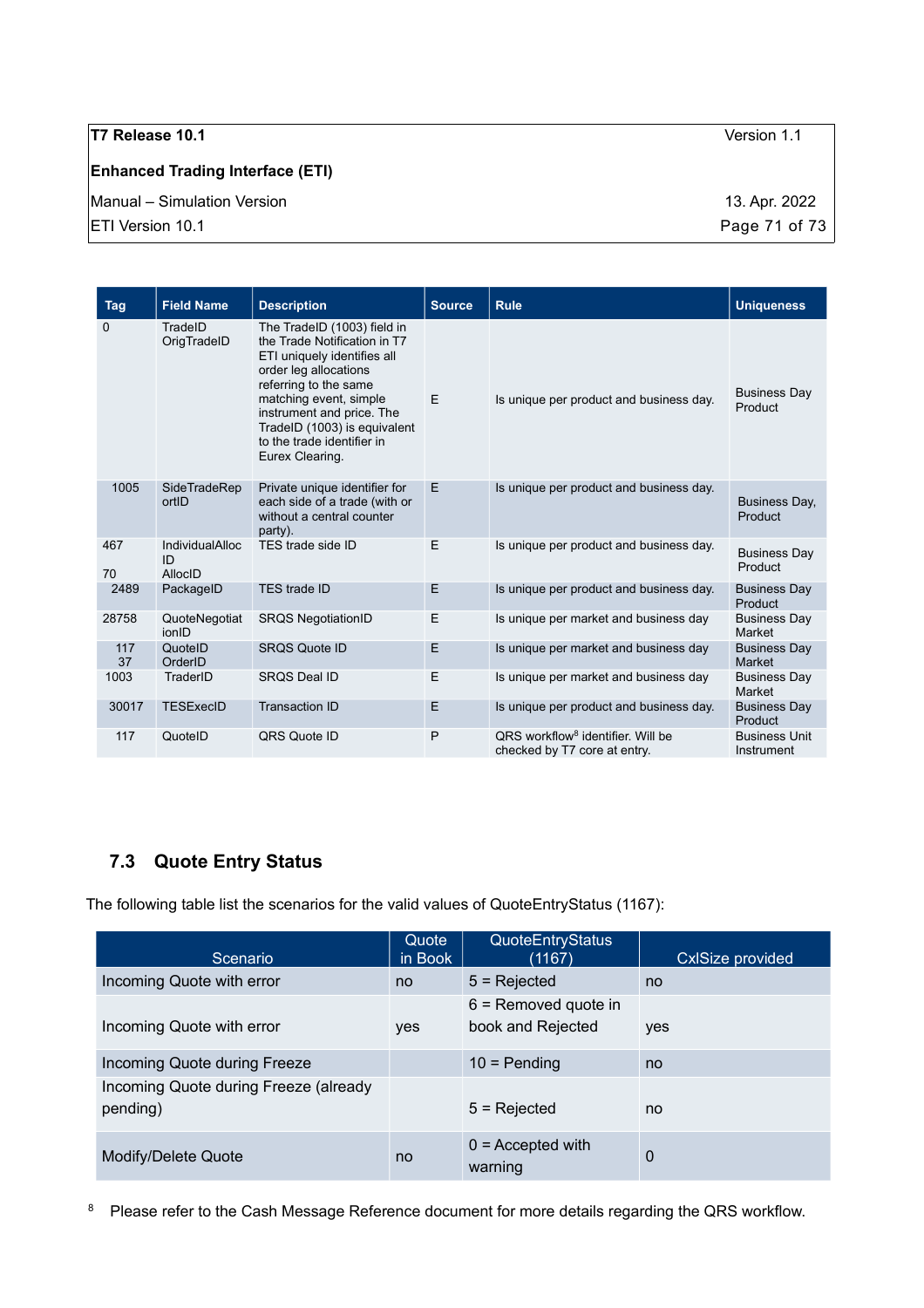# **Enhanced Trading Interface (ETI)**

Manual – Simulation Version 13. Apr. 2022

 $\boxed{\text{ETI Version 10.1}}$  Page 72 of 73

| Scenario                                      | Quote<br>in Book | <b>QuoteEntryStatus</b><br>(1167) | <b>CxISize provided</b>               |
|-----------------------------------------------|------------------|-----------------------------------|---------------------------------------|
| Modify Quote ( $Qty \leq x$ executed $Qty$ )  | <b>ves</b>       | $0 =$ Accepted with<br>warning    |                                       |
| Incoming Quote side would lead to<br>Crossing | yes              | $0 =$ Accepted with<br>warning    | yes (quote side in book<br>cancelled) |